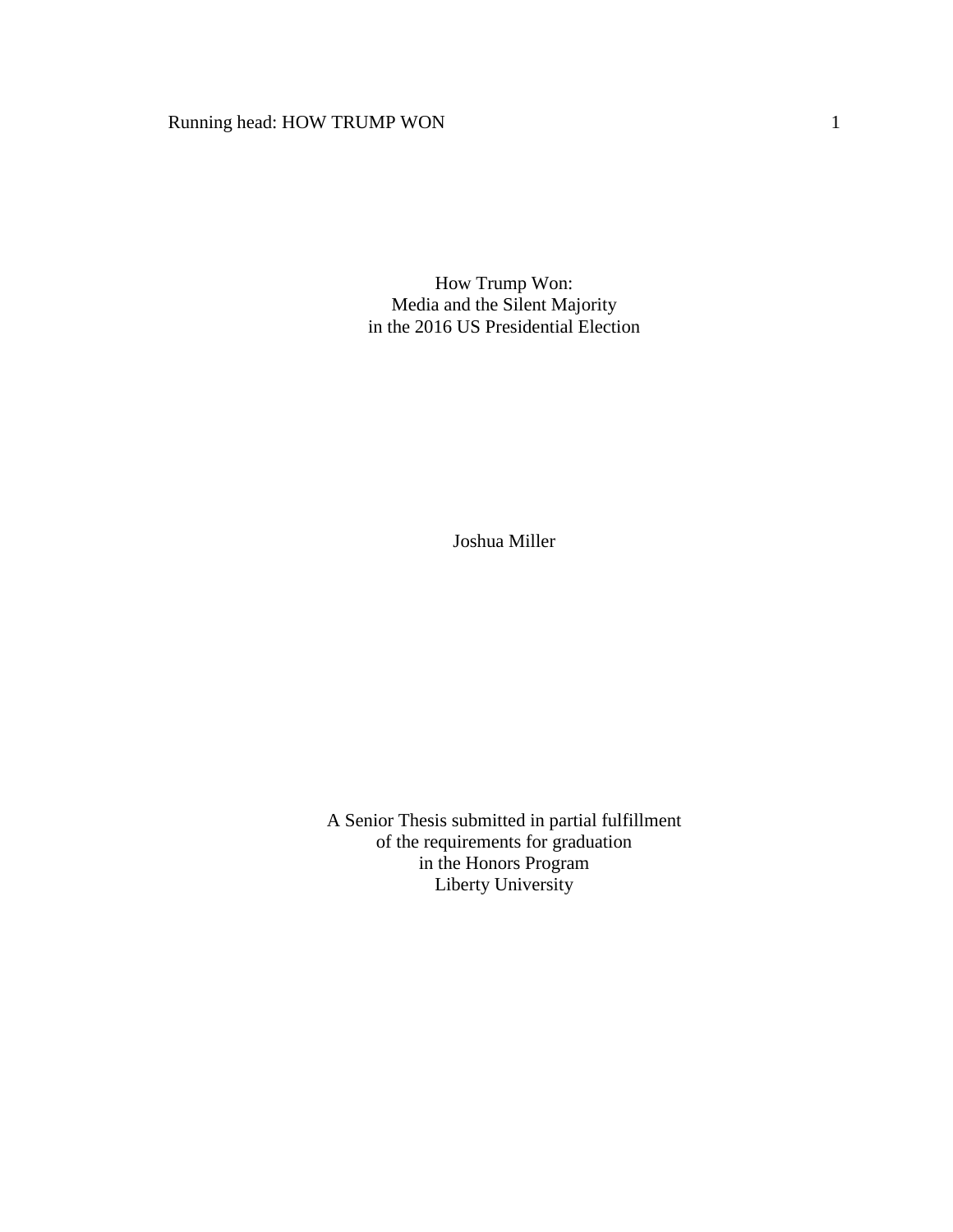Acceptance of Senior Honors Thesis

This Senior Honors Thesis is accepted in partial fulfillment of the requirements for graduation from the Honors Program of Liberty University.

Thesis Chair

\_\_\_\_\_\_\_\_\_\_\_\_\_\_\_\_\_\_\_\_\_\_\_\_\_\_\_\_\_\_ Stephen M. Parke, J.D., LL.M.

 $\overline{\phantom{a}}$ Steven Samson, Ph.D. Committee Member

 $\left(\frac{1}{2}, \frac{1}{2}, \frac{1}{2}, \frac{1}{2}, \frac{1}{2}, \frac{1}{2}, \frac{1}{2}, \frac{1}{2}, \frac{1}{2}, \frac{1}{2}, \frac{1}{2}, \frac{1}{2}, \frac{1}{2}, \frac{1}{2}, \frac{1}{2}, \frac{1}{2}, \frac{1}{2}, \frac{1}{2}, \frac{1}{2}, \frac{1}{2}, \frac{1}{2}, \frac{1}{2}, \frac{1}{2}, \frac{1}{2}, \frac{1}{2}, \frac{1}{2}, \frac{1}{2}, \frac{1}{2}, \frac{1}{2}, \frac{1}{2}, \frac{1}{2}, \$ Amy Bonebright, M.A. Committee Member

Cynthia Goodrich, EdD, MSN, RN, CNE Honors Assistant Director

 $\overline{\phantom{a}}$  ,  $\overline{\phantom{a}}$  ,  $\overline{\phantom{a}}$  ,  $\overline{\phantom{a}}$  ,  $\overline{\phantom{a}}$  ,  $\overline{\phantom{a}}$  ,  $\overline{\phantom{a}}$  ,  $\overline{\phantom{a}}$  ,  $\overline{\phantom{a}}$  ,  $\overline{\phantom{a}}$  ,  $\overline{\phantom{a}}$  ,  $\overline{\phantom{a}}$  ,  $\overline{\phantom{a}}$  ,  $\overline{\phantom{a}}$  ,  $\overline{\phantom{a}}$  ,  $\overline{\phantom{a}}$ 

4/25/17

Date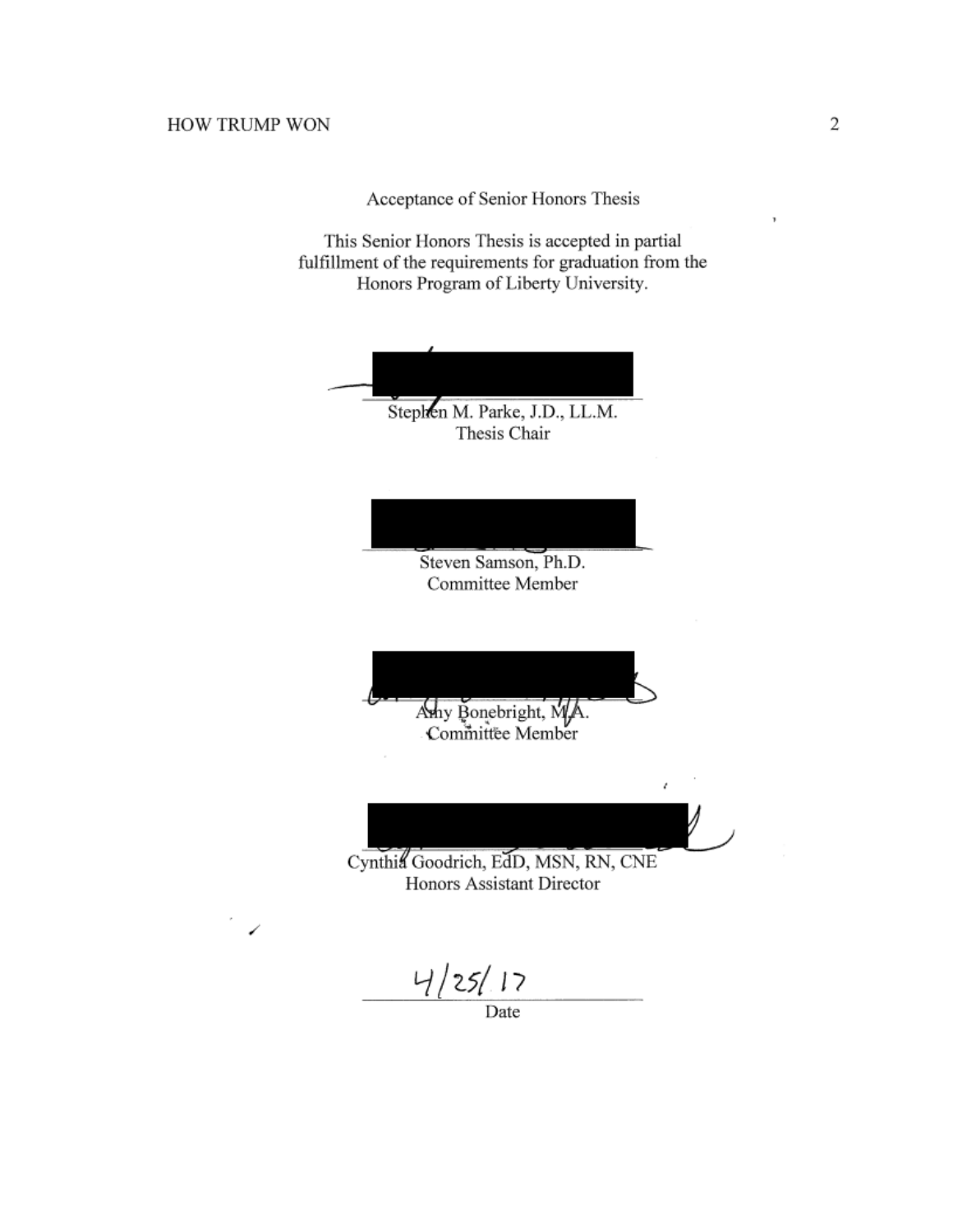Those who are clever in imagination are far more pleased with themselves than prudent men could reasonably be. They look down on people with a lofty air; they are bold and confident in argument, where others are timid and unsure, and their cheerful demeanor often wins the verdict of their listeners, for those whose wisdom is imaginary enjoy the favor of judges similarly qualified.

—Blaise Pascal, *Pensées*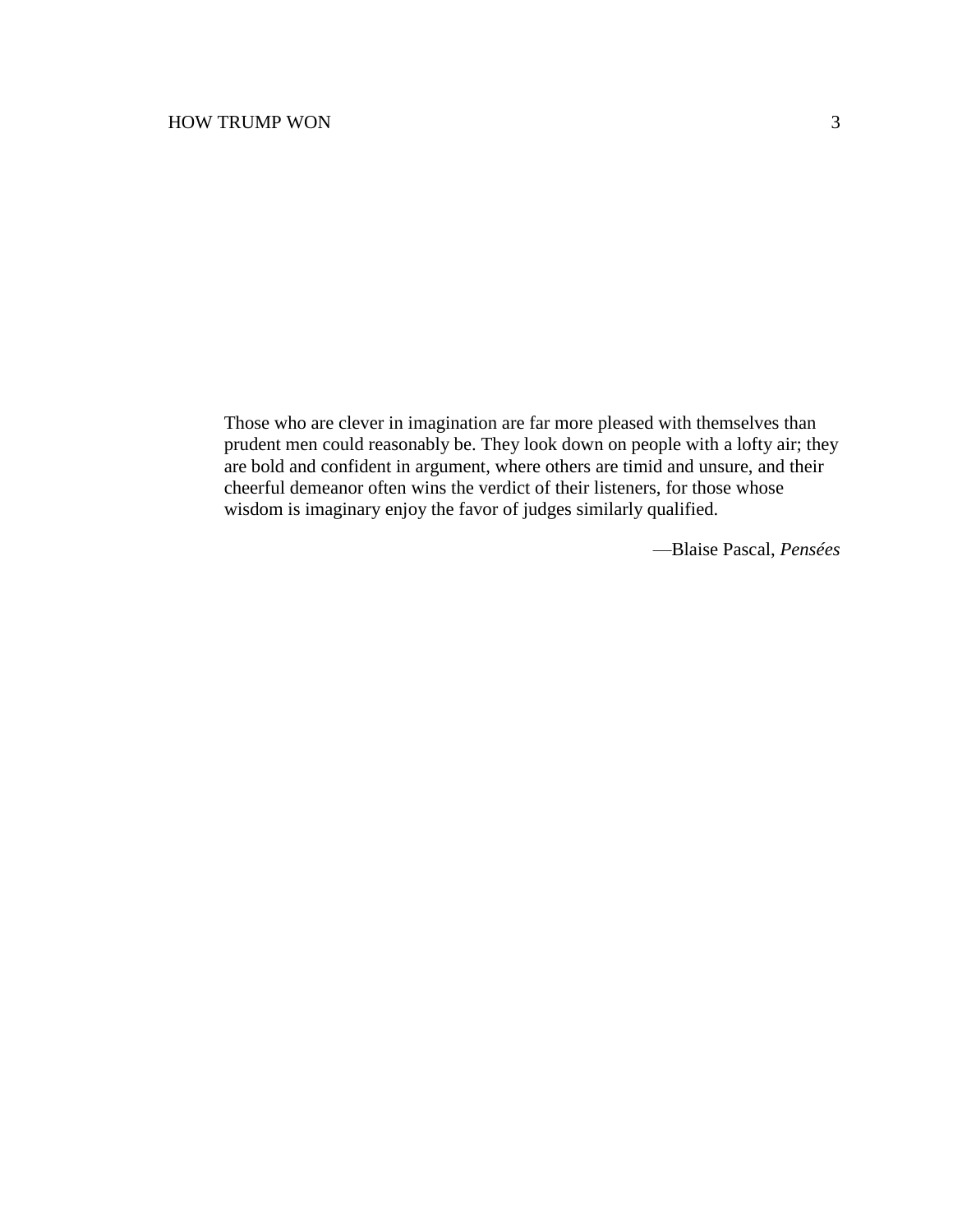#### Abstract

Donald Trump's 2016 presidential campaign ended in victory because of two powerful forces: enormous media advantage gained through sensationalism and a strong coalition made up of evangelicals, pragmatic conservatives, and the silent majority. The work of Neil Postman sheds light on the underlying cultural foundation of Trump's media advantage. Parallels from the video game industry explain how intentional sensationalism played into Trump's success in the primary process. Evangelicals and pragmatic conservatives joined Trump's coalition in spite of his scandals, and Eric Hoffer's work helps explain his appeal to the silent majority. Ultimately, the patterns of Trump's victory yield significant learning opportunities for future political campaigns seeking to capitalize on the same cultural trends.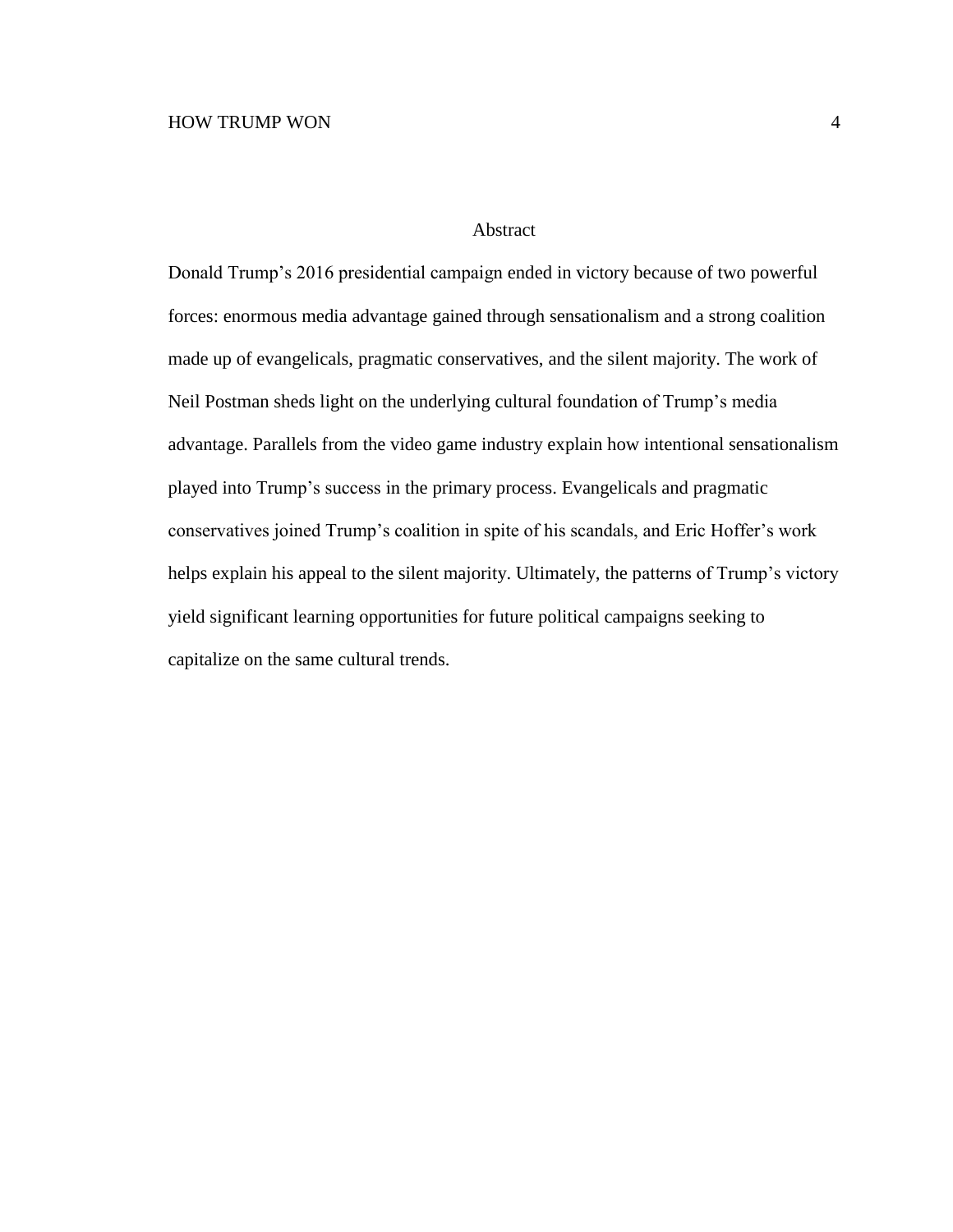How Trump Won: Media and the Silent Majority in the 2016 US Presidential Election

#### **Introduction**

This is the end of the world, judging by the shocked outcry that followed Donald Trump's 2016 presidential victory.

The swell of rhetoric surrounding his campaign began on a note of hilarity in June of 2015,<sup>1</sup> and slowly shifted through alarm and outrage before settling on incredulous horror.<sup>2</sup> As Trump's degree of success grew, pundits ran short on superlatives and started digging into history, eventually dredging up quotes from 'prophets' like H. L. Mencken<sup>3</sup> to express their disgust and indignation. Serious attempts to explain Trump's rise to prominence began cropping up around the time the laughter died off. Magazine editors, news anchors, freelance journalists, columnists, and other prominent figures in the public sphere proposed pet theories about Trump's rise and his chances of winning. Many doubted he would become the Republican candidate, and almost none expected him to go

<sup>1</sup>Lindsay Kimble, "How Donald Trump Went from Political Joke to President-Elect," *People,* November 8, 2016, accessed April 11, 2017, http://people.com/politics/donald-trump-timeline-topresidential-nomination/.

<sup>2</sup>Howard Kurtz, Media Buzz, *Fox News*, March 8, 2016, accessed April 1, 2017, http://www.foxnews.com/politics/2016/03/08/media-warnings-against-donald-trump-shift-from-aggressiveto-apocalyptic.html.

<sup>3</sup>G. Jefferson Price III, "'The White House will be adorned by a downright moron,'" *Baltimore Sun*, November 25, 2016, accessed April 1, 2017, http://www.baltimoresun.com/news/opinion/oped/bs-edmencken-trump-20161119-story.html.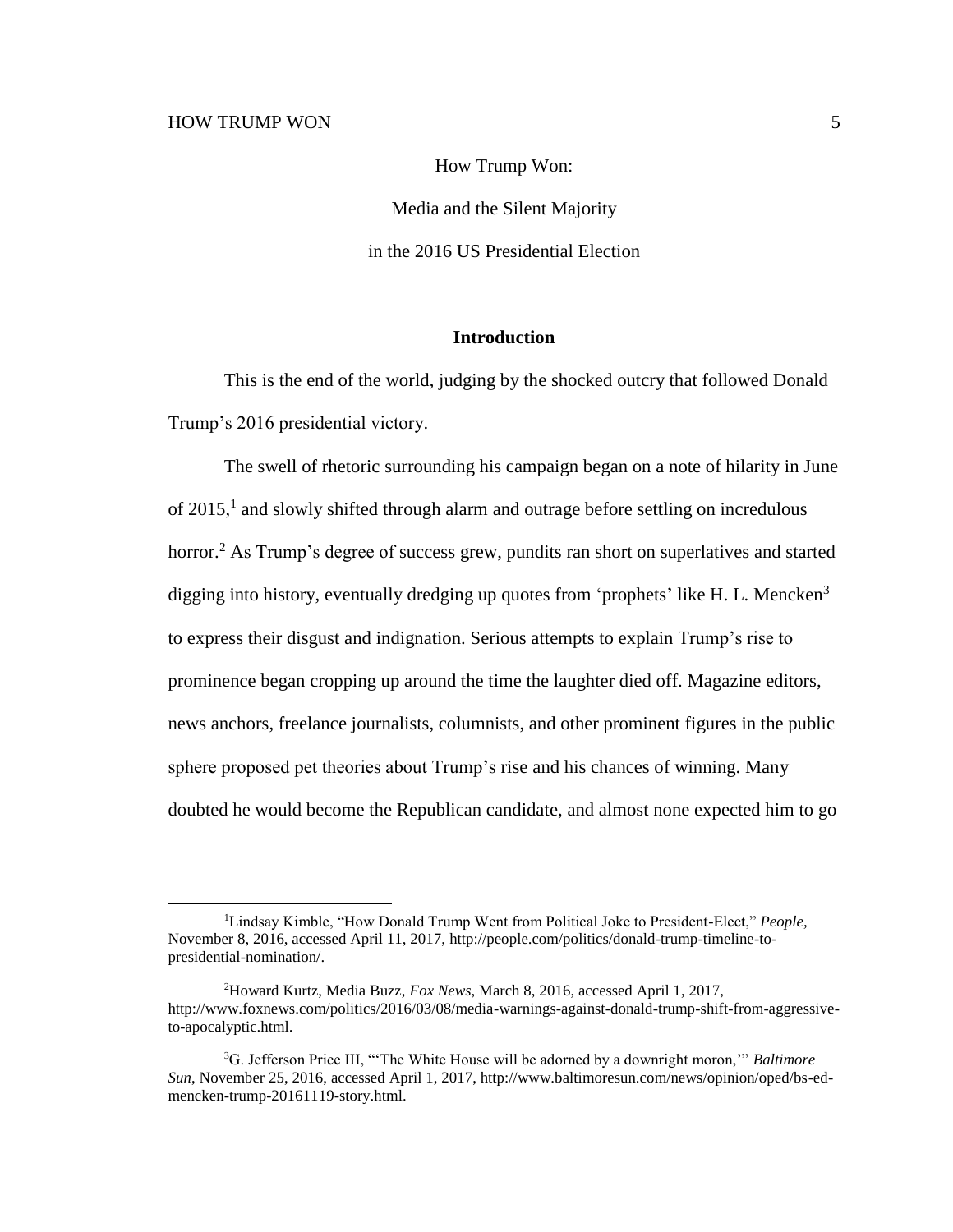$\overline{a}$ 

on to defeat the Democratic chosen one. <sup>4</sup> After he secured the nomination, gross selfconfidence settled into his opponent's camp; <sup>5</sup> Trump's supporters remained hopeful, but almost no one who relied on traditional predictors and models placed their bets on his side of the table.<sup>6</sup> On the eve of Election Day, one news agency hubristically declared Clinton's victory nigh-inevitable, pegging Trump's odds at a measly  $1.6\%$ <sup>7</sup>

But all the models and theories of pollsters and political scientists came crashing down when the results became clear. As the impact of the outcome sank in, scholars and journalists alike sought to comprehend how such a candidate could have won. Scholars have not yet had sufficient time to regroup, rebuild, and process the event. Journalists, in contrast, unleashed floods of commentary as soon as they knew the outcome.

At first, it may seem prudent to wait for both elements of the post-mortem before issuing a verdict. In this case, though, the very character of the event seems to signal a total failure on the part of the formal social sciences to predict and explain political outcomes in the modern age. Better explanations may indeed be found in the assertions of

<sup>4</sup>Ruairí Arrieta-Kenna, "The Worst Political Predictions of 2016," *Politico Magazine*, December 28, 2016, accessed April 2, 2017, http://www.politico.com/magazine/story/2016/12/the-worst-politicalpredictions-of-2016-214555; James Downie, "Why Donald Trump won't be elected president," *Washington Post,* March 3, 2016, accessed April 16, 2017, https://www.washingtonpost.com/opinions/why-donald-trump-wont-be-electedpresident/2016/03/03/50dafd0e-e169-11e5-9c36-e1902f6b6571\_story.html.

<sup>5</sup>Todd S. Purdum, "What Was Hillary Clinton's Real Downfall? Complacency," *Politico Magazine,* November 10, 2016, accessed April 24, 2017, http://www.politico.com/magazine/story/2016/11/hillary-clinton-loses-2016-complacency-214445.

<sup>6</sup>Kenneth P. Vogel and Alex Isenstadt, "How did everyone get it so wrong?" *Politico*, November 9, 2016, accessed April 2, 2017, http://www.politico.com/story/2016/11/how-did-everyone-get-2016 wrong-presidential-election-231036.

<sup>7</sup>Huffington Post, Twitter post, November 7, 2016 (8:25 a.m.), accessed March 28, 2017, http://twitter.com/huffingtonpost/status/795663593689808896.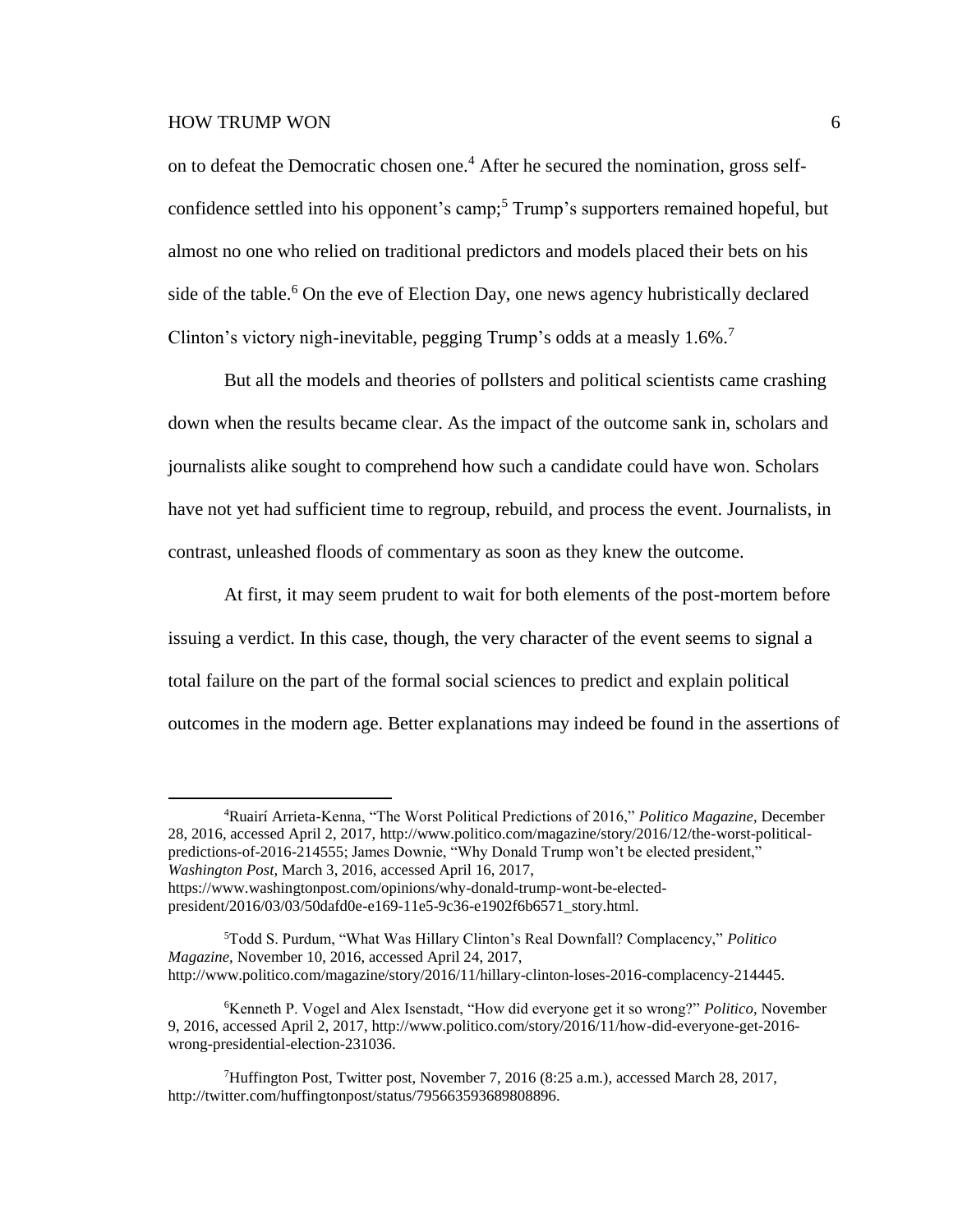# HOW TRUMP WON  $\frac{7}{3}$

 $\overline{a}$ 

journalists and informal sociologists. To demystify Trump's victory, they point to media influence and simmering class conflict based on deep-seated resentment. Their observations and intuitions deserve rational consideration.

To be sure, dozens of factors—ranging from Trump's physical height<sup>8</sup> to the large number of Republican candidates<sup>9</sup>—played some role in his ultimate victory, but two elements stand out from the rest: free publicity and the 'silent majority.'

To begin with, Trump's public persona played on the nature of television as a medium. Neil Postman's surprisingly philosophical *Amusing Ourselves to Death* illuminates the biases of televised public discourse and shines a light on how a character like Trump could so effectively dominate the national conversation. This mastery of television as a medium, demonstrated by the billions of dollars of free television coverage he received, afforded Trump unparalleled access to spread his message.

Of course, free coverage means nothing without an audience. As Eric Hoffer outlined in *The True Believer,* mass movements always center on a single individual one charismatic leader who can offer hope to a frustrated and angry populace. Trump became the voice for a 'silent majority' of marginalized voters, and gave them a channel for their latent momentum. Together, these two elements boosted him to the front of the Republican primary and carried him onward to the White House.

<sup>8</sup>Nikki Schwab, "Who's Too Short to Be President?" *U.S. News*, July 8, 2015, accessed April 1, 2017, https://www.usnews.com/news/articles/2015/07/08/how-tall-are-the-2016-presidential-candidates. For a more academic treatment, see Stulp, et. al, "Tall claims? Sense and nonsense about the importance of height of US presidents," *The Leadership Quarterly* 24, no. 1 (February 2013): 159-171.

<sup>9</sup>David Catanese, "The Biggest Republican Primary In 100 Years," *U.S. News*, July 2, 2015, accessed April 1, 2017, https://www.usnews.com/news/blogs/run-2016/2015/07/02/the-biggest-republicanprimary-in-100-years.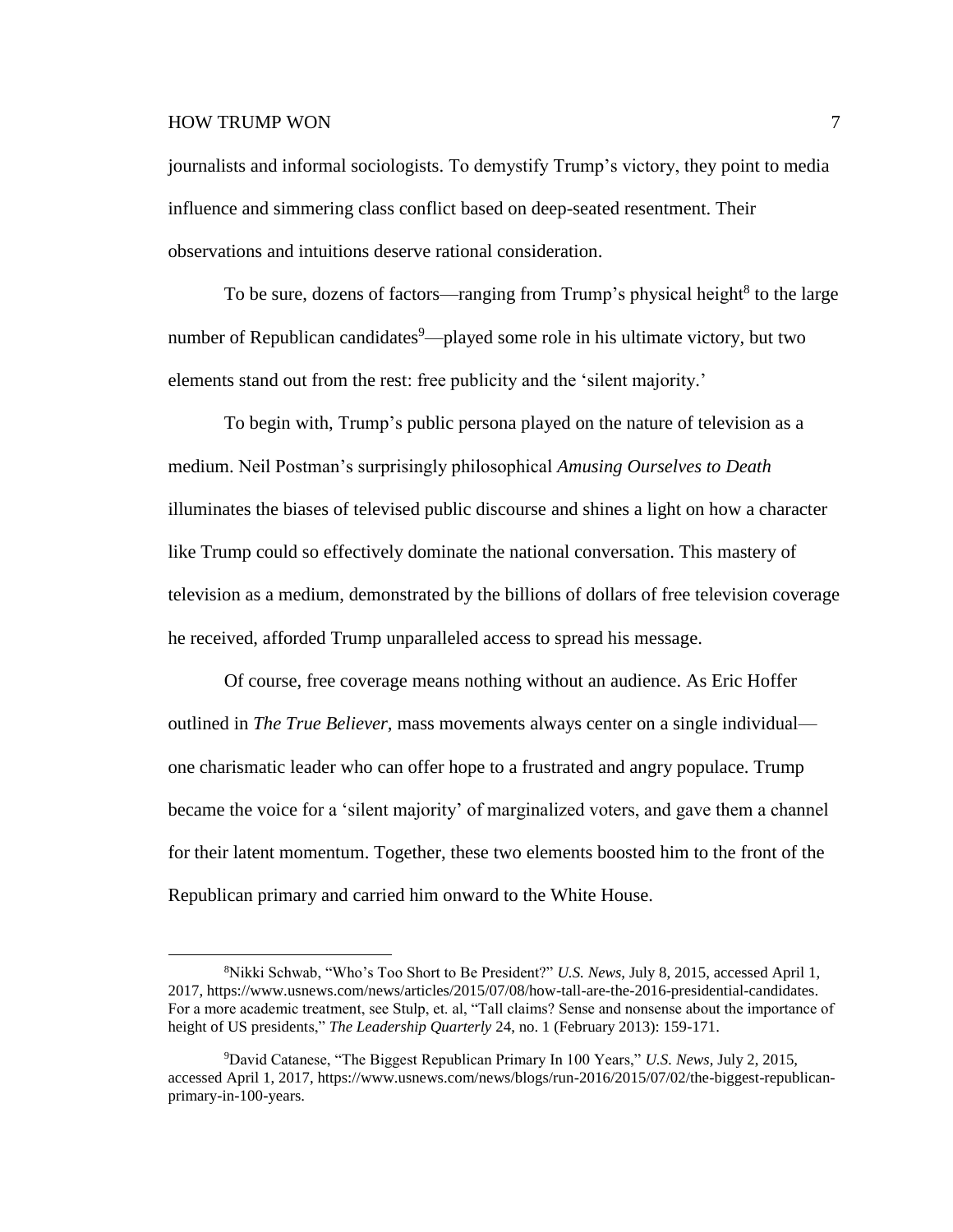#### **Trump and the Media**

Explaining Trump's wild success with media coverage begins with a deep look at the fundamental nature of television as a medium for public discourse. Although the internet surged forward to rival it over the last thirty years, television remains the predominant medium, especially among older segments of the population.<sup>10</sup> That bears certain consequences for American culture, which Postman described and lamented in his 1985 book *Amusing Ourselves to Death: Public Discourse in the Age of Show Business.* His work lays the foundation for understanding how Trump so easily dominated our society's highways and byways of information, and how that mastery became such a massive boon to his campaign, especially during the primary.

#### **Postman, Epistemology, and Television**

 $\overline{a}$ 

Surprisingly philosophical in spite of its sensational title, Postman's book begins with a brief account of two dystopic visions. The first, proposed by George Orwell in his classic novel *1984,* assumes that a totalitarian state will erase history, condemn free thought, and break every independent will. The second, woven into the narrative of Aldous Huxley's *Brave New World,* supposes instead that endless entertainment will displace any desire for history, that free thought will be too uncomfortable to be considered, and that individuals will willingly submit to self-imposed social uniformity that guarantees ignorance and bliss. Postman holds that Huxley's vision is already

<sup>10</sup>Amy Mitchell, Jeffrey Gottfried, Michael Barthel, and Elisa Shearer, "Pathways to News," *Pew Research Center,* July 7, 2016, accessed April 18, 2017, http://www.journalism.org/2016/07/07/pathwaysto-news/; Nielsen, "The Digital Age: Young Adults Gravitate Toward Digital Devices," October 10, 2016, accessed April 9, 2017, http://www.nielsen.com/us/en/insights/news/2016/the-digital-age-young-adultsgravitate-toward-digital-devices.html.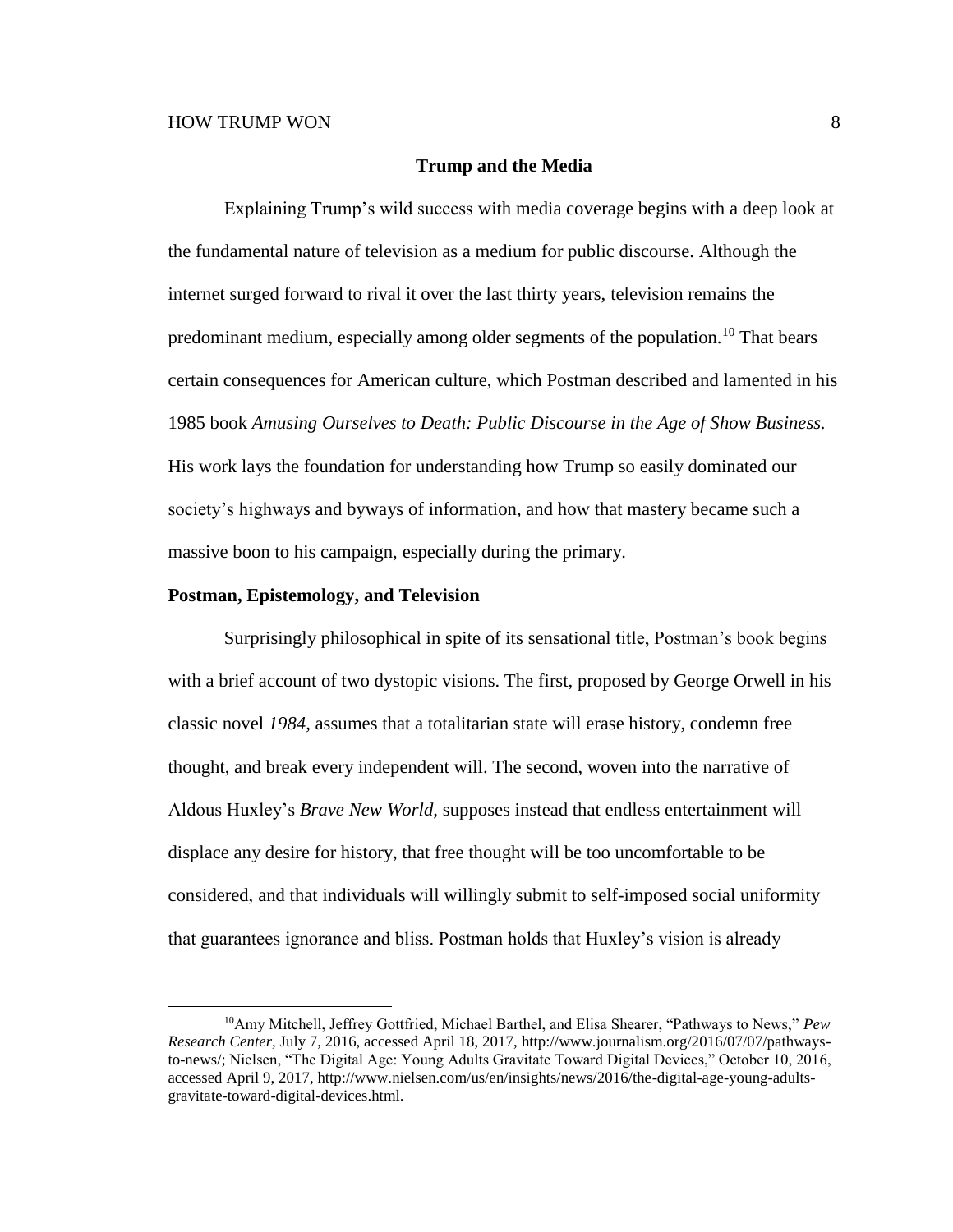becoming a disturbing reality, and he reflects on this point throughout his book.<sup>11</sup>

He begins to make his case by arguing that "the concept of truth is intimately linked to the biases of forms of expression."<sup>12</sup> He goes on to define epistemology as the ways in which people frame, understand, and process reality. Mediums of communication, he says, possess tremendous power to shape these ways of knowing when they become a society's predominant mode of public discourse, whether the society realizes it or not. To illustrate his point, Postman describes the history of public discourse in America from its beginnings with the printed word in the eighteenth century through the introduction of the telegraph and the photograph and finally to the video camera.<sup>13</sup>

With this groundwork established, Postman attempts to show

that television's way of knowing is uncompromisingly hostile to typography's way of knowing; that television's conversations promote incoherence and triviality; that the phrase "serious television" is a contradiction in terms; and that television speaks in only one persistent voice—the voice of entertainment.<sup>14</sup>

He adds several caveats to his invectives against television, admitting that new technologies always involve trade-offs<sup>15</sup> and that seeking entertainment, in and of itself, is not necessarily a bad thing.<sup>16</sup> He insists, however, that television crosses a line by

<sup>12</sup>Ibid., 22. <sup>13</sup>Ibid., 1-80.

- <sup>14</sup>Ibid., 80.
- <sup>15</sup>Ibid., 29.
- 16Ibid., 87.

<sup>11</sup>Neil Postman, *Amusing Ourselves to Death: Public Discourse in the Age of Show Business* (1985; 20th Anniversary Edition, New York: Penguin Books, 2006), xix-xx, 110-111, 137-141, 155-156, etc.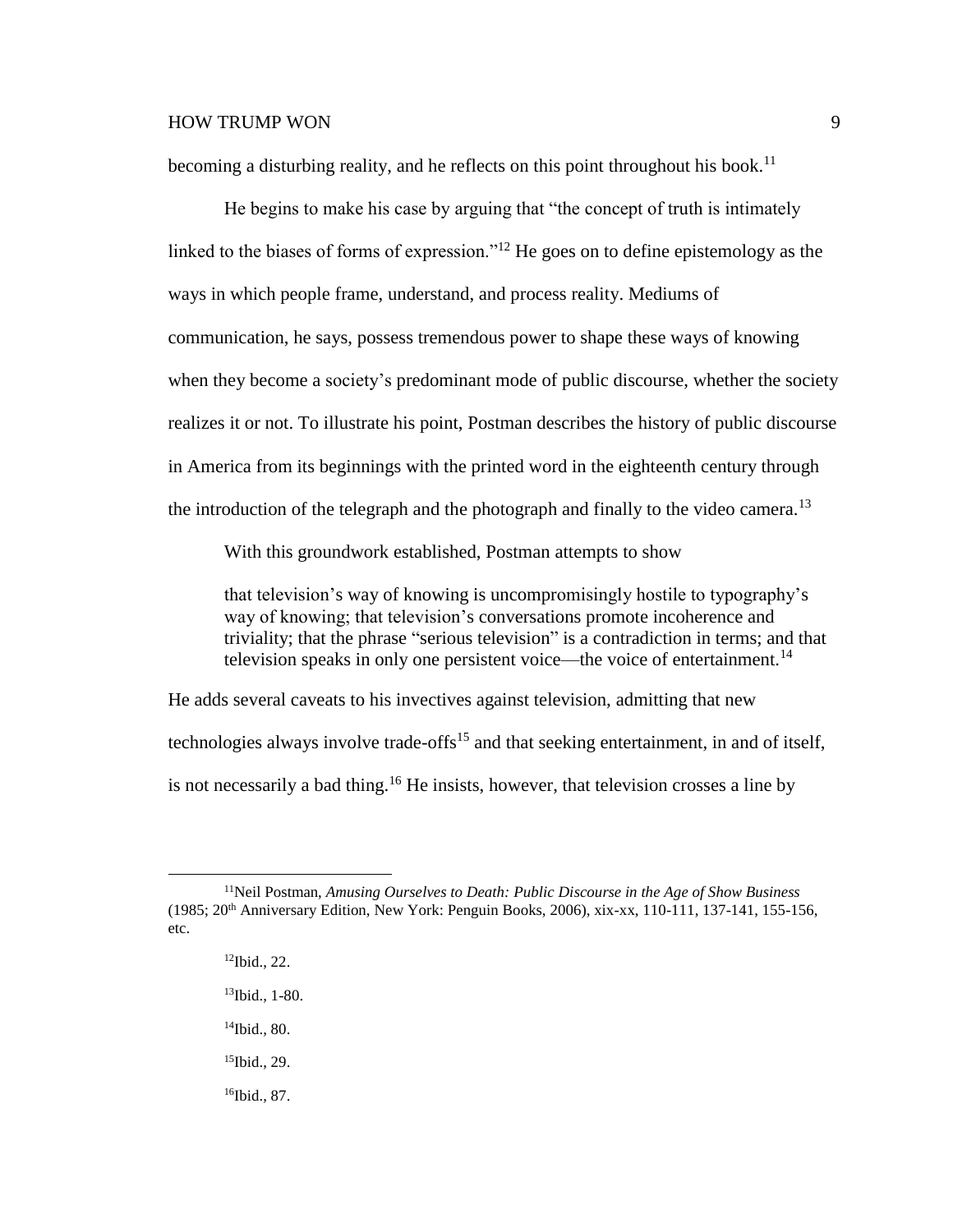## HOW TRUMP WON 2009 10

presenting *all* subject matter as entertainment. <sup>17</sup> He presents his concrete case for this in the second half of his book, which, after delving further into the underlying nature of television, describes its impact on news, politics, religion, and education.<sup>18</sup>

When considering Trump's election, the first two areas on that list bear the most importance. With regard to televised news coverage, Postman indicts television as a medium for annihilating context and promoting incoherence. Televised news, he says,

has so accustomed Americans to

a world of fragments, where events stand alone, stripped of any connection to the past, or to the future, or to other events—that all assumptions of coherence have vanished. And so, perforce, has contradiction. In the context of *no context,* so to speak, it simply disappears.<sup>19</sup>

This, in part, explains how journalists—who wrote constantly of Trump's undesirable traits, lies, contradictions, and flip-flops—were ignored throughout his campaign.<sup>20</sup> (Another significant part of this disconnect can be attributed to blatant media support of Trump's opponent.<sup>21</sup>) However, as Postman illustrates throughout his chapter on televised news, the medium of television has always been acid to the philosophical foundations of logic and rationale. Even in his day, media professionals complained about the public's lack of interest in critical journalism that called out politicians for

<sup>17</sup>Postman, *Amusing Ourselves,* 87.

<sup>18</sup>Ibid., 99-163.

 $19$ Ibid., 110.

<sup>20</sup>Jack Shafer, "Trump Was Not a Media Fail," *Politico Magazine,* November 9, 2016, accessed April 3, 2017, http://www.politico.com/magazine/story/2016/11/donald-trump-wins-2016-media-214442.

<sup>21</sup>Ken Silverstein, "This Election Has Disgraced the Entire Profession of Journalism," *Observer,* November 2, 2016, accessed April 3, 2017, http://observer.com/2016/11/this-election-has-disgraced-theentire-profession-of-journalism/.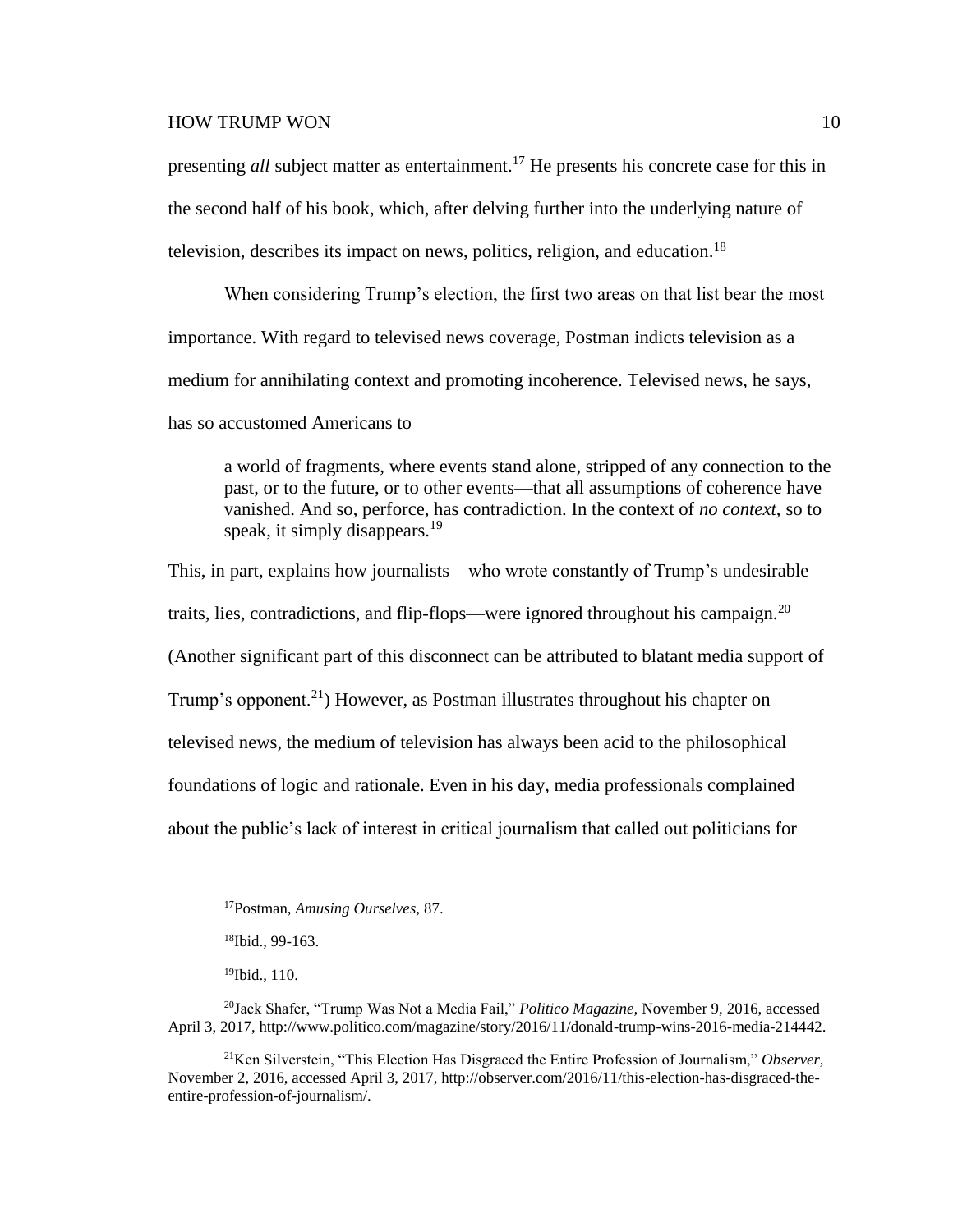inconsistencies and falsehoods; $^{22}$  the intervening thirty years of public discourse have certainly not made this situation any better, assuming Postman is correct.

He turns next to politics, and argues that the rise of the political commercial further degraded the quality of public discourse in America by squeezing life-and-death debates on foreign and domestic policy, complex social ills, and even the nature of government into twenty second video clips whose main goal is to win votes. Postman writes that commercials teach

that short and simple messages are preferable to long and complex ones; that drama is to be preferred over exposition; that being sold solutions is better than being confronted with questions about problems. . . . [A] person who has seen one million television commercials might well believe that all political problems have fast solutions through simple measures—or ought to. Or that complex language is not to be trusted, and that all problems lend themselves to theatrical expression. Or that argument is in bad taste, and leads only to an intolerable uncertainty.<sup>23</sup>

The parallels between these expectations and the televised persona of Donald Trump are inescapable. From the very beginning of his campaign, Trump's policy prescriptions received criticism for being shallow, naïve, and simplistic.<sup>24</sup> His patterns of speech took fire for being childish and immature.<sup>25</sup> He became the target of ridicule for refusing to back up his platform with rational arguments—or even to offer more details on their

<sup>22</sup>Postman, *Amusing Ourselves,* 108-110.

<sup>23</sup>Ibid., 131.

<sup>24</sup>For example: Reid J. Epstein, "Meet the Candidate: Donald J. Trump," Washington Wire, *Wall Street Journal,* June 16, 2015, accessed April 3, 2017, http://blogs.wsj.com/washwire/2015/06/16/meet-thecandidate-donald-j-trump/.

<sup>25</sup>Jack Shafer, "Donald Trump Talks Like a Third-Grader," *Politico Magazine,* August 13, 2015, accessed April 3, 2017, http://www.politico.com/magazine/story/2015/08/donald-trump-talks-like-a-thirdgrader-121340.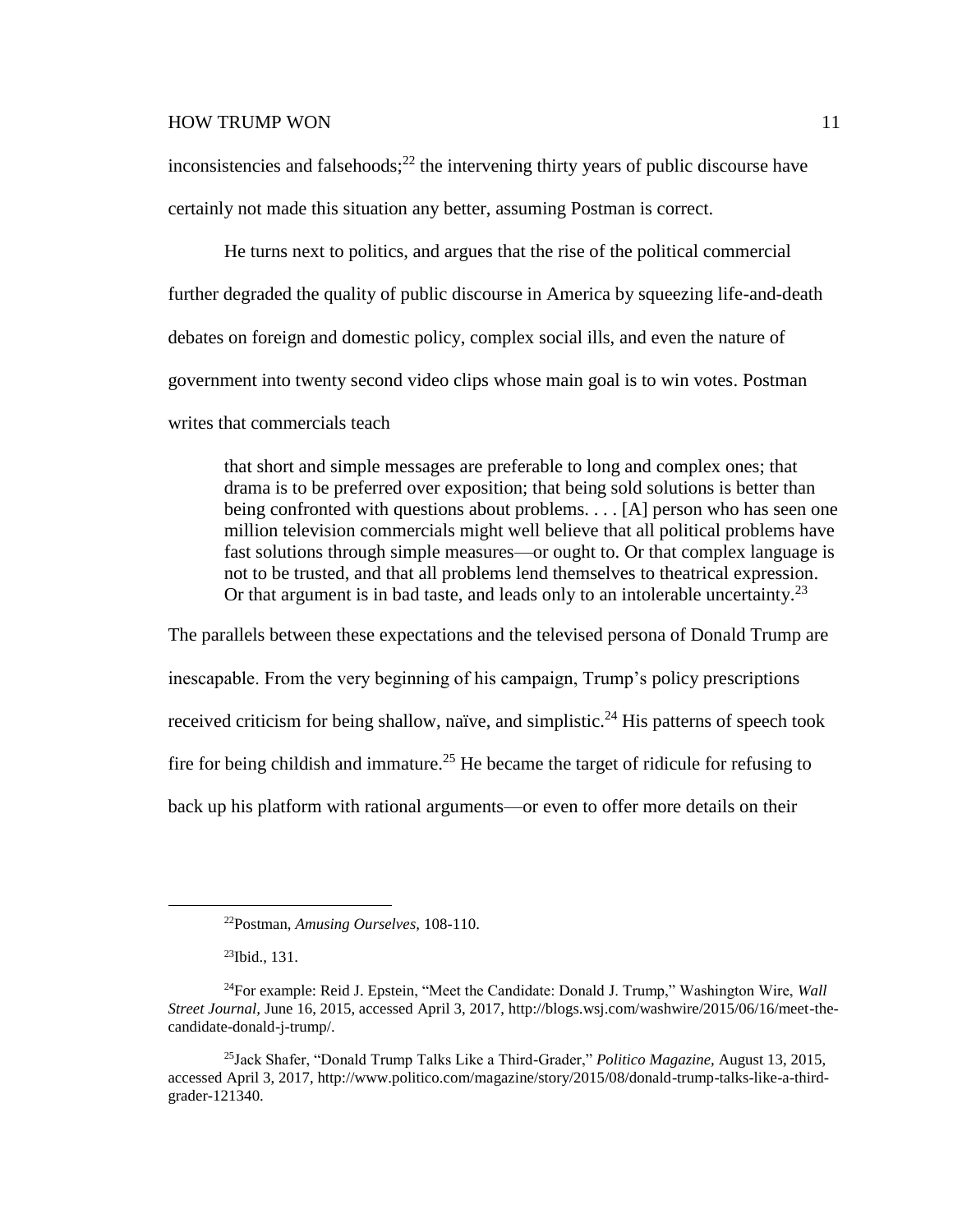execution.<sup>26</sup> But each of these tactics capitalized on the biases Postman identified as endemic to television. To dominate public discourse, Trump pushed them to their limits, far beyond what Postman's less reflective contemporaries advised, $^{27}$  and added an additional element to the mix: sensationalism.

#### **Sensationalism in Marketing**

In the midst of Postman's historical account of typography, he relates several key points in the rise of modern advertising. At first, he says, those who issued advertisements wrote them in the form of propositions to a rational audience, which could be expected to respond according to rationally-considered needs and opportunities. As an example, he describes an advertisement placed by Patrick Henry in a Boston newspaper for dental services in 1768. Postman writes that such advertisements "intended to appeal to understanding, not to passions" throughout the eighteenth and most of the nineteenth centuries. In the late 1890s, however, things began to change. Advertisers adopted slogans and images, and by the beginning of the twentieth century "advertisers no longer assumed rationality on the part of their potential customers. Advertising became one part depth psychology, one part aesthetic theory. Reason had to move itself to other arenas."<sup>28</sup>

Postman revisits this shift away from reason in his chapter on politics, where he asserts that most economic philosophies in the classical liberal or capitalist heritage rely

<sup>&</sup>lt;sup>26</sup>David A. Fahrenthold, "Republican candidate Donald Trump's platform: Because I said so," *Washington Post,* August 1, 2015, accessed April 3, 2017, https://www.washingtonpost.com/politics/thetrump-platform-because-i-said-so/2015/08/01/4684802c-36f7-11e5-9739-170df8af8eb9\_story.html.

<sup>27</sup>Ted Klein and Fred Danzig, *Publicity: How to Make the Media Work for You* (New York: Charles Scribner's Sons, 1985), 29-37.

<sup>28</sup>Postman, *Amusing Ourselves,* 59-60.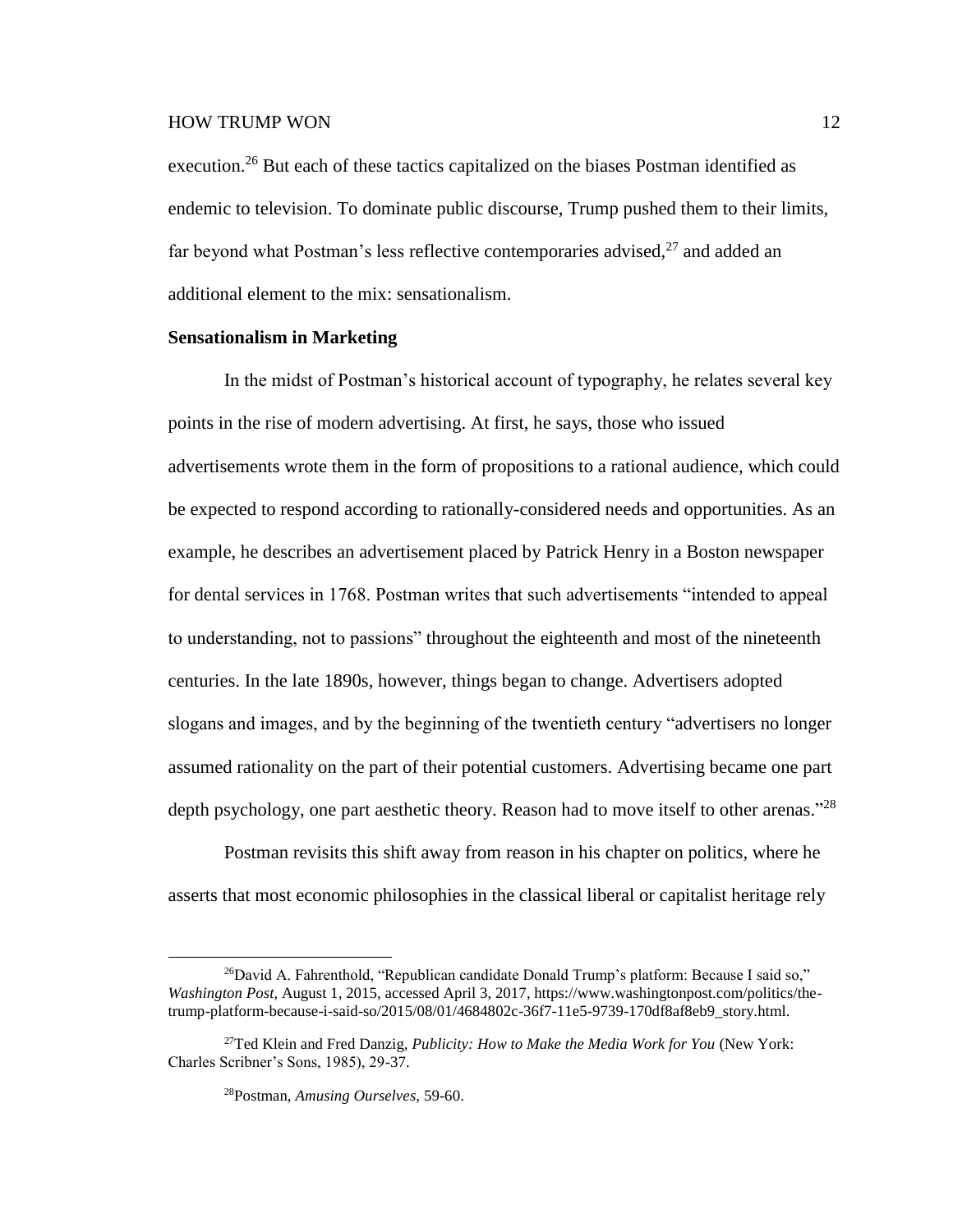on a free market where rational individuals interact on rational grounds in voluntary exchanges to satisfy individual needs. This "capitalist engine," he writes, suffers from the rise of television commercials, which have "made linguistic discourse obsolete as the basis for product decisions. By substituting images for claims, the pictorial commercial made emotional appeal, not tests of truth, the basis of consumer decisions."<sup>29</sup>

Although he proceeds to elaborate on the implications of this for political campaigns (as described in the previous section), the practice of marketing evolved far beyond Postman's modest description with the advent of computing and the internet (the importance of which he underestimated $30$ . Marketing fills the modern world and has become a business in and of itself, serving the needs of individuals and businesses which want an edge in their unique markets. In some cases, unconventional techniques produce spectacular results.

For example, in the entertainment industry (ironically enough), video game company Rockstar became infamous in 1997 with the release of *Grand Theft Auto*, its first major title. At the time, violence in video games often earned disapproving remarks and condemnation from conservative sources, both in America and elsewhere. A game based on living a life of murder, theft, and robbery could not expect to meet with the approval of prevailing authorities—but that was the whole point. Political actors in Britain, France, and Germany condemned the game prior to its launch. Brazilian

30Ibid., 161.

<sup>29</sup>Postman, *Amusing Ourselves,* 127.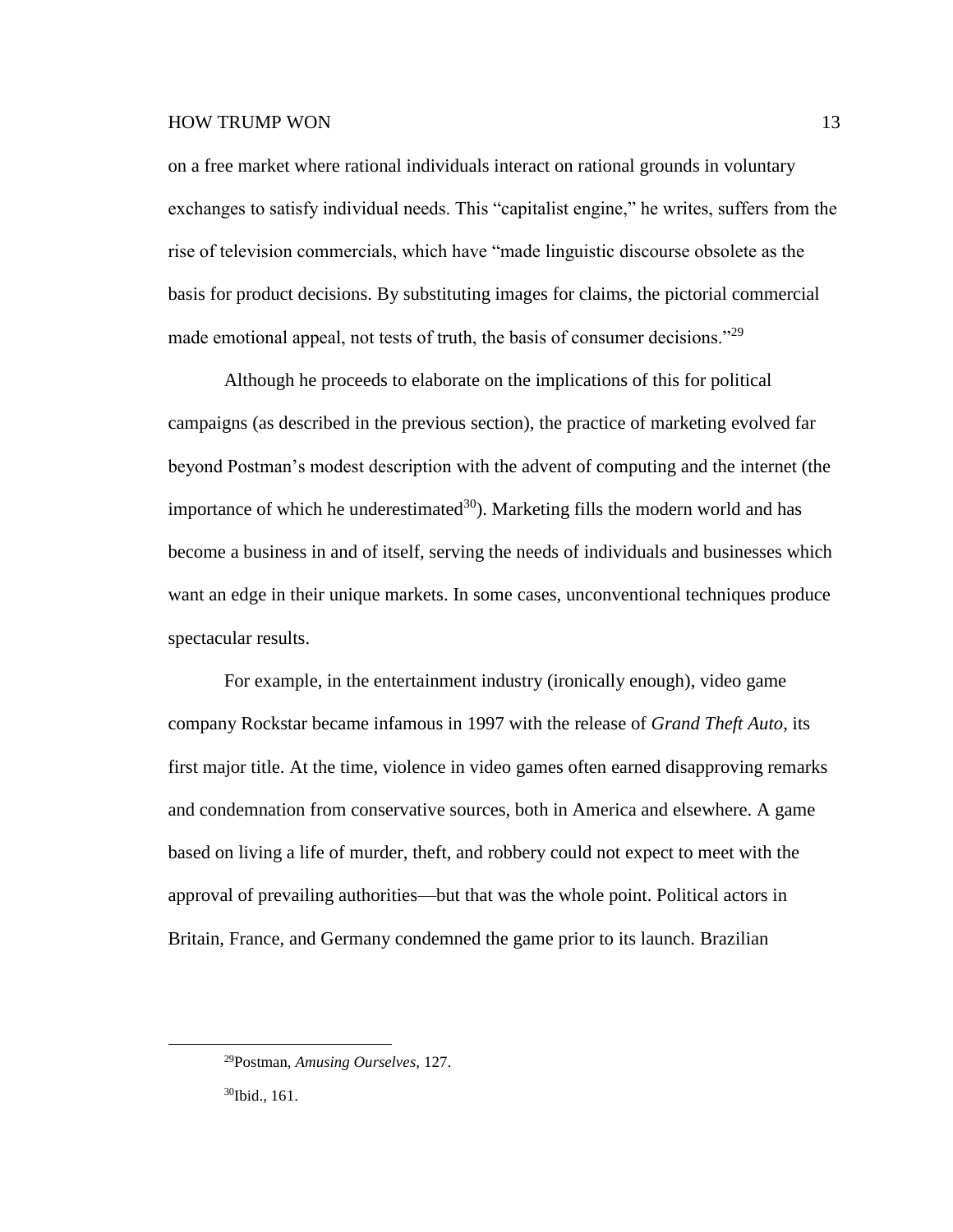$\overline{a}$ 

authorities banned the game outright.<sup>31</sup> It even received a negative mention in the UK House of Lords. All of these actions served to fuel the game's publicity, and by 1999 it had sold over one million copies. The mastermind behind this scheme was Max Clifford, a so-called "specialist in scandal" hired by Rockstar in 1997. He had worked behind the scenes to bring the game to the attention of newspapers, conservative activists, and even individuals like Lord Campbell of Croy, the man who vilified it before his peers in Parliament.<sup>32</sup> Earlier in his career, Clifford had earned notoriety as a publicist for comedian Freddie Starr, whose name returned to common usage after the headline "Freddie Starr Ate My Hamster" appeared in *The Sun.* Clifford had falsified the story, but it became a sensation and boosted Starr's career back into the spotlight.<sup>33</sup>

Rockstar's exploitation of controversy continued as it released sequels to its first major hit. The 2001 World Trade Center attacks, hitting less than a month before the release of *Grand Theft Auto III*, delayed the production schedule while developers scaled back inflammatory gameplay elements, over-the-top violence and sexual content. Even so, the game met with an even higher degree of moral outrage than previous installments. Australian authorities banned the game and activist Jack Thompson filed a lawsuit against the developers. Notoriety again fueled sales, and within two months the game

<sup>31</sup>Rus McLaughlin and Lucas M. Thomas, "IGN Presents the History of Grand Theft Auto," *IGN,* May 6, 2013, accessed April 4, 2017, http://www.ign.com/articles/2013/05/06/ign-presents-the-history-ofgrand-theft-auto-2, 1.

<sup>32</sup>Chris Kohler, "How *Grand Theft Auto* Jacked the House of Lords," *Wired,* March 27, 2012, accessed April 5, 2017, https://www.wired.com/2012/03/grand-theft-auto-jacked/.

<sup>33</sup>"Profile: Max Clifford," *BBC,* March 23, 2009, accessed April 5, 2017, http://news.bbc.co.uk/2/hi/entertainment/7923415.stm.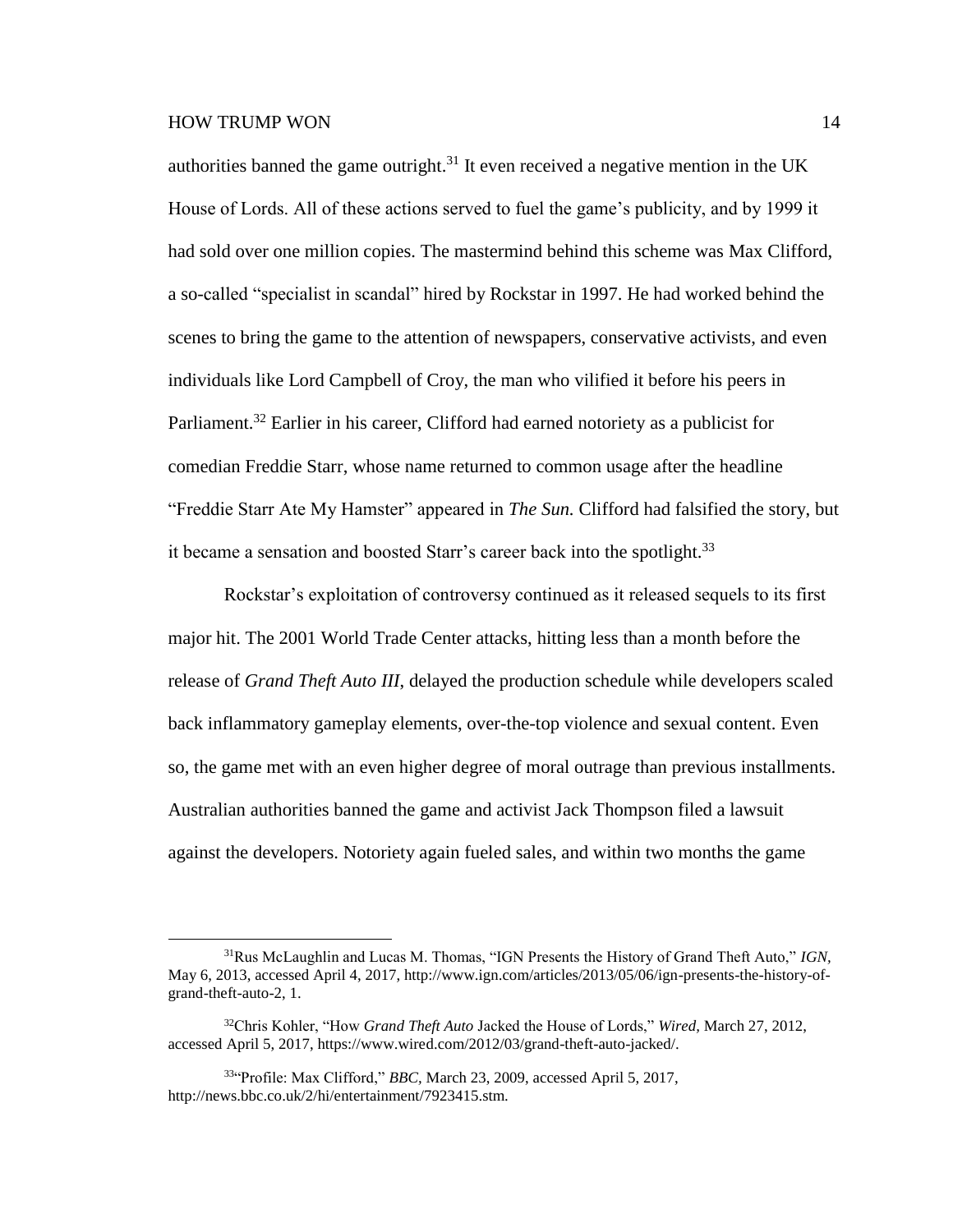became the top-selling title of  $2001.^{34}$ 

In 2005, a misstep occurred involving a sexually explicit mini-game that the developers had planned, designed, and then cancelled, but forgot to remove from the game's source code.<sup>35</sup> Other than that, nothing changed very greatly for Rockstar until late 2013, when it released *Grand Theft Auto V* under another storm of criticism. This time, the studio had constructed and implemented a fully interactive torture scene into the game's storyline.<sup>36</sup> In spite of the controversy (or perhaps because of it), the game sold over 45 million copies by early  $2015<sup>37</sup>$  and set a world-record for the highest release day sales for a video game at \$800 million.<sup>38</sup>

Rockstar is far from being the only beneficiary of intentional provocation, however. Much smaller developers have employed similar tactics to boost sales numbers, crossing lines with much more than just game content. In the early 2000s, prior to releasing *Shadow Man 2,* games company Acclaim put out an announcement claiming

 $35$ Ibid., 4.

<sup>34</sup>McLaughlin and Thomas, "Grand Theft Auto," 2.

<sup>36</sup>Alex Hern, "Grand Theft Auto 5 under fire for graphic torture scene," *Guardian,* September 18, 2003, accessed April 5, 2017, http://www.theguardian.com/technology/2013/sep/18/grand-theft-auto-5 under-fire-for-graphic-torture-scene, via http://archive.is/R8HHp, snapshot as of September 20, 2013; Hayley Tsukayama, "Here's what makes torture in video games worse than on TV," *Washington Post,* September 20, 2013, accessed April 5, 2017, https://www.washingtonpost.com/news/theswitch/wp/2013/09/20/heres-what-makes-torture-in-video-games-worse-than-ontv/?utm\_term=.64ed9733dc06.

 $37$ <sup>47</sup>Take-Two Interactive Software, Inc. Reports Strong Results for Fiscal Third Quarter 2015," Take-Two Interactive Software, Inc. press release, February 3, 2015, accessed April 5, 2017, http://ir.take2games.com/phoenix.zhtml?c=86428&p=irol-newsArticle&ID=2013202.

 $38$ Juliette Garside, "Grand Theft Auto 5 sees biggest ever first-day takings for a video game," *Guardian,* September 19, 2013, accessed April 5, 2017, https://www.theguardian.com/technology/2013/sep/19/grand-theft-auto-5-first-day-record.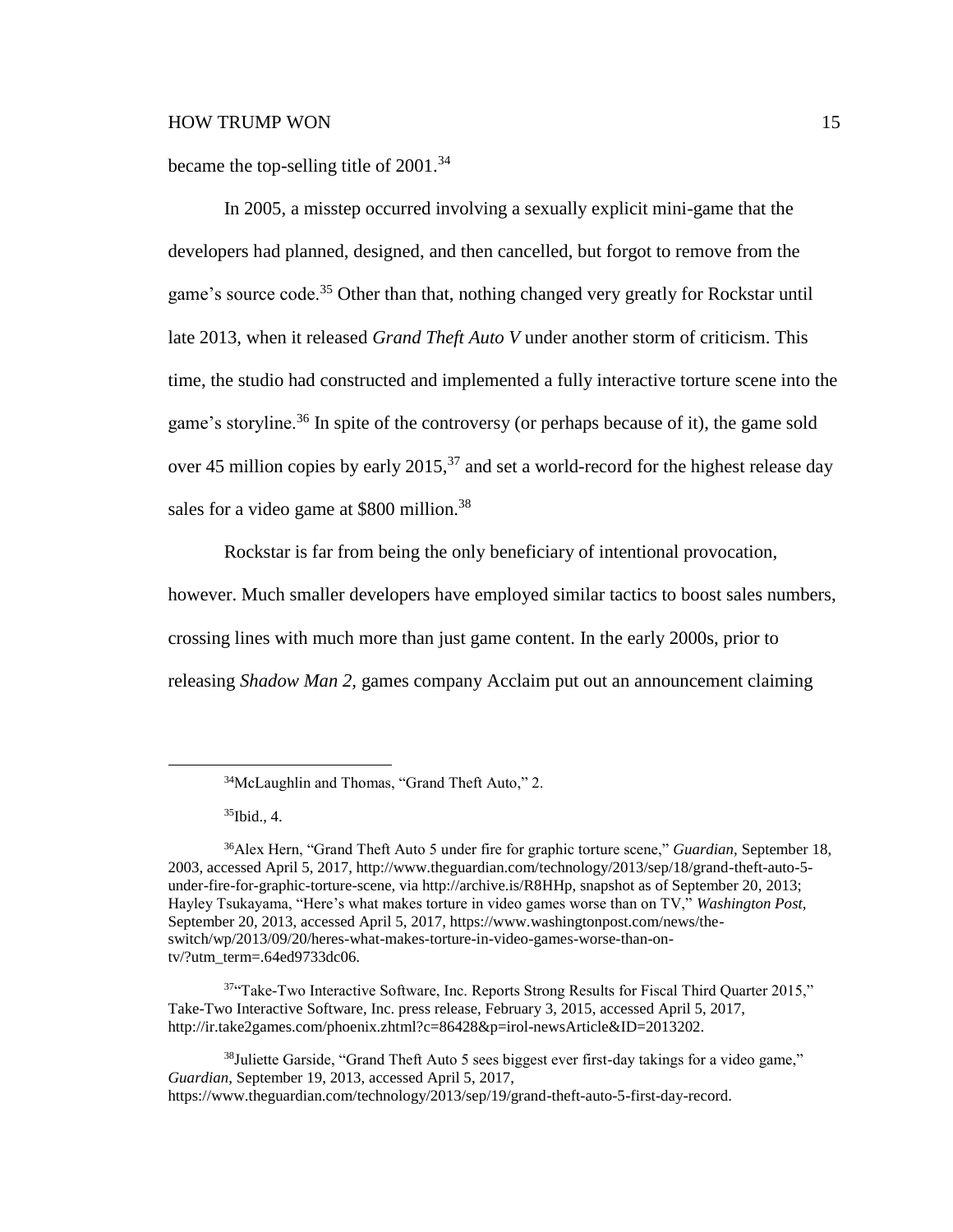the company wanted to pay the family members of recently-deceased individuals for advertising space on the tombstones of their loved ones. They called it, jokingly, "deadvertising." Predictably, such morbid proposals generated outrage, particularly from churches. Word spread and the game sold far better than it otherwise would have. The same pattern repeated itself twice more: first with a tennis game, which Acclaim planned to advertise by training pigeons to fly onto the field at Wimbledon to disrupt tennis matches with the game's logo painted on their wings, and again with a game called *Turok 4: Evolution,* when word went out that Acclaim would offer cash and prizes to individuals who changed their legal names to Turok at the time of release. In the tennis case, the controversy provoked a response from Wimbledon officials and garnered the attention of the BBC. Every time, the free publicity boosted game sales.<sup>39</sup>

Each of these schemes came from the minds of Frank PR, a marketing firm founded and operated by Andrew Bloch.<sup>40</sup> The company's most controversial stunt for publicity came in late 2002, before the release of *Burnout 2: Point of Impact.* In order to market the high-speed racing game, Acclaim announced that it would pay any speeding fines issued in the UK on release day. The announcement had the desired effect: news organizations picked up the story almost immediately. Officials from the UK Department of Transport condemned the action, stopping just shy of calling it illegal and heavily implying that the company could be held criminally liable if any injuries came about as a result of the plan. From the start, however, Acclaim had planned to retract the statement

<sup>39</sup>Leon Hurley, "When Games PR Stunts Went Mad," *Kotaku UK,* December 11, 2014, accessed April 5, 2017, http://www.kotaku.co.uk/2014/12/11/games-pr-stunts-went-mad.

<sup>40</sup>Ibid.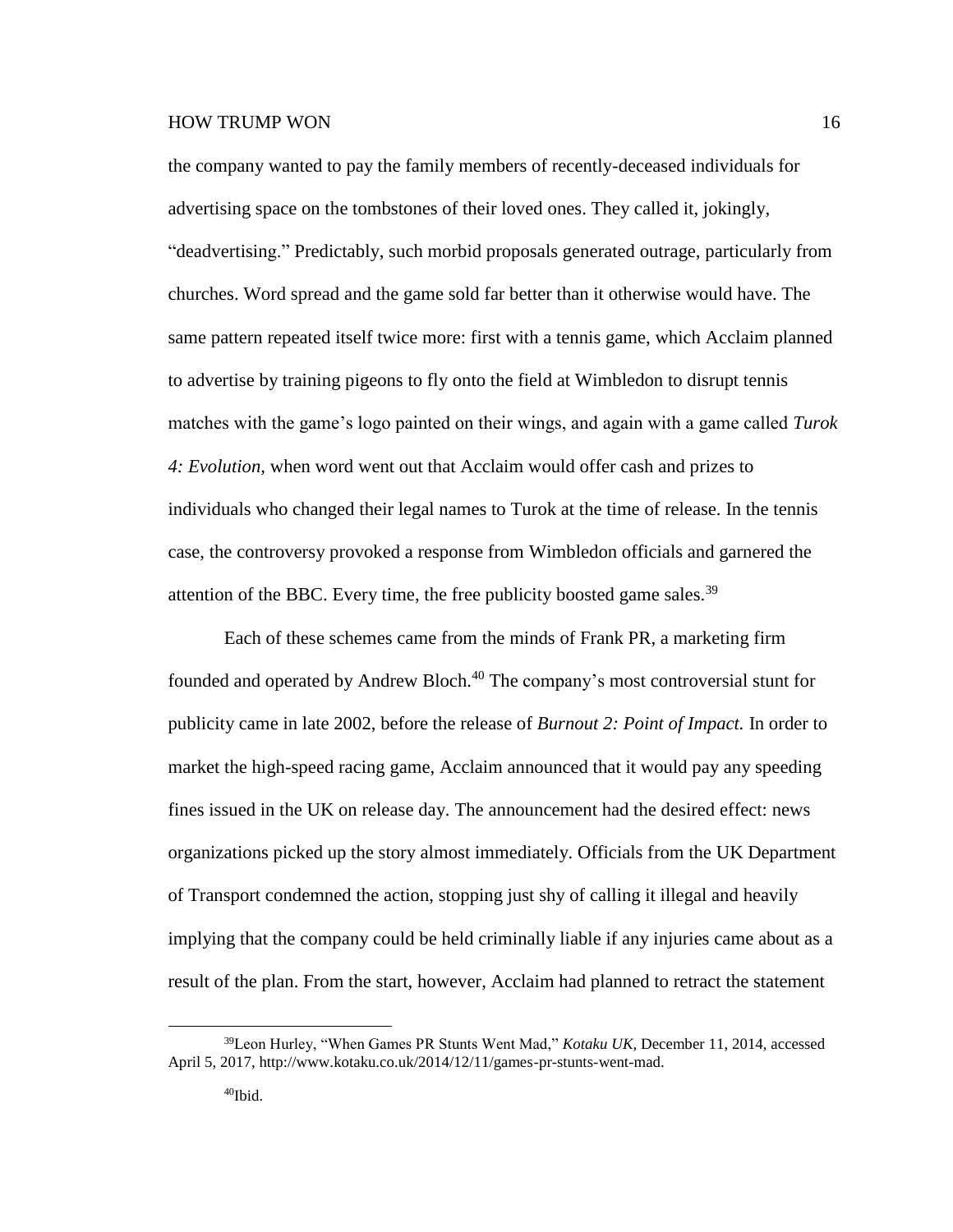$\overline{a}$ 

the day before the game's release. According to Bloch, each of his firm's plans received careful strategic consideration before implementation to make sure the company's profits would not end up in the red—or its employees in jail. $^{41}$ 

Perhaps the purest expression of this firestorm-based marketing strategy comes from the game *Hatred,* produced in 2014 by a Polish studio called Destructive Creations. The game, a top-down shooter focusing on graphic violence, tells the story of a serial killer who slaughters most of his hometown's inhabitants before annihilating himself and the rest of the citizenry by blowing up a nuclear power plant.<sup>42</sup> The game generated controversy in the gaming world because it seemed purpose-built to justify negative stereotypes of the industry and the communities around it. The firestorm stayed within the gaming community itself, for the most part, but the publicity it generated in that sphere made it a best-selling title on the online games platform Steam.<sup>43</sup> In a blog post responding to criticism, the developers wrote,

We wish to thank all of our haters and all upset press for a great marketing campaign they've done for us. A week ago, we were a little company from the middle of nowhere, just some guys making some game. Today everyone heard about 'Hatred' and us.<sup>44</sup>

<sup>41</sup>Hurley, "PR Stunts"; The Register, "UK Govt slams 'irresponsible' speed camera refund stunt," *Register,* October 4, 2002, accessed April 5, 2017,

https://www.theregister.co.uk/2002/10/04/uk\_govt\_slams\_irresponsible\_speed/.

<sup>42</sup>Eddie Makuch, "Gameplay Trailer for Mass-Murdering Shooter Is Beyond Brutal," *GameSpot,* October 17, 2014, accessed April 5, 2017, https://www.gamespot.com/articles/gameplay-trailer-for-massmurdering-shooter-is-bey/1100-6423001/.

<sup>43</sup>Matt Liebl, "Despite controversy, Hatred is a Steam 'Top Seller,'" *GameZone,* June 1, 2015, accessed April 5, 2017, http://www.gamezone.com/news/despite-controversy-hatred-is-a-steam-top-seller-3417142.

<sup>44</sup>"The first storm resisted," hatredgame.com, October 21, 2014, accessed April 5, 2017, http://destructivecreations.pl/inny-wpis-2/.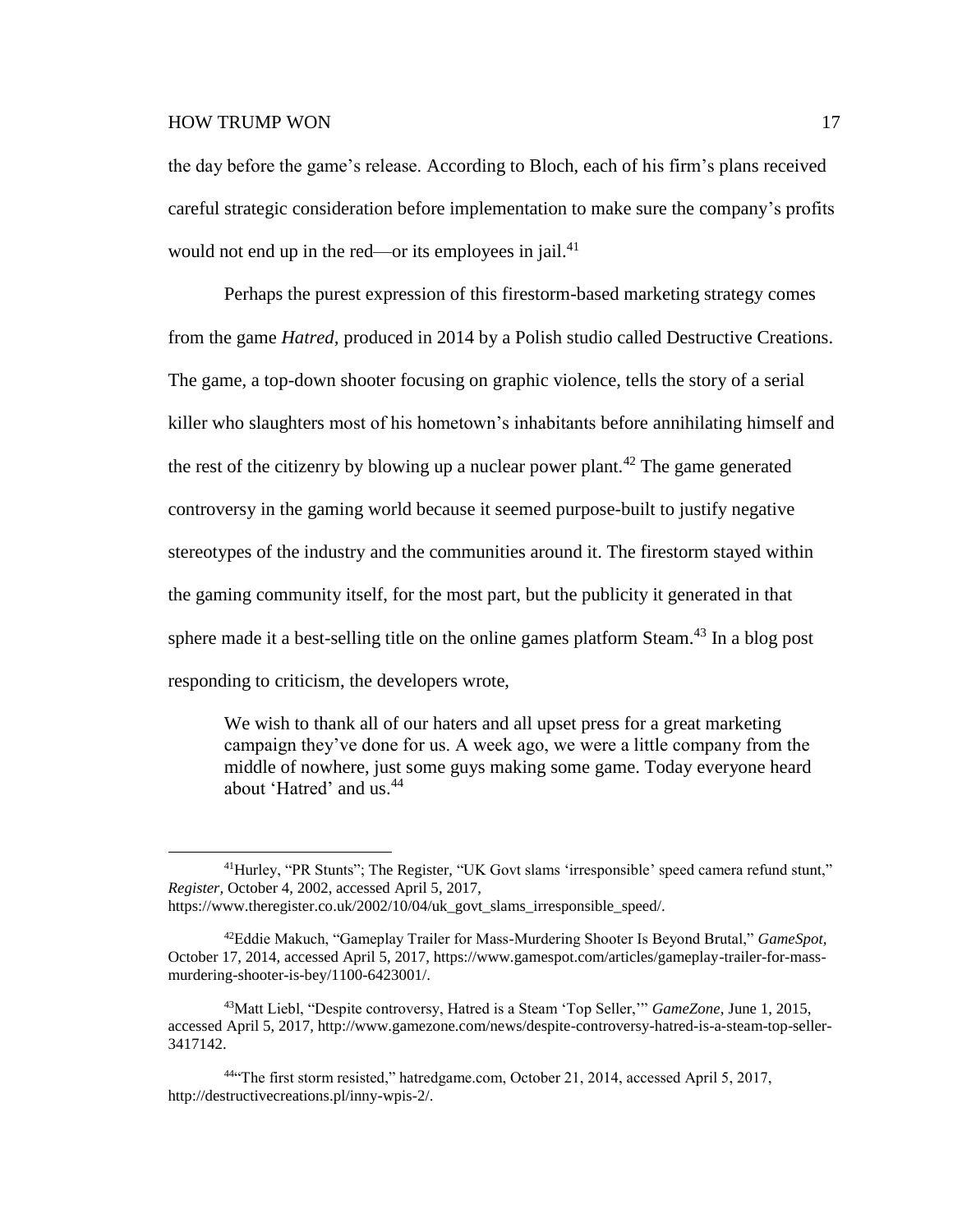Similar examples show up in dozens of other arenas—some intentional, some spontaneous. Trump, however, became the first American presidential candidate to successfully employ the strategy.

#### **Trump's Sensationalism and Primary Success**

From the very beginning, Trump's active disdain for political correctness<sup>45</sup> earned him front-page coverage. Focusing on the early stages of Trump's campaign provides the best examination of this, because sensationalism played its strongest role early on. In combination with Trump's prior name recognition, it pulled his campaign out of the tabloid pages and into the mainstream news. Later in the primaries, it kept him at the front of the crowd and underscored his name in the minds of voters. <sup>46</sup> Once he won the Republican nomination, however, it became a liability, and his fortuitous positioning as the leader of an unlikely coalition had to carry him against his Democratic opponent in the end. $47$ 

At the start, though, Trump's brash and aggressive bearing won him headlines in major papers across the United States. After laying the groundwork for a serious

<sup>45&</sup>lt;sup>c</sup>Politically correct: conforming to a belief that language and practices which could offend political sensibilities (as in matters of sex or race) should be eliminated." *Merriam-Webster,* s.v. "politically correct," accessed April 7, 2017, https://www.merriamwebster.com/dictionary/political%20correctness.

<sup>46</sup>Nicholas Confessore and Karen Yourish, The Upshot, *New York Times,* March 15, 2016, accessed April 8, 2017, https://www.nytimes.com/2016/03/16/upshot/measuring-donald-trumps-mammothadvantage-in-free-media.html.

<sup>47</sup>Alex Isenstadt, Eli Stokols, Shane Goldmacher, and Kenneth P. Vogel, "Inside Trump's Stunning Upset Victory," *Politico Magazine,* November 9, 2016, accessed April 8, 2017, http://www.politico.com/magazine/story/2016/11/donald-trump-wins-2016-214438.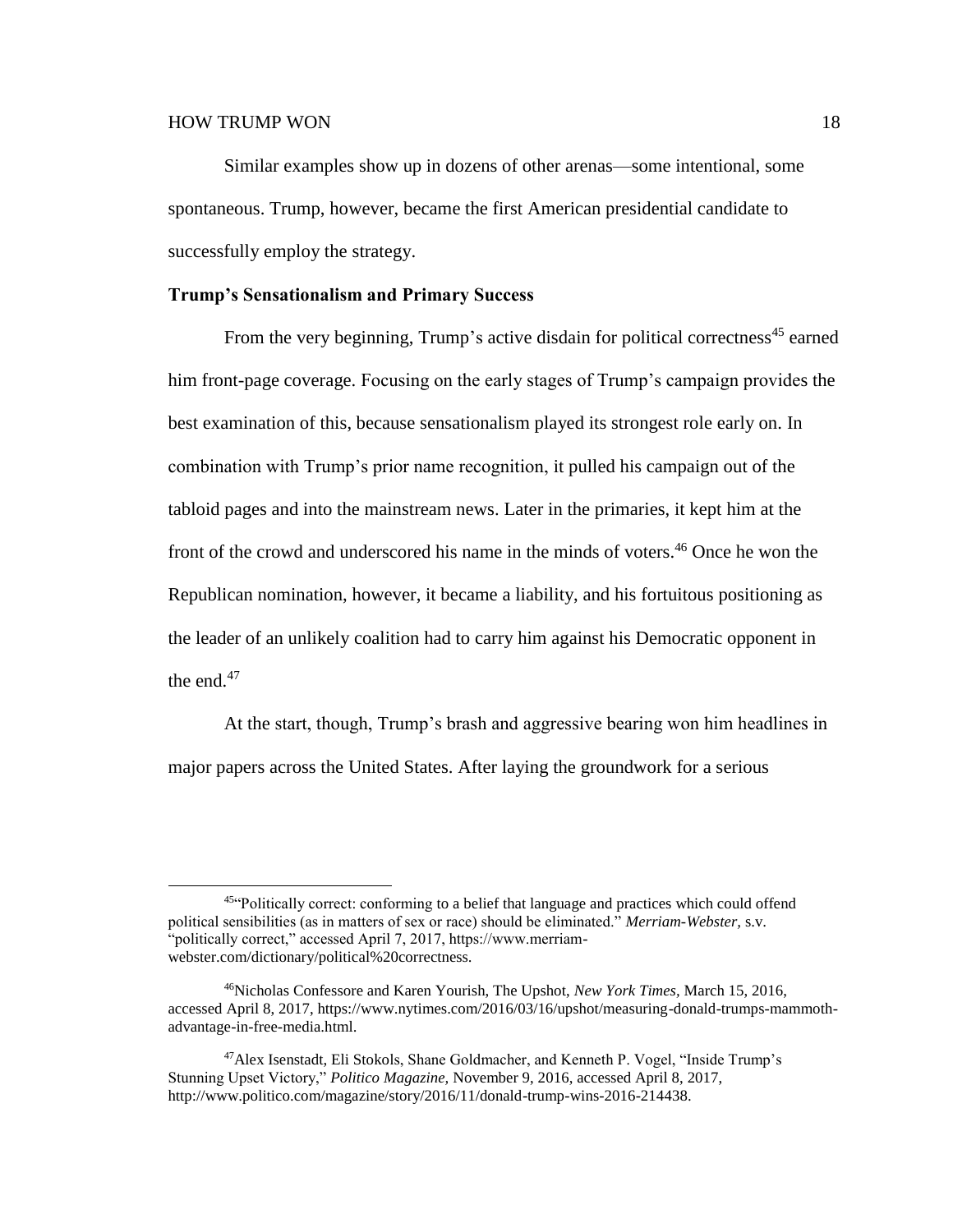$\overline{a}$ 

campaign,<sup>48</sup> he built pressure for his campaign announcement and issued a rambling 40minute speech in which he accused Mexican immigrants of being rapists and drug dealers.<sup>49</sup> Pundits and commentators descended in droves.<sup>50</sup> They kept coming back for more as Trump's ostensibly racist comments earned him widespread condemnation and brought down severe business consequences, ranging from the loss of broadcasting deals with the Miss Universe Organization<sup>51</sup> to the removal of his fashion line from Macy's department stores<sup>52</sup> to the Professional Golfers' Association of America pulling a major event from one of his courses.<sup>53</sup> In the midst of all of this, his poll numbers stood firm.<sup>54</sup>

*New York Times,* June 16, 2015, accessed April 9, 2017, https://www.nytimes.com/2015/06/17/us/politics/donald-trump-runs-for-president-this-time-for-real-he-

<sup>51</sup>Alan Rappeport, First Draft, *New York Times,* June 29, 2015, accessed April 9, 2017, https://www.nytimes.com/politics/first-draft/2015/06/29/nbc-to-donald-trump-youre-fired/.

<sup>52</sup>Alan Rappeport, First Draft, *New York Times,* July 1, 2015, accessed April 9, 2017, https://www.nytimes.com/politics/first-draft/2015/07/01/macys-drops-donald-trumps-fashion-line-overimmigrant-remarks/.

<sup>48</sup>Daniel W. Drezner, "A very important memo to Donald Trump," *Washington Post,* April 22, 2015, accessed April 9, 2017, https://www.washingtonpost.com/posteverything/wp/2015/04/22/a-veryimportant-memo-to-donald-trump/.

<sup>49</sup>Ben Terris, "Donald Trump begins 2016 bid, citing his outsider status," *Washington Post,* June 16, 2015, accessed April 9, 2017, https://www.washingtonpost.com/politics/donald-trump-is-now-acandidate-for-president-of-the-united-states/2015/06/16/5e6d738e-1441-11e5-9ddce3353542100c\_story.html; Alexander Burns, "Donald Trump, Pushing Someone Rich, Offers Himself,"

says.html.

<sup>50</sup>For instance, see Alexander Burns, First Draft, *New York Times,* June 16, 2015, accessed April 9, 2017, https://www.nytimes.com/politics/first-draft/2015/06/16/choice-words-from-donald-trumppresidential-candidate/; Adam B. Lerner, "The 10 best lines from Donald Trump's announcement speech," *Politico,* June 16, 2015, accessed April 9, 2017, http://www.politico.com/story/2015/06/donald-trump-2016-announcement-10-best-lines-119066; etc.

<sup>53</sup>Brendan Prunty, "P.G.A. Moves Event From Donald Trump Golf Course," *New York Times,* July 7, 2015, accessed April 9, 2017, https://www.nytimes.com/2015/07/08/sports/golf/pga-moves-eventfrom-trump-golf-course.html.

<sup>54</sup>Daniel Victor, "Donald Trump's Lousy Week (Except for the Polling)," *New York Times,* July 2, 2015, accessed April 9, 2017, https://www.nytimes.com/2015/07/03/us/politics/donald-trumps-lousy-weekexcept-for-the-polling.html; Dana Milbank, "Donald Trump is the monster the GOP created," *Washington*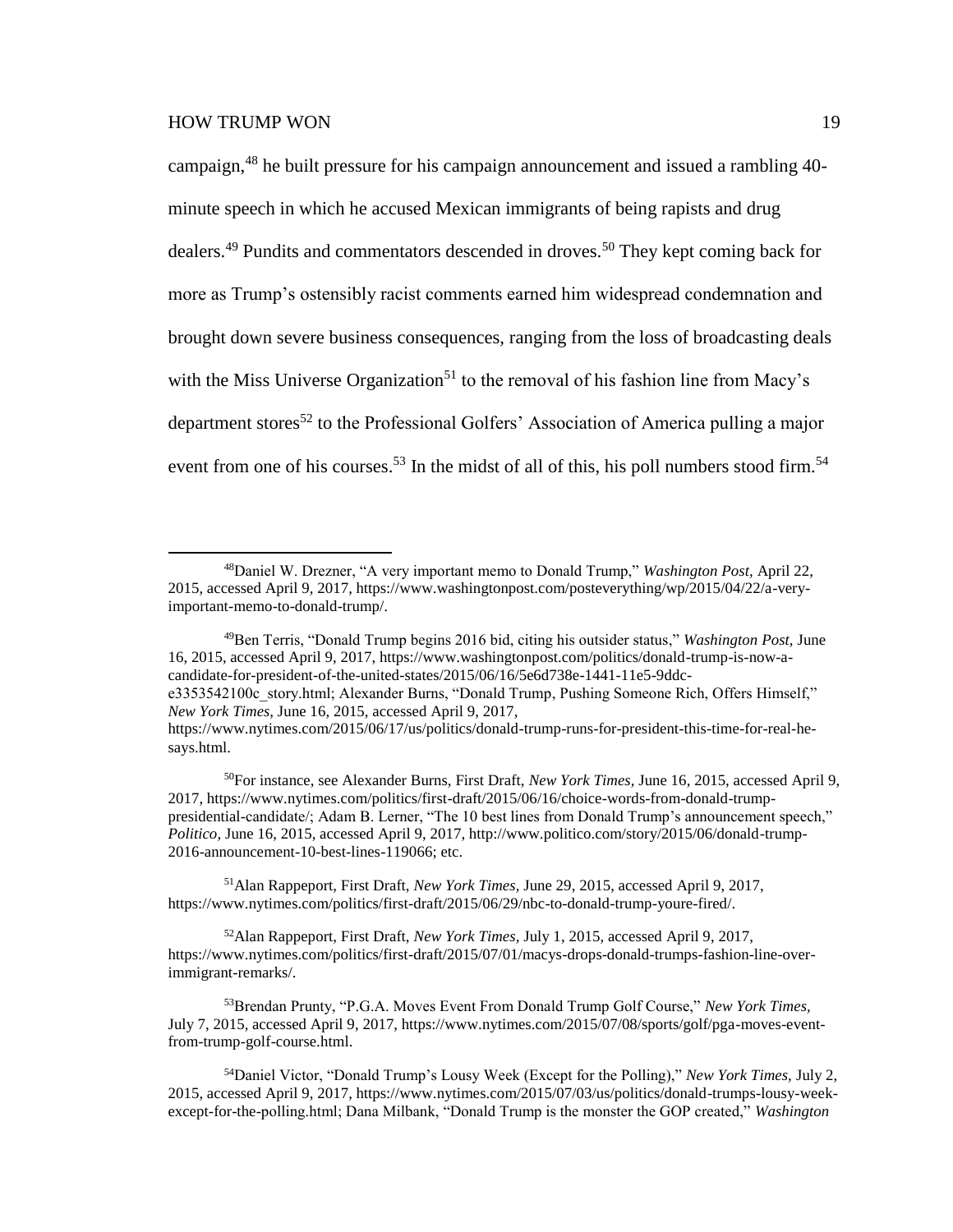$\overline{a}$ 

Only a few enlightened writers noticed how he might actually benefit from the excessive media attention.<sup>55</sup>

Around the middle of July, as the seriousness of Trump's presidential run set in, other contenders began seeing him as a nuisance, eating up valuable television space with a doomed campaign. Republican Party leaders worried that he might take his voter base away from the party with an independent campaign once he 'inevitably' lost in the primaries.<sup>56</sup> The depth of their concerns foreshadowed the mass movement that eventually rallied behind him, but in spite of obvious signs,<sup>57</sup> many Republicans stayed in denial about his chances in the primaries until his wide-scale success on Super Tuesday.<sup>58</sup>

In the meantime, Trump kept the spotlight by saying one outrageous thing after another. First he attacked nearly two dozen different individuals and institutions in a single speech at a rally in Arizona.<sup>59</sup> Then he criticized John McCain, insinuating that

*Post,* July 8, 2015, accessed April 9, 2017, https://www.washingtonpost.com/opinions/donald-trump-is-themonster-the-gop-created/2015/07/08/5b0bb834-259b-11e5-aae2-6c4f59b050aa\_story.html.

<sup>55</sup>For example, Alyssa Rosenberg, Act Four, *Washington Post,* June 29, 2015, accessed April 9, 2017, https://www.washingtonpost.com/news/act-four/wp/2015/06/29/hollywood-is-giving-donald-trumpexactly-what-he-wants/.

<sup>56</sup>Michael Barbaro, Maggie Haberman, and Jonathan Martin, "Can't Fire Him: Republican Party Frets Over What to Do With Donald Trump," *New York Times,* July 9, 2015, accessed April 9, 2017, https://www.nytimes.com/2015/07/10/us/politics/donald-trump-republican-party-debate.html.

<sup>&</sup>lt;sup>57</sup>Nicholas Fandos, "Donald Trump Defiantly Rallies a New 'Silent Majority' in a Visit to Arizona," *New York Times,* July 11, 2015, accessed April 9, 2017, https://www.nytimes.com/2015/07/12/us/politics/donald-trump-defiantly-rallies-a-new-silent-majority-in-avisit-to-arizona.html.

<sup>58</sup>Ben Schreckinger, "Trump's Super Tuesday win sets off GOP alarm bells," *Politico,* March 2, 2016, accessed April 9, 2017, http://www.politico.com/story/2016/03/super-tuesday-donald-trump-220106.

 $59$ Philip Rucker, "Trump's trash talk: The 23 people and institutions he slammed in a single speech," *Washington Post,* July 13, 2015, accessed April 9, 2017,

https://www.washingtonpost.com/news/post-politics/wp/2015/07/13/trumps-trash-talk-the-23-people-andinstitutions-he-slammed-in-a-single-speech/.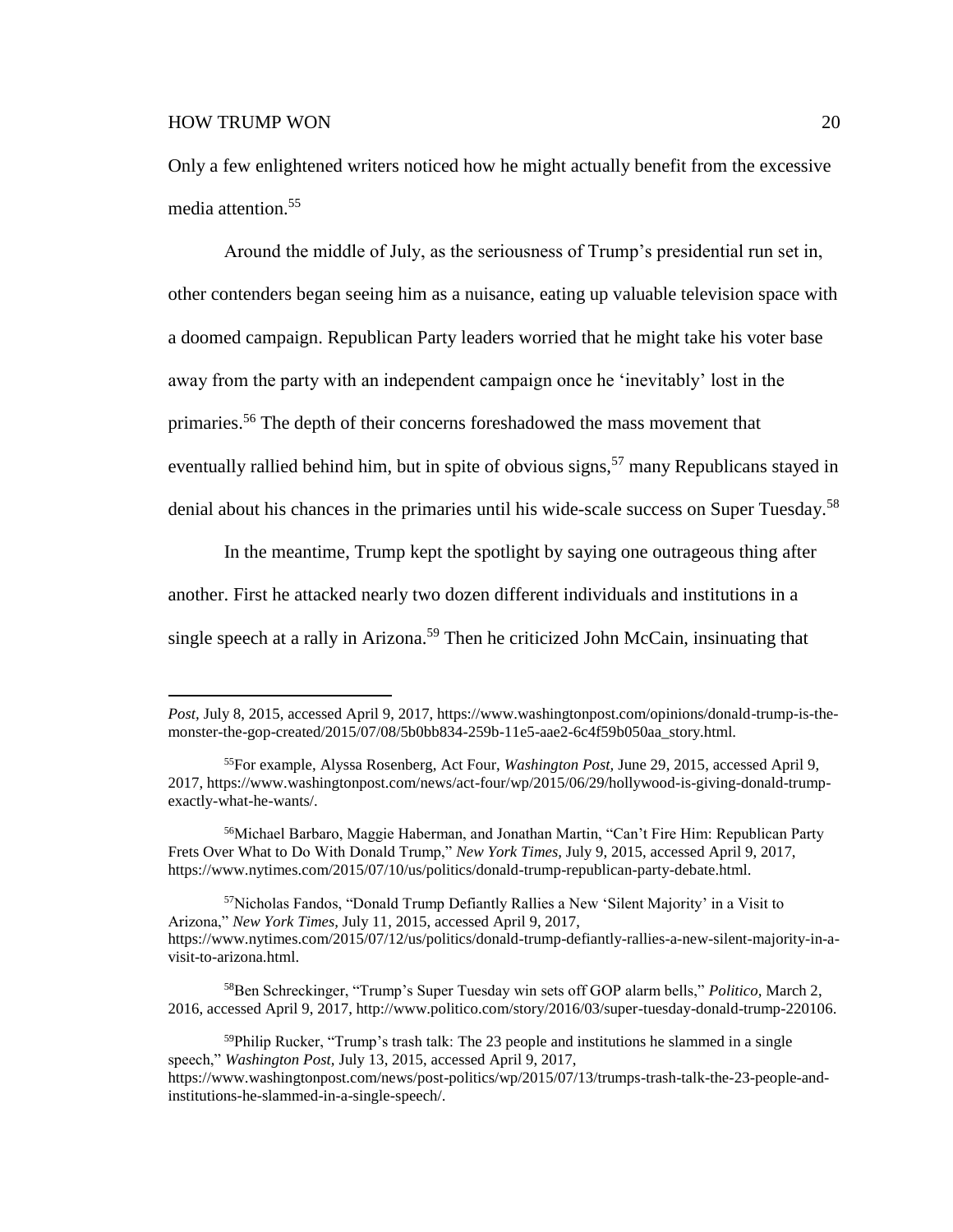$\overline{a}$ 

McCain's five years as a prisoner of war in Vietnam made him a loser instead of a hero.<sup>60</sup> *New York Times* pundit Nate Cohn asserted that this marked a pivot into decline, saying, "His support will erode as the tone of coverage shifts . . . to reflecting the chorus of Republican criticism."<sup>61</sup> When Trump's poll numbers did not immediately confirm his prediction, he doubled down, saying it might just be a delayed response.<sup>62</sup>

In his performance at the first GOP debate in Cleveland, Ohio, Trump reiterated his refusal to pledge his support to the eventual Republican nominee, regardless of who it might be.<sup>63</sup> In spite of this, and in spite of his heated interaction with Megyn Kelly, the Fox News moderator, his victory over the other candidates on stage was undeniable.<sup>64</sup> The media made hay out of his 'history of flippant misogyny' and the subsequent exchanges with Kelly for days afterward<sup>65</sup> before moving on to cover various attacks on

 $60$ Jonathan Martin and Alan Rappeport, "Donald Trump Says John McCain Is No War Hero, Setting Off Another Storm," *New York Times,* July 18, 2015, accessed April 9, 2017, https://www.nytimes.com/2015/07/19/us/politics/trump-belittles-mccains-war-record.html.

<sup>61</sup>Nate Cohn, The Upshot, *New York Times,* July 18, 2015, accessed April 9, 2017, https://www.nytimes.com/2015/07/21/upshot/the-trump-campaigns-turning-point.html.

<sup>62</sup>Nate Cohn, The Upshot, *New York Times,* July 27, 2015, accessed April 9, 2017, https://www.nytimes.com/2015/07/27/upshot/dont-be-misled-by-the-new-poll-results-for-donaldtrump.html.

<sup>63</sup>Adam Nagourney, "Donald Trump: 'I Will Not Make the Pledge at This Time,'" *New York Times,* August 6, 2015, accessed April 9, 2017, https://www.nytimes.com/live/republican-debate-election-2016-cleveland/i-will-not-make-the-pledge-at-this-time/.

<sup>64</sup>Michael Barbaro, "Donald Trump Steals the Show, Mixing Politics and Pizazz," *New York Times,* August 7, 2015, accessed April 9, 2017, https://www.nytimes.com/2015/08/07/us/politics/donaldtrump-steals-the-show-mixing-politics-and-pizazz.html; Karen Tumulty and Philip Rucker, "Trump roils first debate among GOP contenders," *Washington Post,* August 7, 2015, accessed April 9, 2017, https://www.washingtonpost.com/politics/donald-trump-dominates-raucous-republicandebate/2015/08/06/b8a5f0e6-3c79-11e5-8e98-115a3cf7d7ae\_story.html.

<sup>65</sup>Karen Tumulty, "Trump's history of flippant misogyny," *Washington Post,* August 8, 2015, accessed April 9, 2017, https://www.washingtonpost.com/politics/trumps-history-of-flippantmisogyny/2015/08/08/891f1bec-3de4-11e5-9c2d-ed991d848c48\_story.html; Jonathan Martin and Maggie Haberman, "Hand-Wringing in G.O.P. After Donald Trump's Remarks on Megyn Kelly," *New York Times,* August 8, 2015, accessed April 9, 2017, https://www.nytimes.com/2015/08/09/us/politics/donald-trump-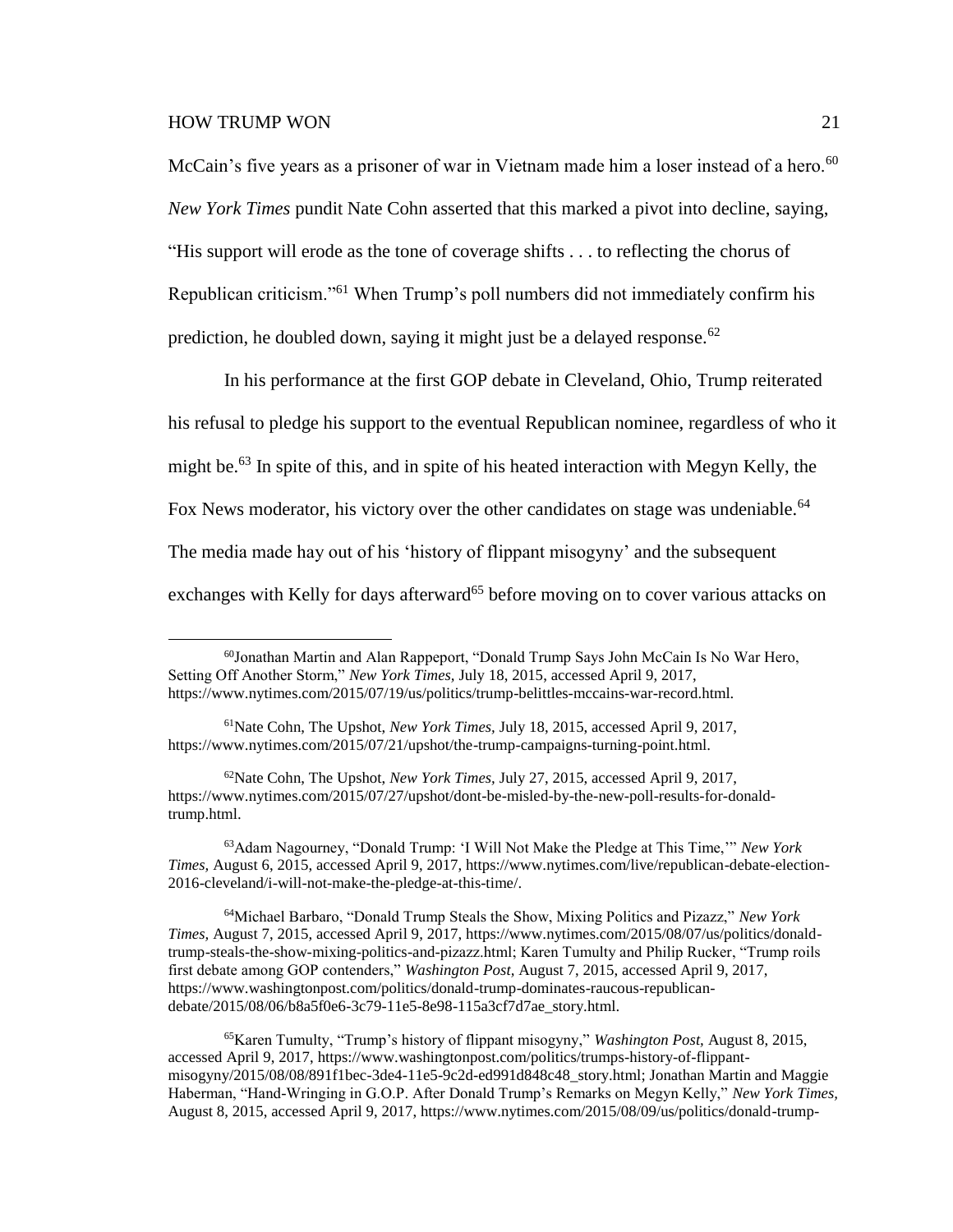$\overline{a}$ 

Trump<sup>66</sup> (as well as the somehow important detail that he got called for jury duty<sup>67</sup>).

Negative publicity only seemed to feed his poll numbers.<sup>68</sup>

The next headline moment of the campaign came in early September when Trump caved to Republican demands and signed the pledge.<sup>69</sup> Somehow even this became a victory for him instead of a humbling moment. And, of course, news cameras recorded every moment.<sup>70</sup> In the middle of September, after the second GOP debate, hosted by CNN, pundits noted how much time the cameras spent lingering on Trump or splitting

<sup>67</sup>Liam Stack, "Donald Trump Called to Jury Duty in Manhattan," *New York Times,* August 14, 2015, accessed April 10, 2017, https://www.nytimes.com/2015/08/15/nyregion/donald-trump-called-tojury-duty-in-manhattan.html; James C. McKinley Jr. and Andy Newman, "Jury Duty for Donald Trump: 'Amazing,' 'Really Good' and Done in a Day," *New York Times,* August 17, 2015, accessed April 10, 2017, https://www.nytimes.com/2015/08/18/nyregion/jury-duty-for-donald-trump-amazing-really-goodand-done-in-a-day.html.

<sup>68</sup>Philip Bump, The Fix, *Washington Post,* August 20, 2015, accessed April 10, 2017, https://www.washingtonpost.com/news/the-fix/wp/2015/08/20/donald-trump-is-a-legit-candidate-thesenew-polls-prove-it/.

<sup>69</sup>Maggie Haberman, First Draft, *New York Times,* September 3, 2015, accessed April 10, 2017, https://www.nytimes.com/politics/first-draft/2015/09/03/donald-trump-signs-loyalty-pledge-to-republicanparty/.

disinvited-from-conservative-event-over-remark-on-megyn-kelly.html; Jeremy W. Peters and Daniel Victor, "Megyn Kelly Says She Won't Be Cowed by Donald Trump," *New York Times,* August 10, 2015, accessed April 9, 2017, https://www.nytimes.com/2015/08/11/us/megyn-kelly-says-she-wont-be-cowedby-donald-trump.html.

<sup>66</sup>Ed O'Keefe, "Jeb Bush on Donald Trump's immigration ideas: 'A plan needs to be grounded in reality,'" *Washington Post,* August 17, 2015, accessed April 10, 2017, https://www.washingtonpost.com/news/post-politics/wp/2015/08/17/jeb-bush-on-donald-trumpsimmigration-ideas-a-plan-needs-to-be-grounded-in-reality/; Joshua Partlow, "For Mexicans, Trump's bid is getting scarier," *Washington Post,* August 18, 2015, accessed April 10, 2017, https://www.washingtonpost.com/world/the\_americas/for-mexicans-the-donald-trump-candidacy-isgetting-scarier/2015/08/18/b603af1b-b06f-4cd9-a3af-82401e85f363\_story.html; Jose A. DelReal and Ed O'Keefe, "Jeb Bush attacks Donald Trump, calls him a long-term Democrat," *Washington Post,* August 19, 2015, accessed April 10, 2017, https://www.washingtonpost.com/news/post-politics/wp/2015/08/19/jebbush-attacks-donald-trump-calls-him-a-long-term-democrat/.

<sup>70</sup>Chris Cillizza, The Fix, *Washington Post,* September 3, 2015, accessed April 10, 2017, https://www.washingtonpost.com/news/the-fix/wp/2015/09/03/donald-trump-just-won-again/.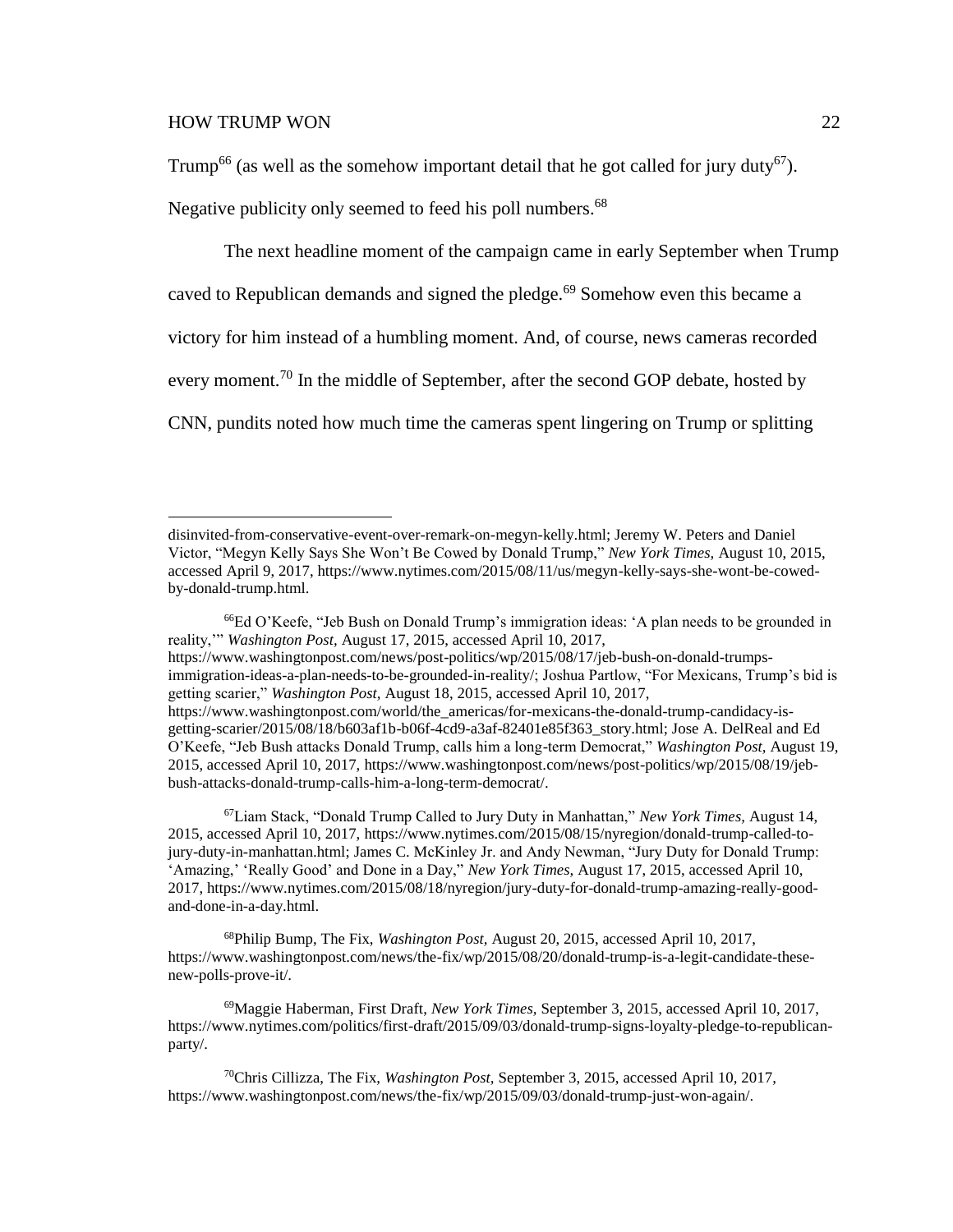the screen between him and another candidate in heated exchanges.<sup>71</sup> The entire debate, it seemed, centered on Trump.<sup>72</sup> At that point, a few voices in journalism began trying to deflect critics who charged the media with fueling Trump's rise in the Republican field. Notably, Chris Cillizza of the Washington Post argued that "Trump is getting the attention deserving of a front-runner."<sup>73</sup> Although he admitted no other candidate would likely get *as much* coverage as Trump if they exchanged poll numbers, his argument failed to account for the feedback effect. A rise in polls prompts more media attention, which in turn leads to bandwagoning as voters lean toward the candidate that seems most likely to win. Trump merely kick-started the cycle by making himself eminently worth covering—which, Cillizza admitted, he most certainly was.<sup>74</sup>

Another major spike came when Trump argued for the deportation of Syrian civil war refugees.<sup>75</sup> Later in October, polls showed him trailing just behind Ben Carson for a

<sup>72</sup>Jonathan Martin and Patrick Healy, "Candidates Use Second G.O.P. Debate to Taunt Donald Trump," *New York Times,* September 16, 2015, accessed April 10, 2017, https://www.nytimes.com/2015/09/17/us/politics/candidates-use-second-gop-debate-to-taunt-trump.html; David A. Fahrenthold, "Fiorina emerges in GOP debate, but Trump still dominates conversation," *Washington Post,* September 16, 2015, accessed April 10, 2017, https://www.washingtonpost.com/politics/in-tonights-republican-debate-its-still-all-about-theoutsiders/2015/09/16/b670b674-5c6f-11e5-8e9e-dce8a2a2a679\_story.html.

<sup>73</sup>Chris Cillizza, The Fix, *Washington Post,* September 15, 2015, accessed April 10, 2017, https://www.washingtonpost.com/news/the-fix/wp/2015/09/15/can-we-please-stop-blaming-the-media-fordonald-trump/.

<sup>71</sup>Chris Cillizza, The Fix, *Washington Post,* September 17, 2015, accessed April 10, 2017, https://www.washingtonpost.com/news/the-fix/wp/2015/09/17/the-12-faces-of-donald-trump-at-the-cnndebate/; Frank Bruni, "An Overdose of Donald Trump at the G.O.P. Debate," *New York Times,* September 16, 2015, accessed April 10, 2017, https://www.nytimes.com/2015/09/17/opinion/an-overdose-of-donaldtrump-republican-gop-debate.html.

<sup>74</sup>Chris Cillizza, The Fix, *Washington Post,* September 15, 2015, accessed April 10, 2017, https://www.washingtonpost.com/news/the-fix/wp/2015/09/15/can-we-please-stop-blaming-the-media-fordonald-trump/.

<sup>&</sup>lt;sup>75</sup>Jenna Johnson, "Donald Trump: Syrian refugees might be a terrorist army in disguise," *Washington Post,* September 30, 2015, accessed April 10, 2017,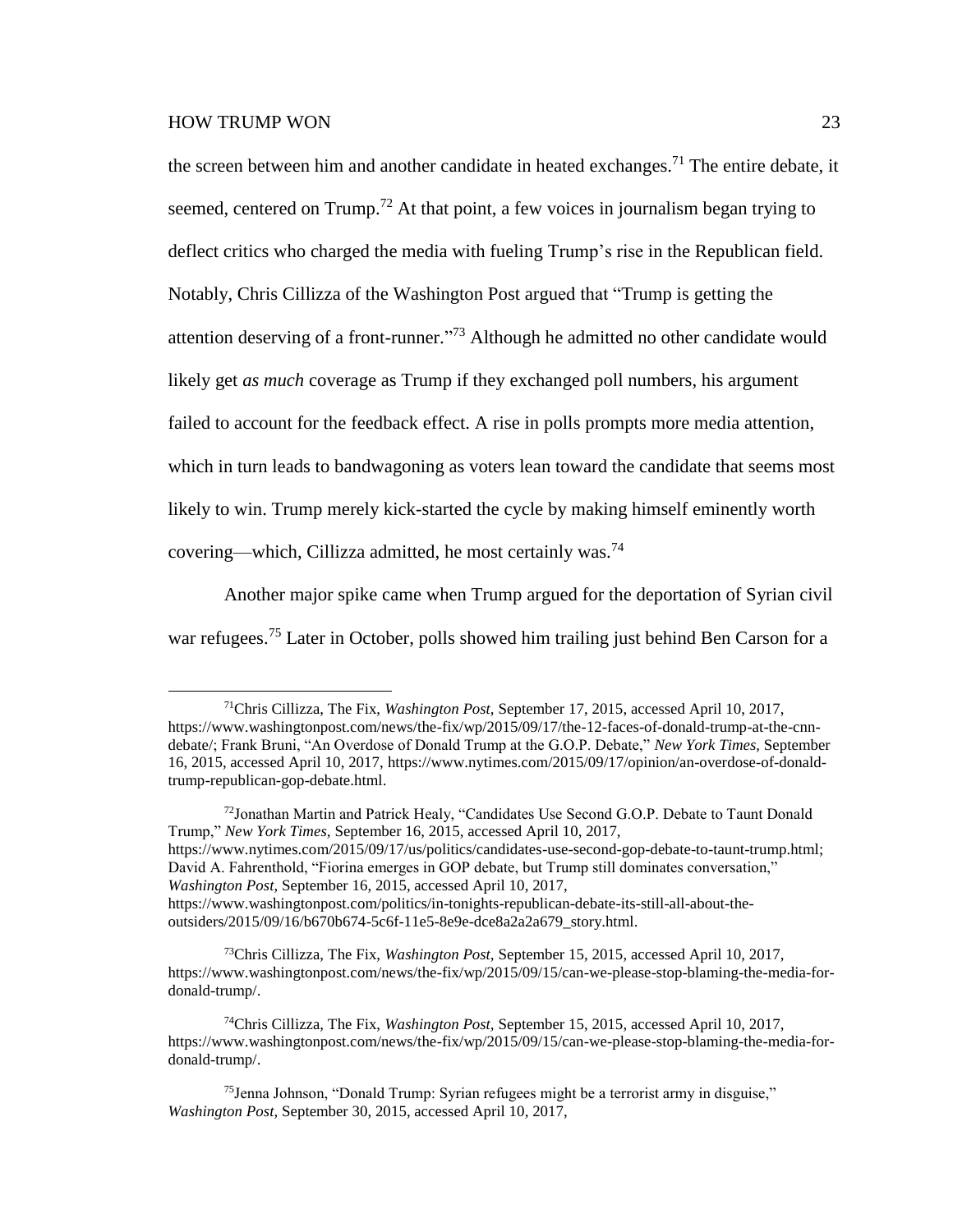$\overline{a}$ 

week or two, which triggered another media storm.<sup>76</sup> Trump's subsequent performance in the third Republican debate won less media attention, as more stories focused on the antagonism between the candidates and the CNBC hosts.<sup>77</sup>

In mid-November, however, a bloody attack by Islamic terrorists in Paris left more than 125 dead,<sup>78</sup> completely overshadowing the impact of the fourth GOP debate three days earlier.<sup>79</sup> In the ensuing weeks, Trump again gained notoriety for reinforcing his stance on anti-terrorism policy.<sup>80</sup> He indicated support for measures as draconian as

<sup>78</sup>Victoria Shannon, "Paris Attacks: What We Know and Don't Know," *New York Times,* November 15, 2015, accessed April 11, 2017, https://www.nytimes.com/2015/11/15/world/europe/parisattacks-what-we-know-and-dont-know.html.

<sup>79</sup>Jonathan Martin, "In Presidential Campaign, It's Now Terrorism, Not Taxes," *New York Times,* November 15, 2015, accessed April 12, 2017, https://www.nytimes.com/2015/11/16/us/politics/nationalsecurity-thrust-into-center-of-presidential-race.html.

https://www.washingtonpost.com/news/post-politics/wp/2015/09/30/donald-trump-syrian-refugees-mightbe-a-terrorist-army-in-disguise/; Jess Bidgood, First Draft, *New York Times,* September 30, 2015, accessed April 10, 2017, https://www.nytimes.com/politics/first-draft/2015/09/30/donald-trump-dives-into-policydetails-then-returns-to-unleashing-barbs/.

<sup>76</sup>Jonathan Martin and Dalia Sussman, First Draft, *New York Times,* October 27, 2015, accessed April 10, 2017, https://www.nytimes.com/politics/first-draft/2015/10/27/poll-watch-ben-carson-edgesahead-nationally-in-timescbs-news-poll/; Philip Bump, The Fix, *Washington Post,* October 27, 2015, accessed April 10, 2017, https://www.washingtonpost.com/news/the-fix/wp/2015/10/27/ben-carson-passesdonald-trump-in-a-new-poll-but-thats-not-the-main-story/.

<sup>77</sup>John Koblin and Ashley Parker, "Ratings Winner for CNBC Is Ammunition for G.O.P.," *New York Times,* October 29, 2015, accessed April 10, 2017,

https://www.nytimes.com/2015/10/30/us/politics/ratings-winner-for-cnbc-is-ammunition-for-gop.html; Trip Gabriel, "Donald Trump and Ben Carson Underwhelm Iowa Republicans in Debate," *New York Times,* October 29, 2015, accessed April 10, 2017, https://www.nytimes.com/2015/10/30/us/politics/trumpand-carson-underwhelm-iowa-republicans-in-debate.html; Philip Rucker and Jenna Johnson, "GOP candidates tangle with one another—and CNBC—in a chaotic debate," *Washington Post,* October 28, 2015, accessed April 10, 2017, https://www.washingtonpost.com/politics/at-gop-debate-candidates-playoffense/2015/10/28/fa055882-7da2-11e5-afce-2afd1d3eb896\_story.html.

<sup>80</sup>Alan Rappeport, First Draft, *New York Times,* November 16, 2015, accessed April 12, 2017, https://www.nytimes.com/politics/first-draft/2015/11/16/donald-trump-repeats-call-to-inspect-mosques-forsigns-of-terrorism/; Maggie Haberman, First Draft, *New York Times,* November 16, 2015, accessed April 12, 2017, https://www.nytimes.com/politics/first-draft/2015/11/16/trump-questions-whether-syrianrefugees-are-trojan-horse/; Jenna Johnson, "Donald Trump promises to 'bomb the hell out of ISIS' in new radio ad," *Washington Post,* November 18, 2015, accessed April 12, 2017,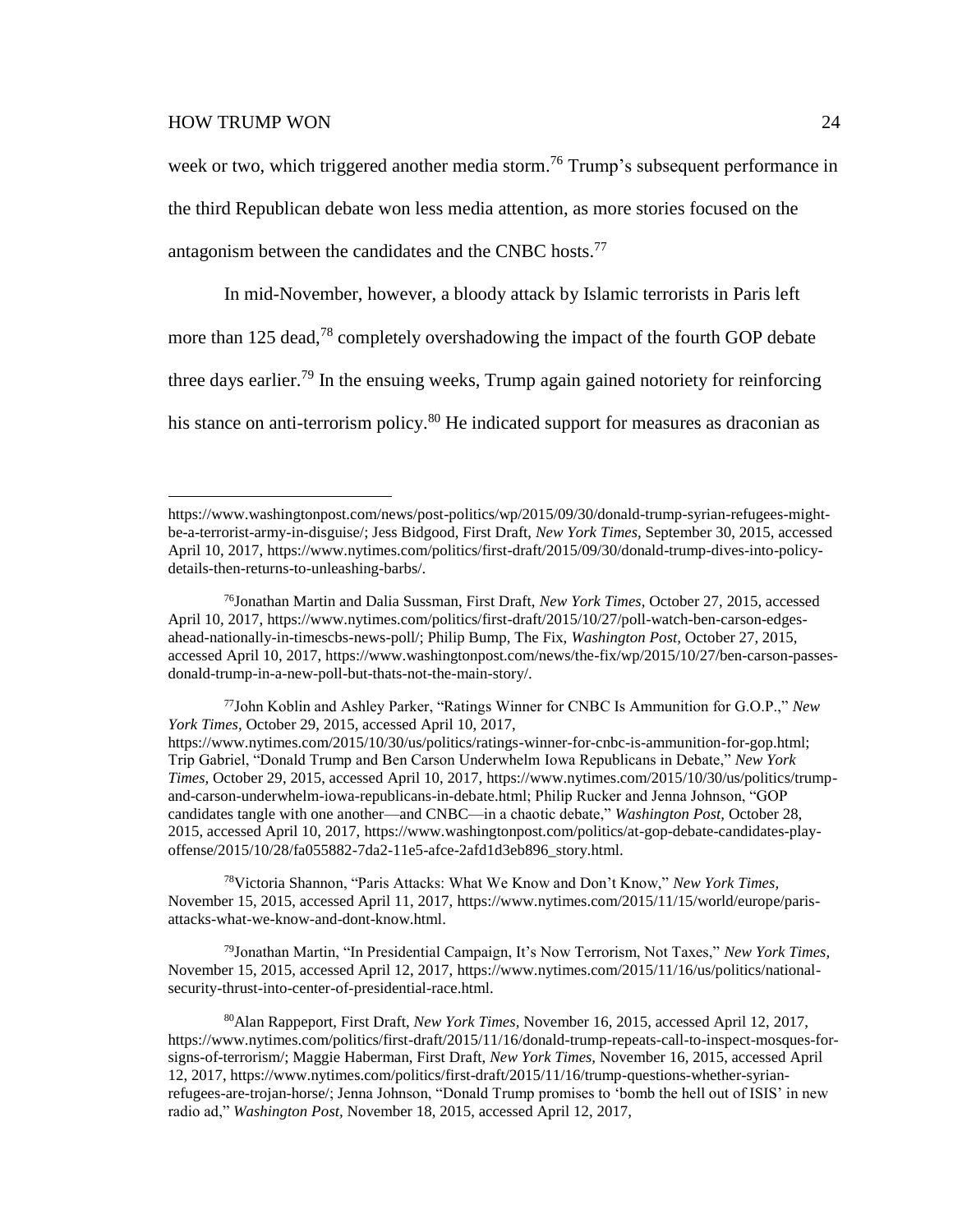$\overline{a}$ 

mandated registration for all Muslims in the United States, provoking the obvious comparisons to Nazi dictator Adolf Hitler. <sup>81</sup> Fair or not, this comparison followed Trump even beyond his eventual inauguration.<sup>82</sup>

In early December, another terrorist attack struck a Christmas party in San

Bernardino, California, leaving 14 dead.<sup>83</sup> Trump reacted with a call to halt all Muslim

immigration into the country,  $84$  even as his campaign began to gain a reputation for

violence.<sup>85</sup> The New York Times reported that crimes against American Muslims and

mosques had risen noticeably since the previous month's Paris attacks, as well.<sup>86</sup> Russian

 $82$ Dave Urbanski, "Trump-Hitler comparisons continue after Inauguration Day — but experts call such notions unfounded," *TheBlaze,* January 23, 2017, accessed April 11, 2017, http://www.theblaze.com/news/2017/01/23/trump-hitler-comparisons-continue-after-inauguration-day-butexperts-call-such-notions-unfounded/; Charlotte England, "Donald Trump using Adolf Hitler's 'Mein Kampf' playbook, says world expert on Nazi leader," *Independent,* February 8, 2017, accessed April 11, 2017, https://www.independent.co.uk/news/world/americas/adolf-hitler-donald-trump-mein-kampf-bluffedway-to-power-nazi-leader-germany-fuhrer-us-president-a7568506.html.

<sup>83</sup>Mark Berman, Elahe Izadi, and Wesley Lowery, "At least 14 people killed, 17 injured in mass shooting in San Bernardino, Calif.; two suspects killed in shootout with police," *Washington Post,* December 2, 2015, accessed April 12, 2017, https://www.washingtonpost.com/news/postnation/wp/2015/12/02/police-in-san-bernadino-calif-responding-report-of-shooting/.

<sup>84</sup>Jenna Johnson and David Weigel, "Donald Trump calls for 'total' ban on Muslims entering United States," *Washington Post,* December 8, 2017, accessed April 12, 2017, https://www.washingtonpost.com/politics/2015/12/07/e56266f6-9d2b-11e5-8728- 1af6af208198\_story.html.

<sup>85</sup>Stephanie McCrummen, "Cheers, a punch, a slur. What it's like in the crowd at a Donald Trump rally.," *Washington Post,* December 17, 2015, accessed April 12, 2017, https://www.washingtonpost.com/politics/cheers-a-punch-a-slur-what-its-like-in-the-crowd-at-a-donaldtrump-rally/2015/12/17/ff5bcf76-a4fa-11e5-ad3f-991ce3374e23\_story.html.

<sup>86</sup>Eric Lichtblau, "Crimes Against Muslim Americans and Mosques Rise Sharply," *New York Times,* December 17, 2015, accessed April 12, 2017,

https://www.washingtonpost.com/news/post-politics/wp/2015/11/18/donald-trump-promises-to-bomb-thehell-out-of-isis-in-new-radio-ad/.

<sup>81</sup>Vaughn Hillyard, "Donald Trump's Plan for a Muslim Database Draws Comparison to Nazi Germany," *NBC News,* November 20, 2015, accessed April 11, 2017, http://www.nbcnews.com/politics/2016-election/trump-says-he-would-certainly-implement-muslimdatabase-n466716.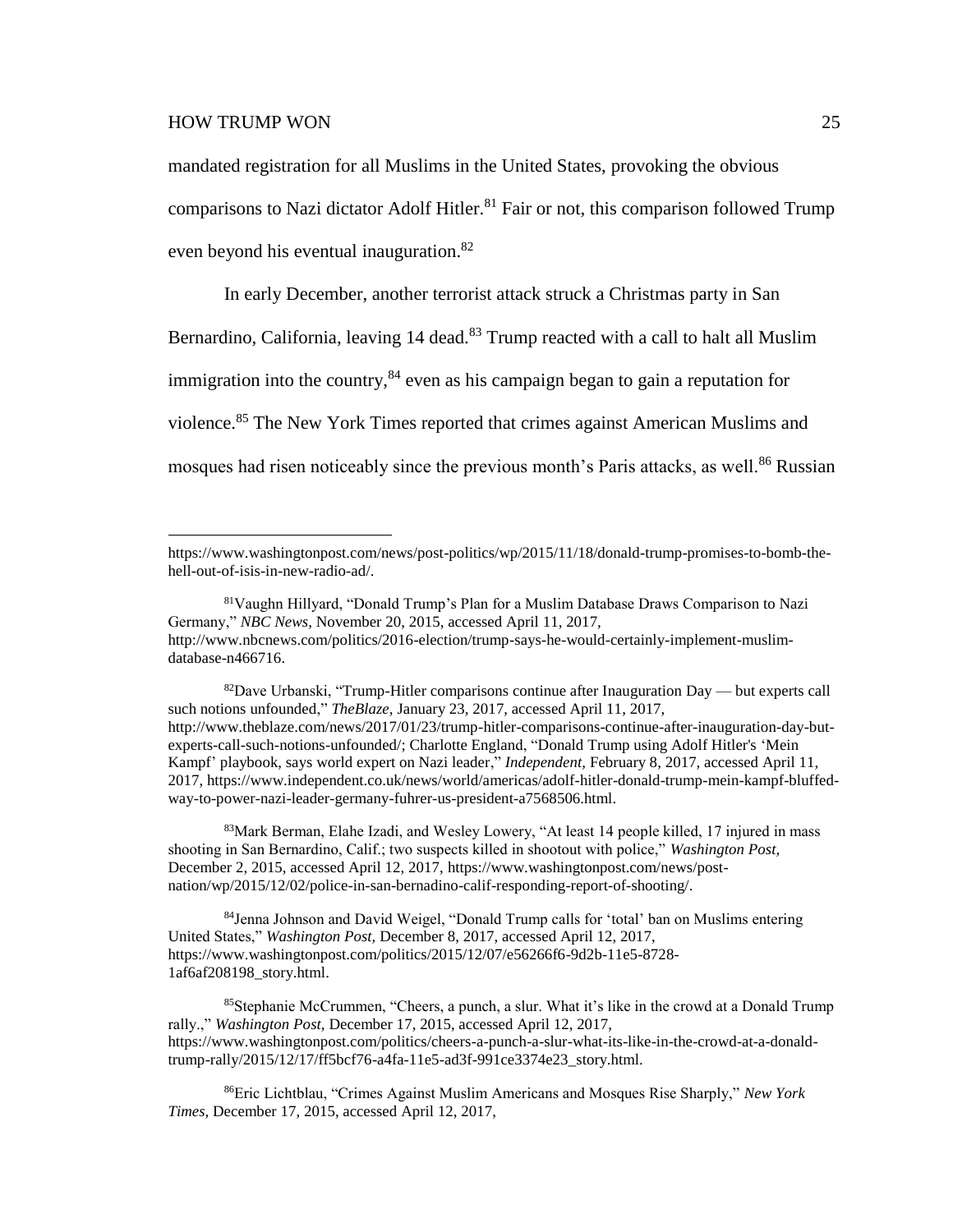$\overline{a}$ 

president Vladimir Putin helped Trump's notoriety with an informal endorsement, <sup>87</sup> and Trump received substantial mention in the mid-December Democratic presidential debate.<sup>88</sup> In the midst of all this, his poll numbers continued to rise, despite dropping just below Senator Ted Cruz's in the first weeks of December.<sup>89</sup> Pundits kept insisting that he would not win the Republican nomination, in spite of all the free press afforded him by various media outlets.<sup>90</sup> In fact, by that point Trump had already accumulated more coverage on some news stations than the entire Democratic presidential field combined.<sup>91</sup>

In early 2016, the sixth GOP debate showcased Trump's continued feud against Cruz. Journalists declared their exchange a draw.<sup>92</sup> A few days later, American news

<sup>88</sup>Abby Phillip, "Why Donald Trump dominated the Democratic presidential debate," *Washington Post,* December 19, 2015, accessed April 12, 2017, https://www.washingtonpost.com/news/postpolitics/wp/2015/12/19/why-donald-trump-dominated-the-democratic-presidential-debate/.

<sup>89</sup>Nick Gass, "Trump hits a new high in national poll," *Politico,* December 14, 2015, accessed April 12, 2017, http://www.politico.com/story/2015/12/poll-trump-new-high-216741.

<sup>90</sup>Nate Cohn, The Upshot, *New York Times,* December 15, 2015, accessed April 12, 2017, https://www.nytimes.com/2015/12/15/upshot/how-trump-could-win-and-why-he-probably-wont.html.

<sup>91</sup>Callum Borchers, "Donald Trump has gotten more nightly network news coverage than the entire Democratic field combined," *Washington Post,* December 7, 2015, accessed April 12, 2017, https://www.washingtonpost.com/news/the-fix/wp/2015/12/07/donald-trump-has-gotten-more-nightlynetwork-news-coverage-than-the-entire-democratic-field-combined/.

https://www.nytimes.com/2015/12/18/us/politics/crimes-against-muslim-americans-and-mosques-risesharply.html.

<sup>87</sup>Andrew Roth, "Putin says Trump is 'absolute leader' in U.S. presidential race," *Washington Post,* December 17, 2015, accessed April 12, 2017, https://www.washingtonpost.com/world/putin-nomajor-gaps-with-washington-over-efforts-to-end-syria-conflict/2015/12/17/a178255e-a431-11e5-8318 bd8caed8c588\_story.html; Alan Rappeport, First Draft, *New York Times,* December 17, 2015, accessed April 12, 2017, https://www.nytimes.com/politics/first-draft/2015/12/17/vladimir-putin-praises-donaldtrump-sealing-a-long-distance-bromance/.

<sup>92</sup>Jenna Johnson, "Six debates in, Donald Trump shows more polish and control," *Washington Post,* January 15, 2016, accessed April 12, 2017, https://www.washingtonpost.com/politics/trumps-nightwas-a-good-one-at-the-republican-debate/2016/01/15/e9fda4f6-bb43-11e5-b682- 4bb4dd403c7d\_story.html; Steven Shepard, "Who won the first Ted Cruz-Donald Trump duel?" *Politico,* January 15, 2016, accessed April 12, 2017, http://www.politico.com/story/2016/01/who-won-the-first-tedcruz-donald-trump-duel-217833.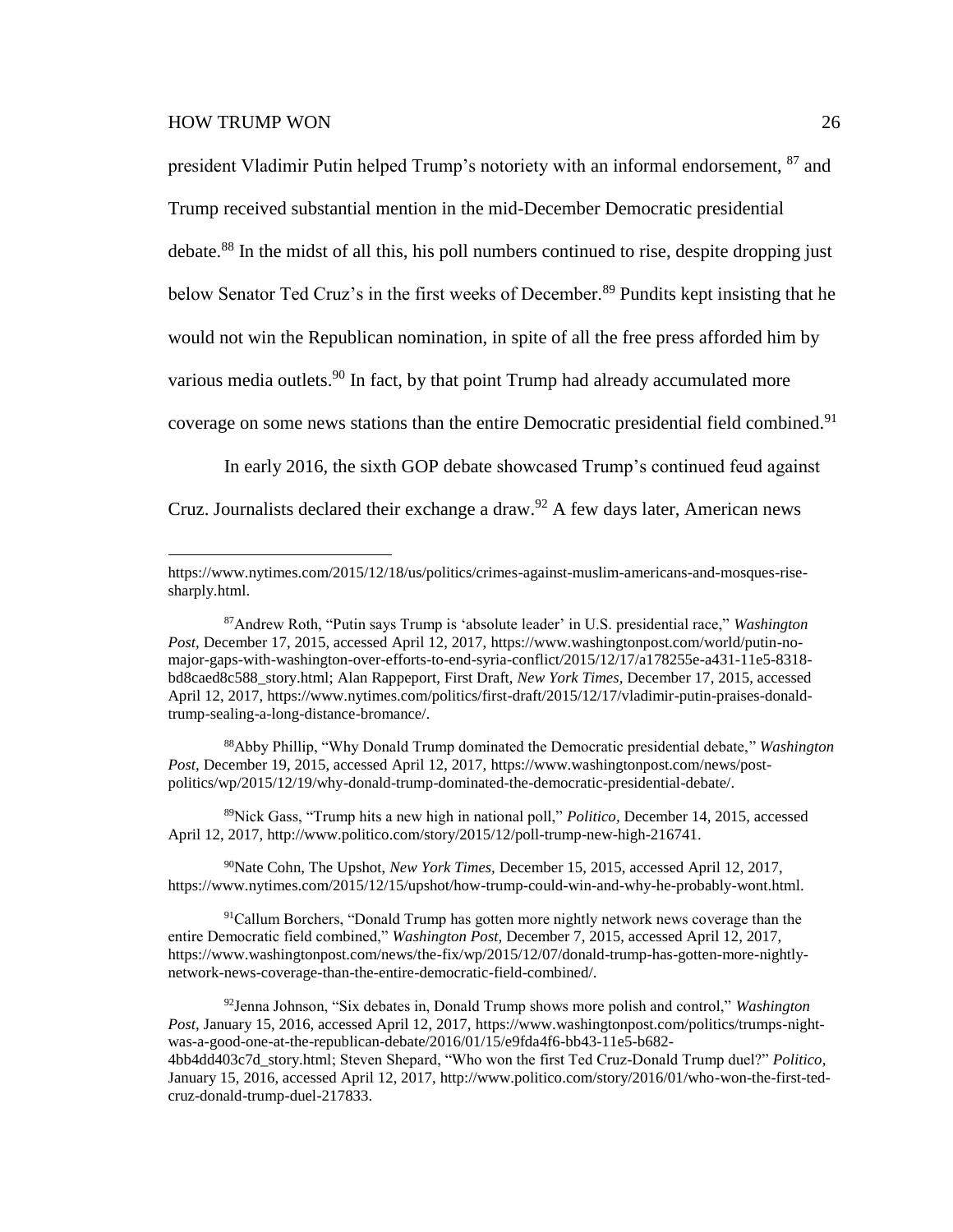agencies had a field day while the British Parliament, acting based on a petition with more than 570,000 signatures, debated whether or not to ban Trump from the United Kingdom. In the end, the MPs decided not to satisfy the request, contenting themselves with insults and self-congratulation.<sup>93</sup> Trump scored another endorsement a day later, this time from Sarah Palin, former governor of Alaska and vice presidential candidate for John McCain's failed 2008 presidential campaign.<sup>94</sup> This marked another strategic move in Trump's attempt to secure his lead on Cruz.<sup>95</sup> Palin's disjointed endorsement speech drew ridicule from pundits for its rambling, incoherent nature, which—of course—only served to make it all the more sensational.<sup>96</sup> Perhaps the most emblematic moment of Trump's entire campaign came on January 23, when he claimed he could stand on Fifth Avenue in New York and shoot someone without losing any support.  $97$ 

<sup>93</sup>Stephen Castle, "British Have a Go at Trump but Shy Away From a Ban," *New York Times,* January 18, 2016, accessed April 12, 2017, https://www.nytimes.com/2016/01/19/world/europe/donaldtrump-british-parliament-debate.html; Griff Witte, "U.K. Parliament debate: Donald Trump gets pummeled by the British," *Washington Post,* January 18, 2016, accessed April 12, 2017, https://www.washingtonpost.com/world/british-parliament-set-to-debate-banning-donaldtrump/2016/01/18/7351d87a-ba14-11e5-85cd-5ad59bc19432\_story.html.

<sup>94</sup>Daniel Strauss and Ben Schreckinger, "Sarah Palin endorses Trump for president," *Politico,* January 19, 2016, accessed April 12, 2017, http://www.politico.com/story/2016/01/sarah-palin-endorsesdonald-trump-2016-217983.

<sup>95</sup>Maggie Haberman, First Draft, *New York Times,* January 20, 2016, accessed April 12, 2017, https://www.nytimes.com/politics/first-draft/2016/01/20/trump-drafts-palin-in-cruz-fight-a-tactic-withrisks-for-both-sides/.

<sup>96</sup>Chris Cillizza, The Fix, *Washington Post,* January 20, 2016, accessed April 12, 2017, https://www.washingtonpost.com/news/the-fix/wp/2016/01/20/sarah-palins-rambling-remarkable-and-attimes-hard-to-understand-endorsement-of-donald-trump/.

<sup>97</sup>Ali Vitali, "Trump Says He Could 'Shoot Somebody' and Still Maintain Support," *NBC News,* January 23, 2016, accessed April 12, 2017, http://www.nbcnews.com/politics/2016-election/trump-says-hecould-shoot-somebody-still-maintain-support-n502911; Kristen East, "Trump: I could 'shoot somebody' and I wouldn't lose voters," *Politico,* January 23, 2016, accessed April 12, 2017, http://www.politico.com/story/2016/01/donald-trump-shooting-vote-218145; Jenna Johnson, "Donald Trump: They say I could 'shoot soembody' and still have support," *Washington Post,* January 23, 2016,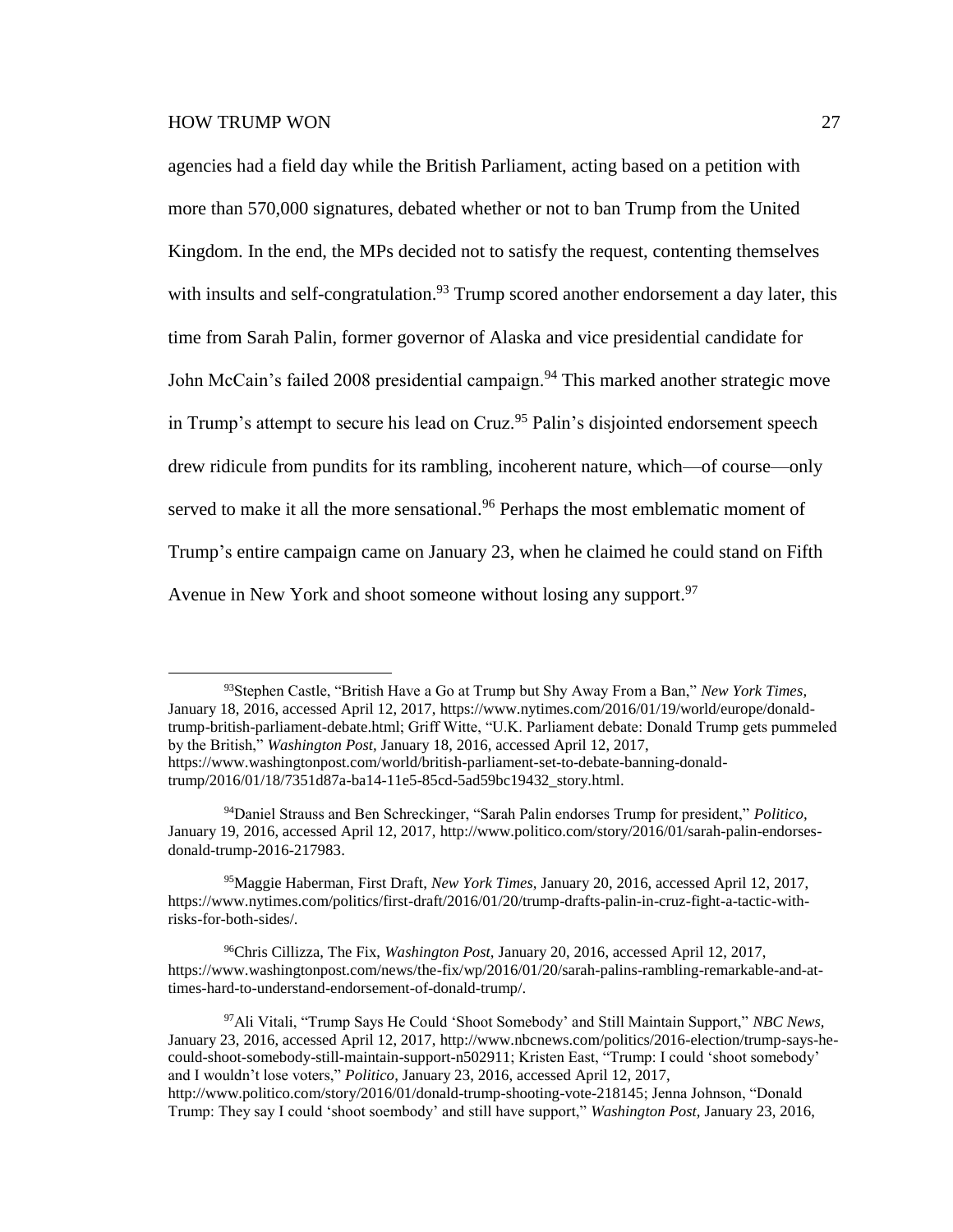Trump shocked the entire political world near the end of January, however, by pulling out of the seventh GOP debate when he learned that Megyn Kelly would be moderating it. The unorthodox move proved to be counter-intuitively strategic, however, as Trump held a fundraiser for veterans instead and pulled substantial amounts of coverage for his own private event.<sup>98</sup> In fact, analysis by Politico showed that Trump dominated social media mentions during the debate.<sup>99</sup>

February began with another firestorm centered on the frontrunner's approving remarks regarding waterboarding and other forms of torture. On a CNN talk show, and then later at the eighth GOP debate, he affirmed the use of such methods to elicit information from terrorists and other enemies of the state, insisting that reviving their use would demonstrate strength to America's enemies.<sup>100</sup> He stood by his position when challenged on it later, as well.<sup>101</sup> Surprisingly, however, Trump—his polling lead secure

<sup>99</sup>Nick Gass, "Trump wins night on search and social," *Politico,* January 29, 2016, accessed April 12, 2017, http://www.politico.com/blogs/live-from-des-moines/2016/01/donald-trump-social-searchengine-218391.

<sup>100</sup>Theodoric Meyer, "Trump stans by proposal to revive waterboarding," *Politico,* February 7, 2016, accessed April 13, 2017, http://www.politico.com/story/2016/02/donald-trump-waterboardingtorture-218901.

accessed April 12, 2017, https://www.washingtonpost.com/news/post-politics/wp/2016/01/23/donaldtrump-i-could-shoot-somebody-and-still-have-support/.

<sup>98</sup>Maggie Haberman and Nick Corasaniti, "Donald Trump, in Feud With Fox News, Shuns Debate," *New York Times,* January 26, 2016, accessed April 12, 2017, https://www.nytimes.com/2016/01/27/us/politics/trump-feud-fox-debate.html; Michael Barbaro and Nick Corasaniti, "Donald Trump Takes to Solo Stage Instead of G.O.P. Debate," *New York Times,* January 29, 2016, accessed April 12, 2017, https://www.nytimes.com/2016/01/29/us/politics/donald-trump-gopdebate.html; Ben Schreckinger and Anna Palmer, "Donald Trump declares victory over Fox and GOP debate," *Politico,* January 28, 2016, accessed April 12, 2017, http://www.politico.com/story/2016/01/goppresidential-debate-donald-trump-declares-victory-218380.

<sup>101</sup>Jenna Johnson, "Donald Trump on waterboarding: 'Torture works,'" *Washington Post,* February 17, 2016, accessed April 13, 2017, https://www.washingtonpost.com/news/postpolitics/wp/2016/02/17/donald-trump-on-waterboarding-torture-works/.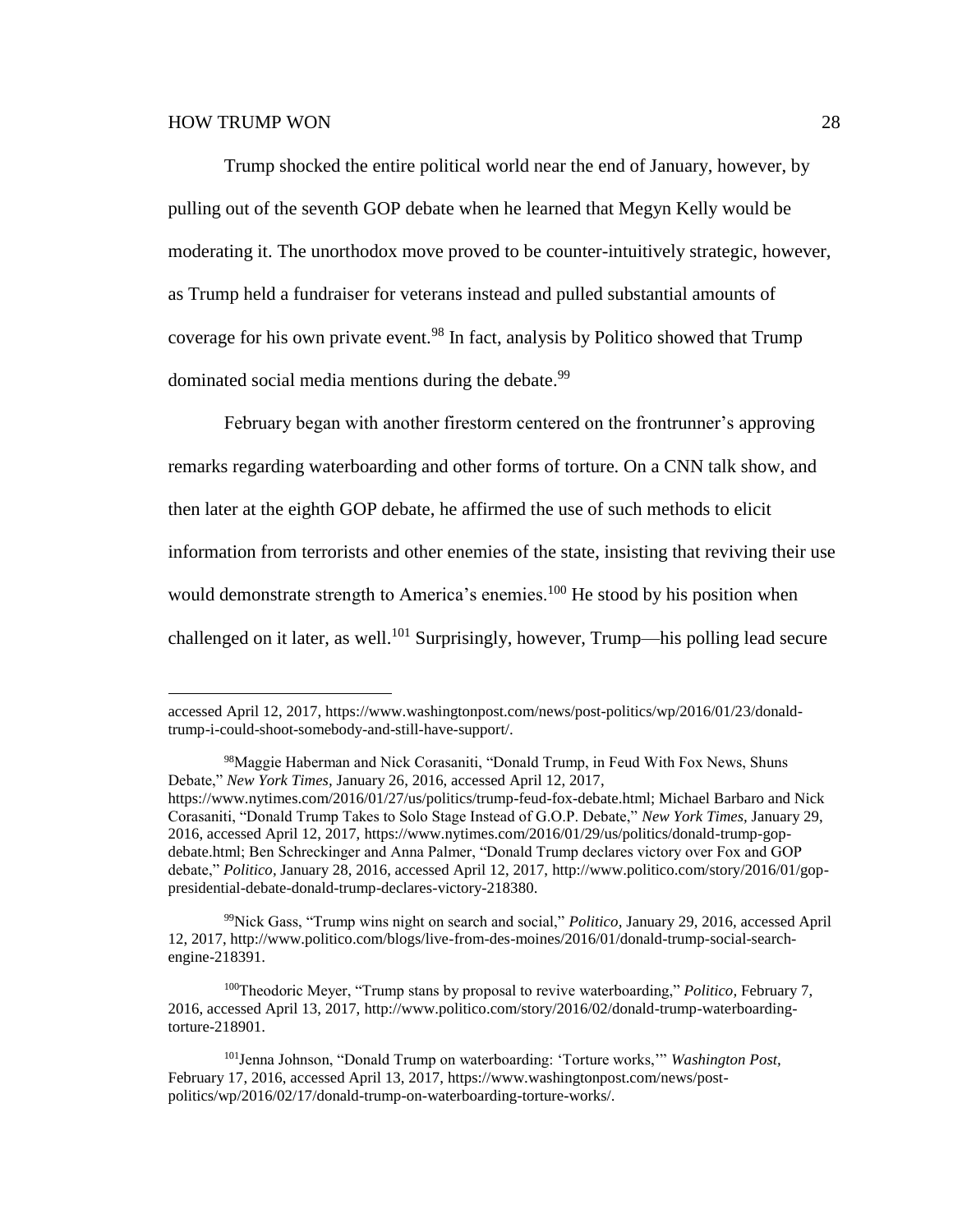and undeniable—made much less of a stir at the debate,  $102$  except to accuse the GOP establishment of packing the arena with hostile attendees.<sup>103</sup> The controversy over torture made headlines again shortly afterward when Trump repeated a supporter's profane attack on Cruz.<sup>104</sup>

In the next debate, on February 13, Trump became something of a punching bag for the other candidates, but this still left him as the center of attention in spite of his comparatively poor performance.<sup>105</sup> The real notable incident in February came later on, when the head of the Catholic Church, Pope Francis, after a trip to Mexico, offered remarks to reporters which indicted Trump for focusing on building walls over building bridges.<sup>106</sup> Trump fired back, condemning the idea that religious leaders could question the faith of public leaders and suggesting that the Vatican would make a tempting target

<sup>102</sup>Aaron Blake, The Fix, *Washington Post,* February 6, 2016, accessed April 13, 2017, https://www.washingtonpost.com/news/the-fix/wp/2016/02/06/winners-and-losers-from-the-newhampshire-republican-debate/.

<sup>103</sup>Daniel Strauss, "Trump: Crowd at GOP debate was filled with donors and lobbyists," *Politico,* February 7, 2016, accessed April 13, 2017, http://www.politico.com/story/2016/02/donald-trumprepublican-debate-donors-lobbyists-218892.

<sup>104</sup>Daniel Strauss, "Donald Trump calls Ted Cruz the P word," *Politico,* February 8, 2016, accessed April 13, 2017, http://www.politico.com/story/2016/02/donald-trump-calls-ted-cruz-the-p-word-218984.

<sup>105</sup>Chris Cillizza, The Fix, *Washington Post,* February 13, 2016, accessed April 13, 2017, https://www.washingtonpost.com/news/the-fix/wp/2016/02/13/winners-and-losers-from-the-8threpublican-debate/.

<sup>106</sup>Jenna Johnson and Philip Rucker, "Pope Francis joins a chorus of world leaders in condemning Donald Trump," *Washington Post,* February 18, 2016, accessed April 13, 2017, https://www.washingtonpost.com/politics/pope-francis-joins-a-chorus-of-world-leaders-in-condemningdonald-trump/2016/02/18/560063b4-d665-11e5-9823-02b905009f99\_story.html; Jim Yardley, "Pope Francis Suggests Donald Trump Is 'Not Christian,'" *New York Times,* February 18, 2016, accessed April 13, 2017, https://www.nytimes.com/2016/02/19/world/americas/pope-francis-donald-trump-christian.html.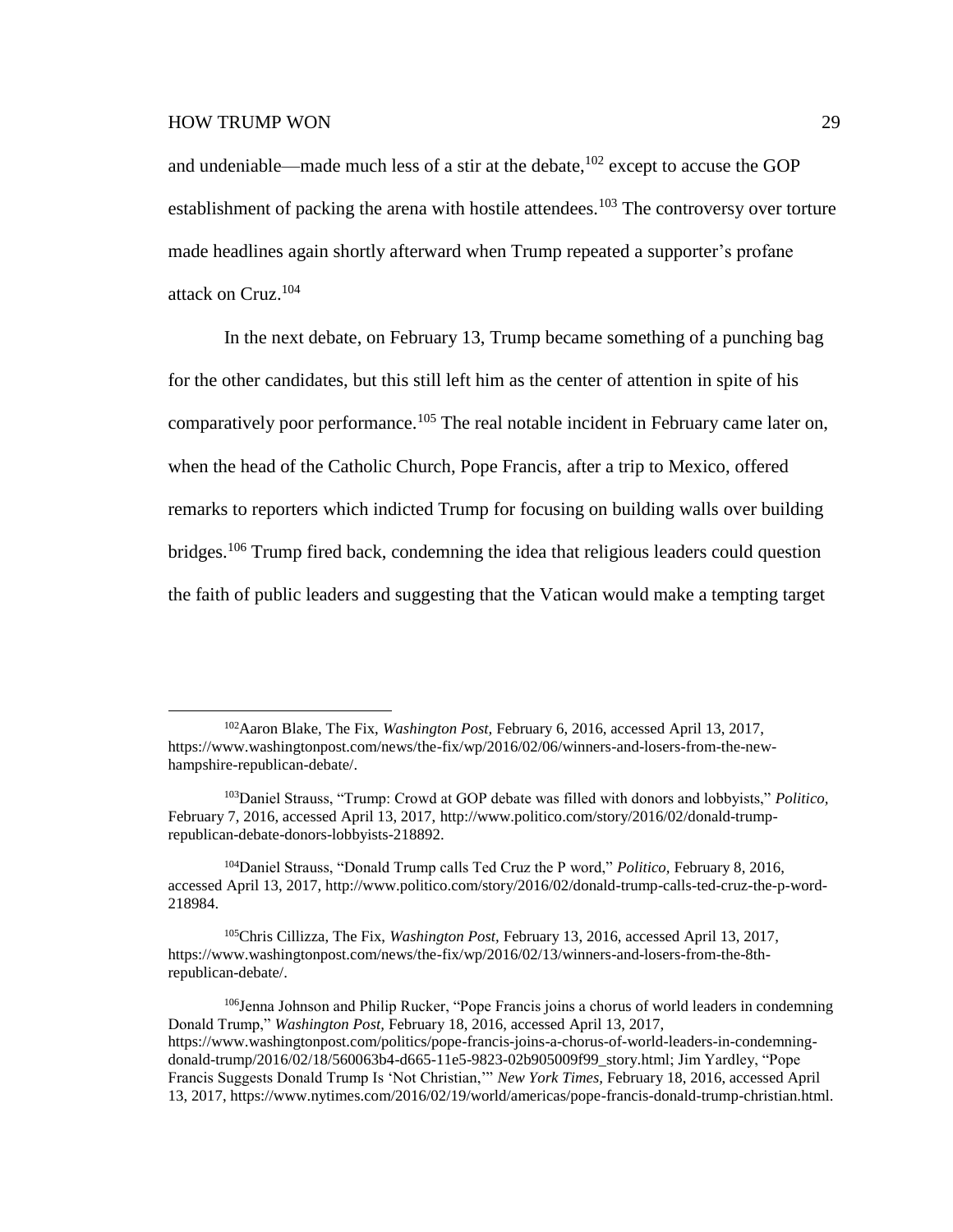for Islamic terrorists.<sup>107</sup> A week later, in the last February debate, Senator Marco Rubio tore into Trump over and over in what seemed to be a last-ditch attempt to break the billionaire's win streak. Trump, who had just come off of winning the New Hampshire, South Carolina, and Nevada primaries, hardly scored any hits on his opponents in return, but the desperation in their approach spoke for itself.<sup>108</sup>

On Super Tuesday, Trump cleaned house, winning seven of the eleven GOP primaries. Once the results became clear, he celebrated with a massive press conference at his Mar-A-Lago estate in Florida. All the major networks broadcast the event live.<sup>109</sup> From then on, his lead only grew stronger. In mid-March, Rubio dropped out of the race after losing his home state primary to  $Trump<sub>110</sub>$  leaving Ted Cruz as the billionaire's only serious opponent. Cruz dropped out in early May following a string of primary losses that left him no route to the nomination.<sup>111</sup>

<sup>109</sup>Shane Goldmacher, "Trump takes 7 Super Tuesday states, Cruz takes 3," *Politico,* March 2, 2016, accessed April 16, 2017, http://www.politico.com/story/2016/03/super-tuesday-trump-cruz-rubiocarson-kasich-220058.

<sup>110</sup>Eli Stokols, "Rubio suspends presidential campaign," *Politico,* March 15, 2016, accessed April 16, 2017, http://www.politico.com/story/2016/03/rubio-suspends-presidential-campaign-220827.

<sup>107</sup>Nick Gass, "Trump goes to war with the pope," *Politico,* February 18, 2016, accessed April 13, 2017, http://www.politico.com/story/2016/02/pope-francis-donald-trump-not-a-christian-219432.

<sup>108</sup>Chris Cillizza, The Fix, *Washington Post,* February 25, 2016, accessed April 13, 2017, https://www.washingtonpost.com/news/the-fix/wp/2016/02/25/winners-and-losers-from-the-10threpublican-presidential-debate/; Karen Tumulty and Robert Costa, "Marco Rubio mocks and spars with Donald Trump in 10th GOP debate," *Washington Post,* February 25, 2016, accessed April 13, 2017, https://www.washingtonpost.com/politics/marco-rubio-mocks-and-spars-with-donald-trump-in-houstondebate/2016/02/25/ac475b2c-dc07-11e5-891a-4ed04f4213e8\_story.html; Maggie Haberman, First Draft, *New York Times,* February 26, 2016, accessed April 13, 2017, https://www.nytimes.com/politics/firstdraft/2016/02/26/at-republican-debate-donald-trump-falls-into-the-line-of-fire/.

<sup>111</sup>Katie Glueck and Shane Goldmacher, "Ted Cruz drops out of presidential race," *Politico,* May 3, 2016, accessed April 16, 2017, http://www.politico.com/story/2016/05/ted-cruz-drops-out-ofpresidential-race-222763.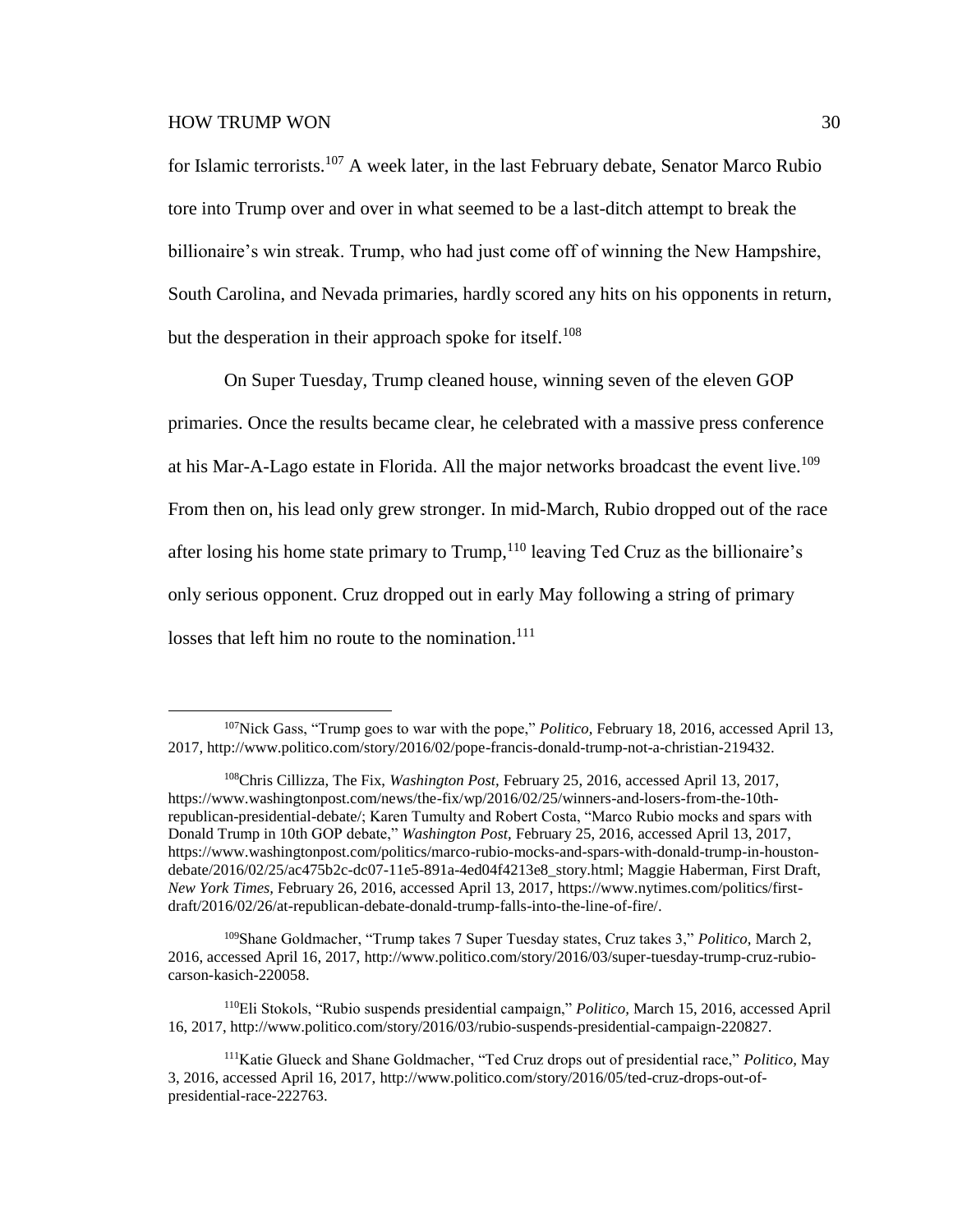Throughout his campaign, Trump also earned attention for his innovative and flamboyant use of Twitter. In contrast with traditional candidates, who often assigned the role to interns or staffers, Trump controlled his account himself and spent hours each day composing messages and interacting on the social media platform. Bands of loyal followers ganged up on detractors to defend Trump's insults and self-aggrandizing pronouncements.<sup>112</sup> To catalog the former, the New York Times built an interactive list describing Trump's 325 targets in his own words, and continued to update it past his inauguration and into the first few months of his presidency.<sup>113</sup> One scholarly analysis credited Trump's Twitter success to "de-professionalisation and even amateurism."<sup>114</sup> On at least one notable occasion, Trump's Twitter feed became the focus for broadcast news stories, blurring the lines between the two mediums. $115$ 

Dozens of press conferences, rallies, and TV show appearances filled the gaps between Trump's major scandals. Each one drew large TV audiences and boosted show ratings. By late July, when he formally accepted the Republican nomination at the

<sup>112</sup>Amber Phillips, The Fix, *Washington Post,* December 10, 2015, accessed April 19, 2017, https://www.washingtonpost.com/news/the-fix/wp/2015/12/10/reading-6000-of-his-tweets-has-convincedus-donald-trump-is-a-social-media-master/; Michael Barbaro, "Pithy, Mean and Powerful: How Donald Trump Mastered Twitter for 2016," *New York Times,* October 5, 2015, accessed April 19, 2017, https://www.nytimes.com/2015/10/06/us/politics/donald-trump-twitter-use-campaign-2016.html.

<sup>113</sup>Jasmine C. Lee and Kevin Quealy, The Upshot, January 28, 2016, updated March 28, 2017, accessed April 19, 2017, https://www.nytimes.com/interactive/2016/01/28/upshot/donald-trump-twitterinsults.html.

<sup>114</sup>Gunn Enli, "Twitter as arena for the authentic outsider: exploring the social media campaigns of Trump and Clinton in the 2016 US presidential election," *European Journal of Communication* 32, no. 1 (2017), 55.

<sup>115</sup>Sophie Tatum, "Pictured with taco bowl, Trump proclaims, 'I love Hispanics!'" *CNN,* May 6, 2016, accessed April 20, 2017, http://www.cnn.com/2016/05/05/politics/donald-trump-taco-bowl-cinco-demayo/.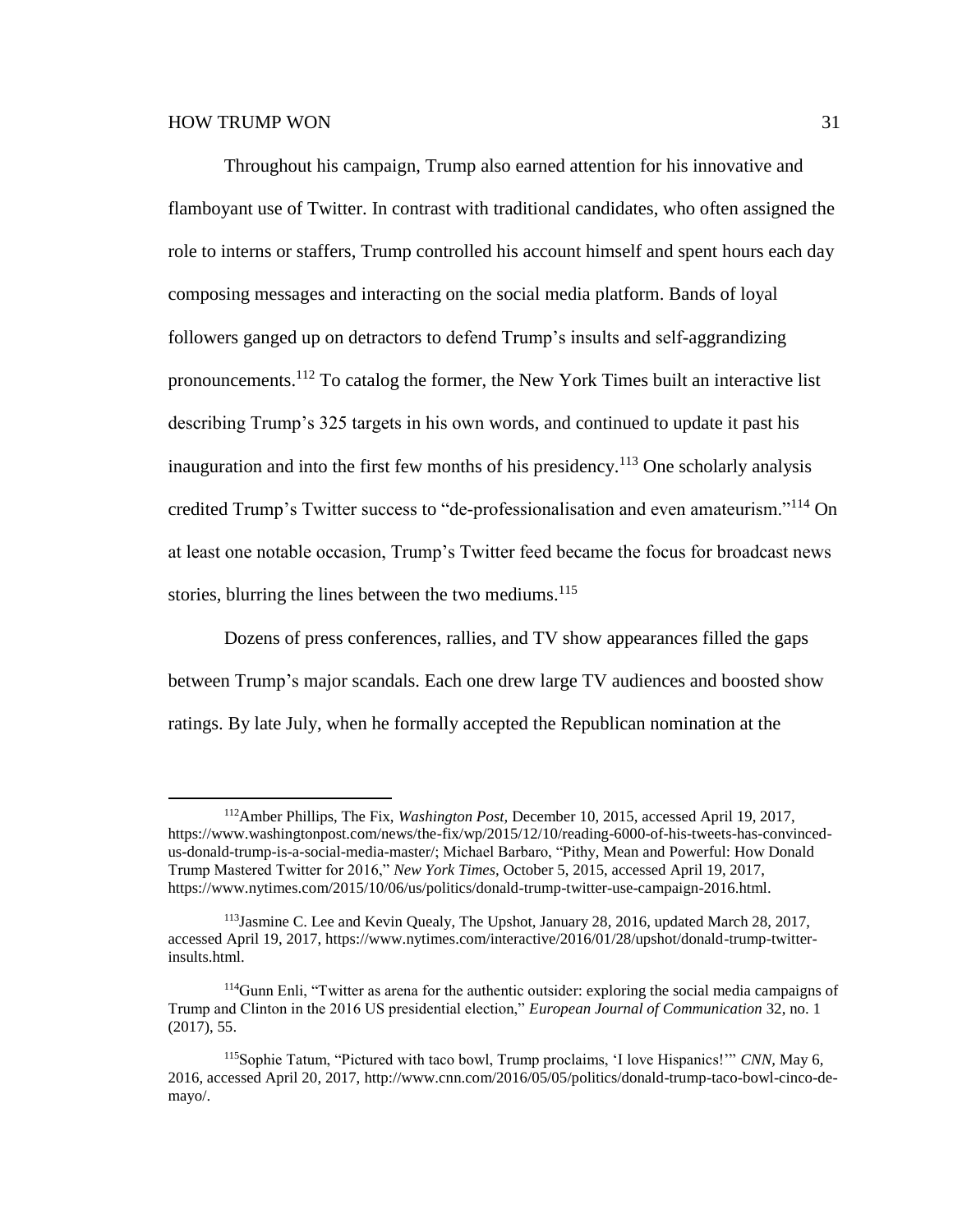$\overline{a}$ 

Republican National Convention in Cleveland, Trump's position as the center of attention could not be more secure, and his coalition to seize the presidency had formed around him. That never would have happened if he had remained in the fringe, as in 2000 and 2012. Sensationalism, however, pushed him to the front and kept him there—and the numbers put that fact beyond reasonable doubt.

#### **Trump's Media Advantage and Impact**

As noted earlier, Trump amassed a substantial advantage in free media coverage over his Republican competitors and over the Democratic field as well. As early as December 2015, the sheer size of that advantage became, ironically, part of the cacophony of news stories about him.<sup>116</sup>

In the spring, shortly after Rubio's withdrawal, the New York Times issued an analysis of Trump's advertising budget compared with the value of his free media coverage. Through February 2016, Trump spent less than \$10 million on purchased advertising, but received nearly \$2 *billion* in free media.<sup>117</sup> By August, his opponent Hillary Clinton almost matched him in monthly free coverage, falling short by a mere \$20 million per month<sup>118</sup>—but even so, Trump finished the election with an estimated \$5

<sup>116</sup>Callum Borchers, "Donald Trump has gotten more nightly network news coverage than the entire Democratic field combined," *Washington Post,* December 7, 2015, accessed April 12, 2017, https://www.washingtonpost.com/news/the-fix/wp/2015/12/07/donald-trump-has-gotten-more-nightlynetwork-news-coverage-than-the-entire-democratic-field-combined/.

<sup>117</sup>Nicholas Confessore and Karen Yourish, The Upshot, *New York Times,* March 15, 2016, accessed April 19, 2017, https://www.nytimes.com/2016/03/16/upshot/measuring-donald-trumpsmammoth-advantage-in-free-media.html.

<sup>118</sup>Carl Bialik, "Clinton Has Nearly Caught Up To Trump In Media Coverage," *FiveThirtyEight,* August 9, 2016, accessed April 19, 2017, https://fivethirtyeight.com/features/clinton-has-nearly-caught-upto-trump-in-media-coverage/.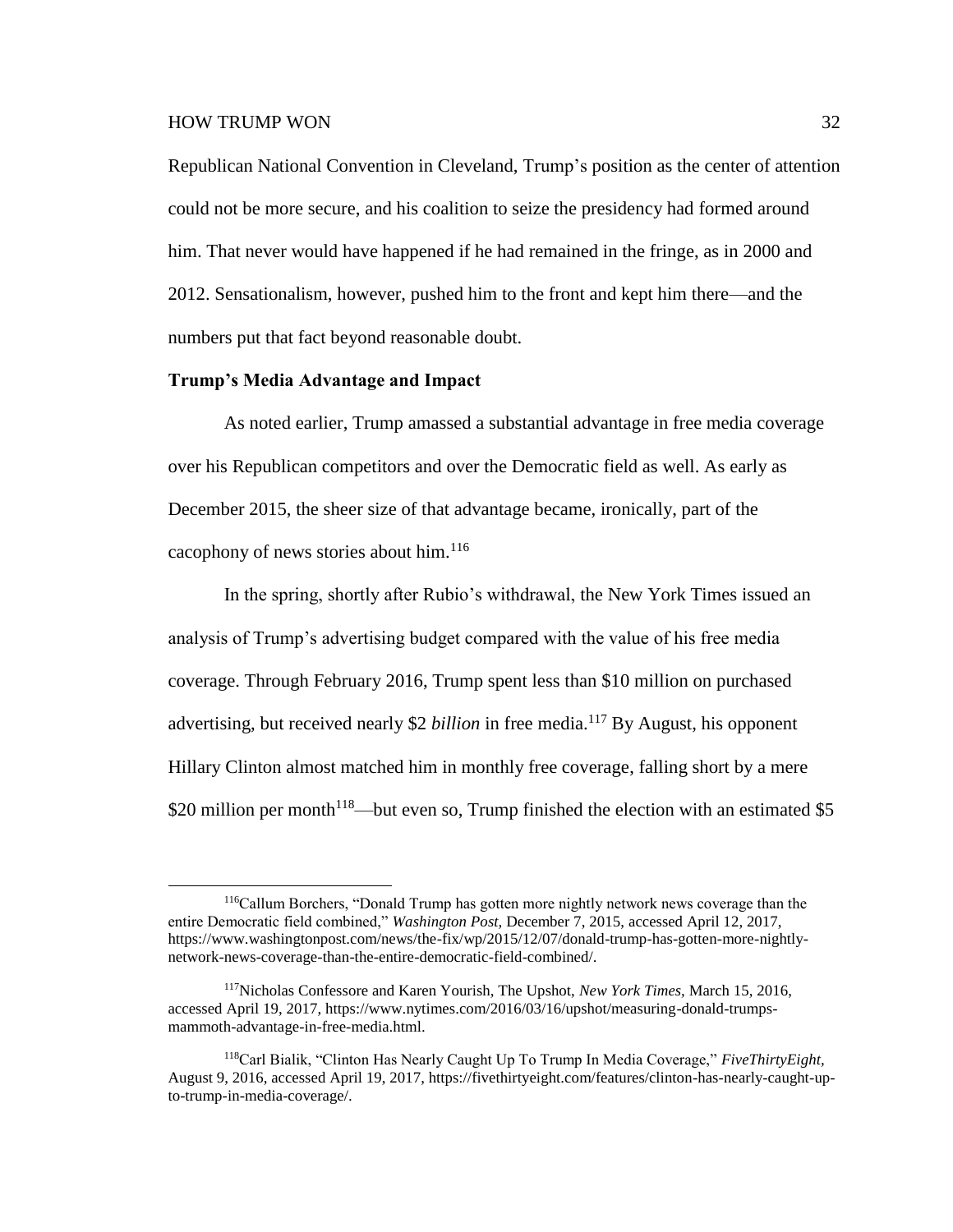billion to Clinton's \$3.25 billion in free media, according to MediaQuant's election postmortem. Even though all of these numbers are rough estimates with many caveats, they demonstrate the tremendous advantage generated by Trump's antics. As MediaQuant's analyst Mary Harris wrote for the report,

I hesitate to use the term "free media", because Donald Trump earned his media coverage. He earned it from his bombastic and insulting statements, he earned it from pulling in massive crowds to his rallies, and he earned it from winning primary after primary. Whether by design or accident, he bypassed paid advertising to bask in the attention and validation of a 24-hour news cycle.

Harris goes so far as to say that Trump's coverage numbers now define a new benchmark

for *ubiquitous media coverage*, against which future candidates, personalities, and trends

can be measured.<sup>119</sup>

Trump's own words indicate that his media advantage came about by design. In

his book *The Art of the Deal,* Trump describes his strategies to generate publicity and

seize headlines. "One thing I've learned about the press is that they're always hungry for

a good story, and the more sensational the better," he writes.<sup>120</sup> He continues,

I'm not saying that they necessarily like me. Sometimes they write positively, and sometimes they write negatively. But from a pure business point of view, the benefits of being written about have far outweighed the drawbacks. It's really quite simple. If I take a full-page ad in the *New York Times* to publicize a project, it might cost \$40,000, and in any case, people tend to be skeptical about advertising. But if the *New York Times* writes even a moderately positive onecolumn story about one of my deals, it doesn't cost me anything, and it's worth a lot more than  $$40,000$ .<sup>121</sup>

121Ibid., 39-40.

<sup>119</sup>Mary Harris, "A Media Post-Mortem on the 2016 Presidential Election," MediaQuant, November 14, 2016, accessed April 19, 2017, http://www.mediaquant.net/2016/11/a-media-post-mortemon-the-2016-presidential-election/.

<sup>120</sup>Donald Trump and Tony Schwarz, *The Art of the Deal* (New York: Random House, 1987), 39.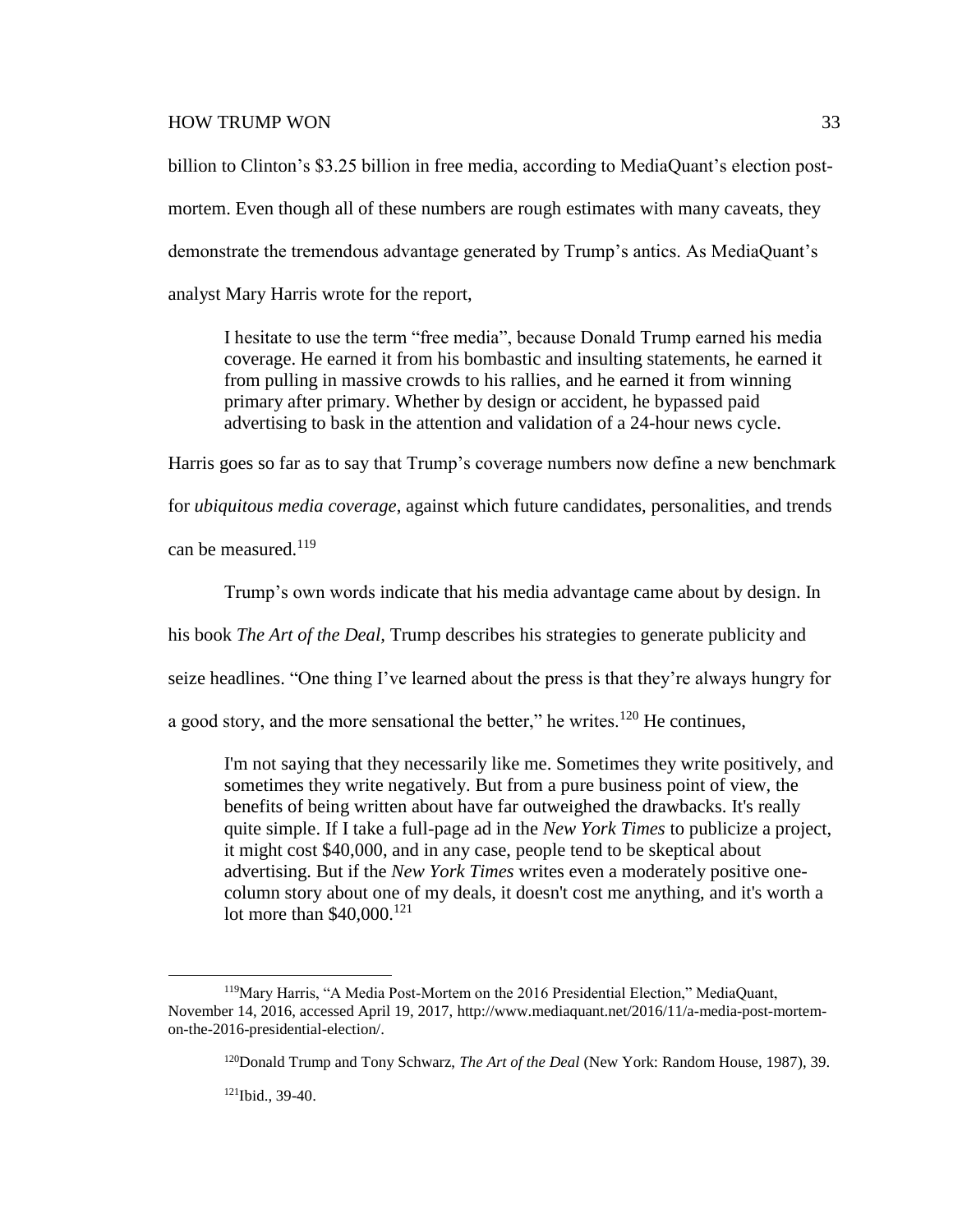Here Trump captures the essence of the Max Clifford style of publicity—the core of what made *Grand Theft Auto, Hatred,* and Acclaim's various games into surprising successes. He understands that "even a critical story . . . can be very valuable to your business," and that getting "a lot of attention" by itself "creates value."<sup>122</sup> This phenomenon also goes by the axiom "There is no such thing as bad publicity." During the presidential race and in the ensuing analysis, several writers commented on the apparent determination of the Trump campaign to test that axiom to its limits.<sup>123</sup> It was a point made most succinctly by Matt Taibbi in Rolling Stone: "Trump found the flaw in the American Death Star. It doesn't know how to turn the cameras off, even when it's filming its own demise."<sup>124</sup>

Basic human psychology may be partly to blame for the axiom's peculiar impact in modern electoral politics. Various studies, beginning the work of Polish-born psychologist Robert Zajonc, have documented and elaborated upon what he called the *mere exposure effect.* In *Thinking, Fast and Slow*, Nobel laureate Daniel Kahneman described this effect as "the link between the repetition of an arbitrary stimulus and the mild affection that people eventually have for it." Its impact on the human decision-

<sup>122</sup>Trump and Schwarz, *Art of the Deal,* 40.

 $123$ Neal Hartman, "Trump's rhetoric may topple adage that there's no such thing as bad publicity," *TheConversation,* January 26, 2016, accessed April 19, 2017, https://theconversation.com/trumps-rhetoricmay-topple-adage-that-theres-no-such-thing-as-bad-publicity-52523; Mary Harris, "A Media Post-Mortem on the 2016 Presidential Election," MediaQuant, November 14, 2016, accessed April 19, 2017, http://www.mediaquant.net/2016/11/a-media-post-mortem-on-the-2016-presidential-election/; Carl Bialik, "Clinton Has Nearly Caught Up To Trump In Media Coverage," *FiveThirtyEight,* August 9, 2016, accessed April 19, 2017, https://fivethirtyeight.com/features/clinton-has-nearly-caught-up-to-trump-in-mediacoverage/; etc.

<sup>124</sup>Matt Taibbi, "How America Made Donald Trump Unstoppable," *Rolling Stone,* February 24, 2016, accessed April 23, 2017, http://www.rollingstone.com/politics/news/how-america-made-donaldtrump-unstoppable-20160224.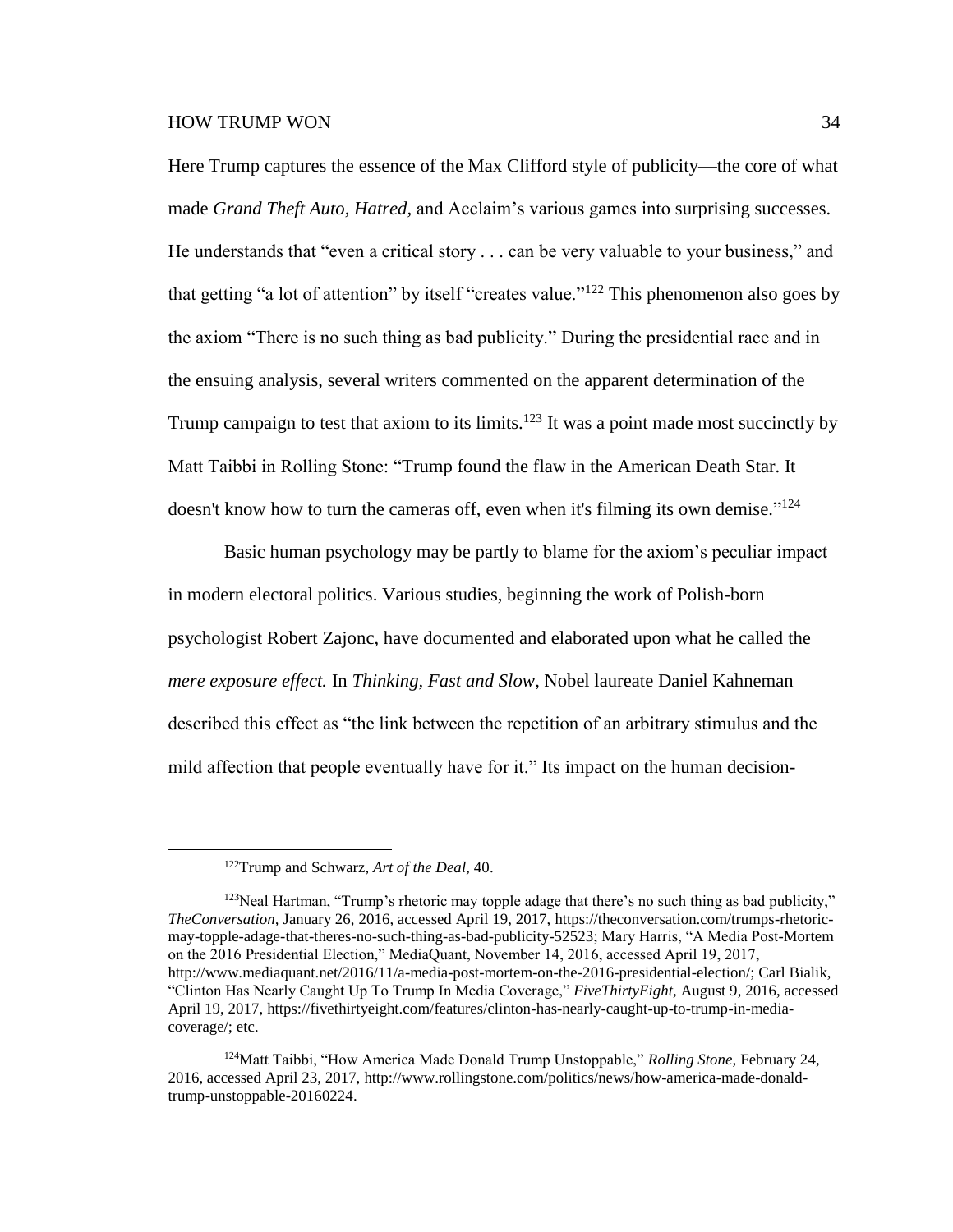$\overline{a}$ 

making process, he says, springs primarily from the sense of cognitive ease humans get from the repetition.<sup>125</sup>

Whatever impact these factors had upon the electorate, Trump's success in distributing his message cannot be understated. This message, for better or worse, reached the ears of anyone who watched televised coverage of the campaign, reached the eyes of anyone who read print or online newspapers, and reached the hearts of those who, in November, cast their votes for him.

#### **Trump's Coalition**

For all his success in cultivating his media presence and spreading his message far and wide, however, Trump could not have won without earning those same votes. Increasing polarization in American politics destined nearly half of his audience to hate and fear him, and among the remainder, strong voices protested his popularity from the beginning. In spite of such strong opposition, Trump constructed a winning coalition from three distinct groups: evangelical Christians, pragmatic conservatives who could not stomach the thought of a Clinton presidency, and the so-called 'silent majority.' Only the last group truly believed in Trump's message, but once he won the Republican nomination, evangelicals and conservatives had no better choice than to join him.

It should be noted, of course, that a lot of overlap existed between the three groups. Many non-evangelical conservative leaders enthusiastically supported Trump; some evangelicals fell in line for reasons other than policy-driven pragmatism; and the philosophical themes that made Trump an antihero held sway across all three groups to a

<sup>125</sup>Daniel Kahneman, *Thinking, Fast and Slow* (New York: Farrar, Straus and Giroux, 2011), 66.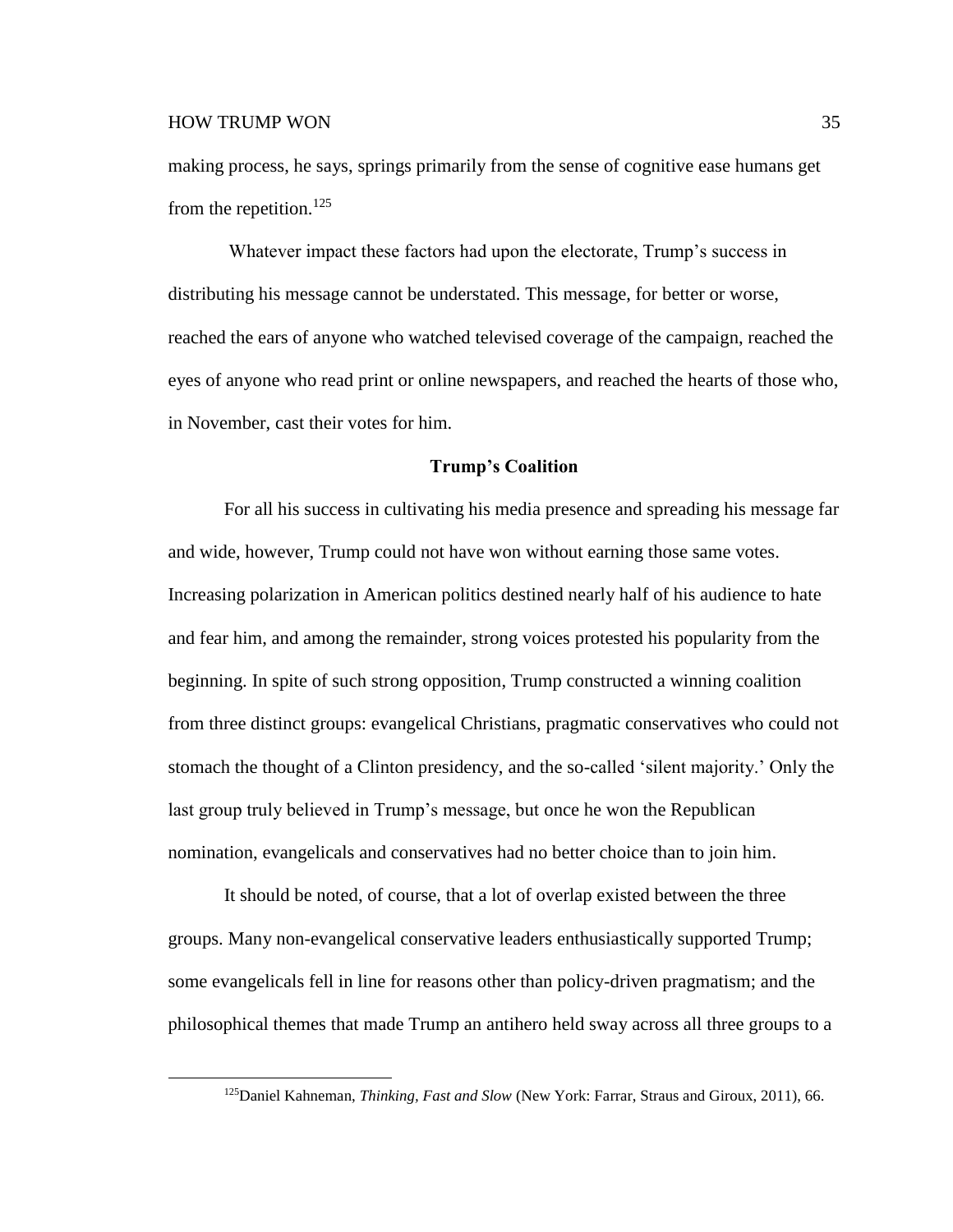greater or lesser degree. But the groups, at heart, were well-defined segments of the voting population, each of which followed its own unique path to the ballot box in November.

# **The Evangelical Component**

 $\overline{a}$ 

By intention or by accident, Trump laid religious groundwork for his 2016

campaign as far back as 2010 and 2011. Prior to his canceled 2012 run, he publicly

reversed many of his views on social issues to line up with prevailing conservative

orthodoxy<sup>126</sup> and openly declared his faith in God and the Bible.<sup>127</sup> In mid-May 2011,

Reverend Paula White organized a meeting with over two dozen evangelical leaders and

pastors,<sup>128</sup> including Drs. Darrell and Belinda Scott. At an appearance with her husband

in late October of 2016, Belinda reminisced about the meeting:

So we're sitting there with other officials, other spiritual leaders, and in walks Mr. Donald J. Trump. He walks in the room six and a half years ago and this is what he said: "I've invited all y'all here to simply ask for prayer." Prayer! "I want you all to pray because I'm thinking about running for the presidency of the United States." $^{129}$ 

She described the event in a little more detail, then related how Trump reached out to her

<sup>126</sup>David Brody, The Brody File, *CBN News,* March 31, 2011, accessed April 21, 2017, http://blogs.cbn.com/thebrodyfile/archive/2011/03/31/evangelical-leaders-say-donald-trump-may-findsupport-from-social.aspx.

<sup>127</sup>David Brody, The Brody File, *CBN News,* April 11, 2011, accessed April 21, 2017, http://www1.cbn.com/thebrodyfile/archive/2011/04/11/exclusive-donald-trump-to-brody-file-i-believe-ingod.

<sup>128</sup>David Brody, The Brody File, *CBN News,* May 13, 2011, accessed April 21, 2017, http://www1.cbn.com/thebrodyfile/archive/2011/05/13/exclusive-details-inside-donald-trumps-prayermeeting-with-christian.

 $129$ Belinda Scott, "Darrell Scott – Liberty University Convocation" (video of event, Liberty University Convocation, Liberty University, October 28, 2016), accessed April 21, 2017, https://www.youtube.com/watch?v=8WfABLhTbOQ.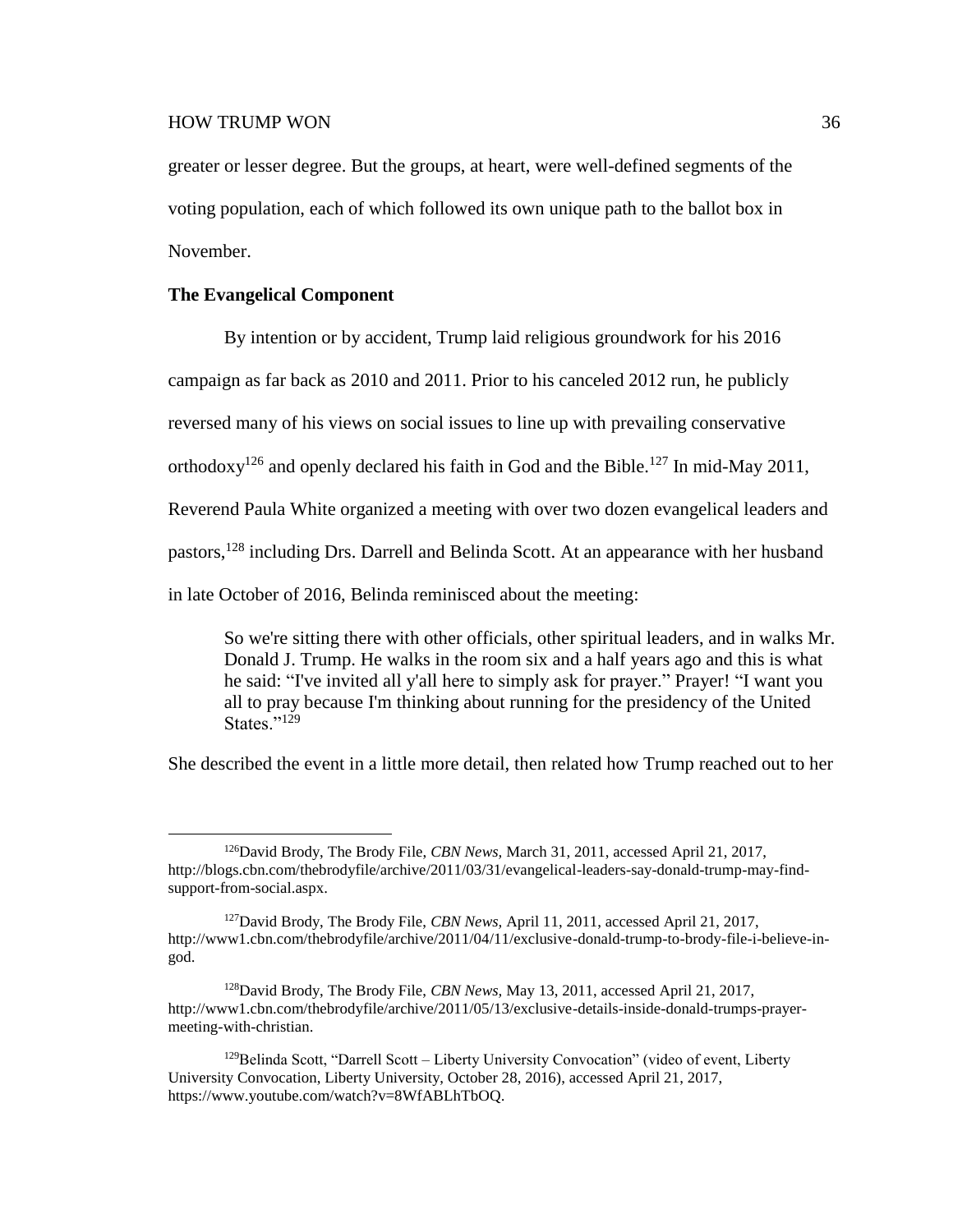and her husband at the beginning of his 2016 campaign: "Fast forward it six and a half years later . . . when Michael Cohen said that 'The boss is thinking about running.' We said, 'Running where?' He said, 'Running for president.' My husband immediately said, 'Count me in.""130

After the first few months of Trump's campaign, as he moved ahead in polls, the seriousness of his candidacy sunk in and he earned a place in various election-related events organized by evangelical and other Christian leaders. At the Values Voter Summit in Washington in September 2015, he placed fifth in a straw poll among evangelical activists, behind both Rubio and Cruz. A few days later he convened a group of preachers and televangelists at Trump Tower for many of the same reasons as the 2011 meeting. Darrell Scott attended the meeting, actively defending Trump against the few individuals who challenged him on his insulting demeanor.<sup>131</sup> Within a week, his poll numbers among the general population of white born-again evangelicals had surpassed those of soft-spoken Ben Carson and the other Republican candidates.<sup>132</sup>

Trump's ascendancy did not go unprotested among evangelicals, however. From the start, a separate faction harshly criticized him and his followers. Russell Moore, the president of the Ethics and Religious Liberty Commission of the Southern Baptist

<sup>&</sup>lt;sup>130</sup>Belinda Scott, "Liberty University Convocation."

<sup>131</sup>Ben Schreckinger, "Donald Trump's saving grace: Televangelists," *Politico,* September 30, 2015, accessed April 21, 2017, http://www.politico.com/story/2015/09/donald-trumps-evangelicalstelevangelists-214250.

<sup>132</sup>Nick Gass, "Trump believes he has great appeal for evangelicals," *Politico,* October 2, 2015, accessed April 21, 2017, http://www.politico.com/story/2015/10/donald-trump-evangelicals-his-appeal-214371.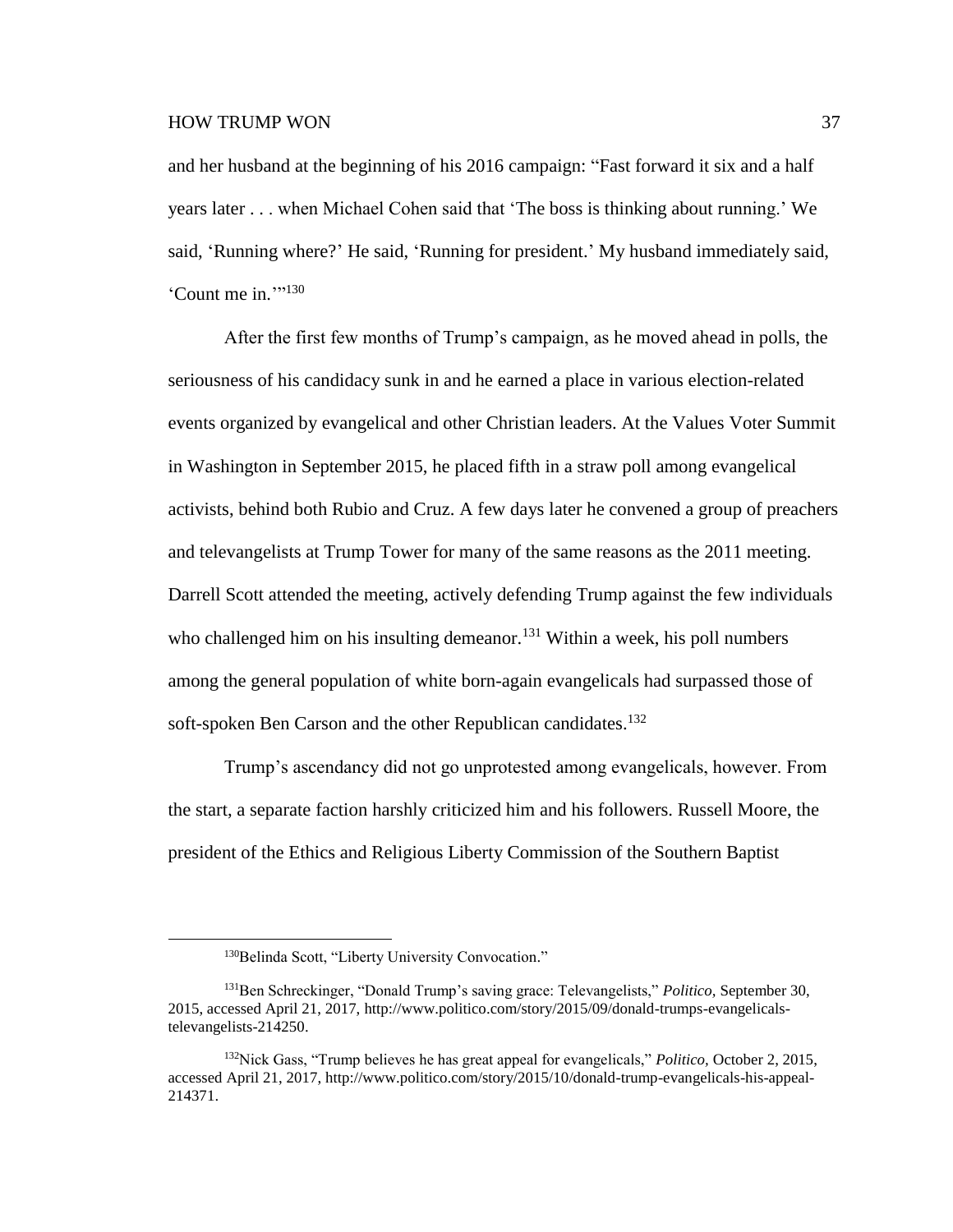$\overline{a}$ 

Convention, soon joined the front lines of what became a vicious battle between pro-Trump and anti-Trump evangelicals. In mid-September 2015, Moore penned an opinion piece for the New York Times, arguing that Trump's moral character invalidated him for the presidency and pointing out the obvious parallels to President Bill Clinton's philandering and impeachment.<sup>133</sup> He spoke out again after the meeting at Trump Tower, telling Politico that Trump's evangelical supporters were "prosperity gospel types, which are considered by mainstream evangelicals to be heretics."<sup>134</sup> In December, after Trump suggested closing the border to all Muslims, Moore wrote an editorial for the Washington Post which criticized the idea and argued that Christians concerned about their own religious liberties should extend their advocacy to the rights of Muslims as well.<sup>135</sup> An informal, unscientific survey by WORLD Magazine in early January indicated that Trump held barely any support among evangelical leaders.<sup>136</sup>

His campaign kept rolling, however, and that same month Trump marked off another box on his checklist to appeal to evangelicals: he made an appearance at Liberty University's thrice-weekly Convocation on Martin Luther King Jr. Day and spoke to the

<sup>133</sup>Russell Moore, "Have Evangelicals Who Support Trump Lost Their Values?" *New York Times,* September 17, 2015, accessed April 21, 2017, https://www.nytimes.com/2015/09/17/opinion/haveevangelicals-who-support-trump-lost-their-values.html.

<sup>134</sup>Ben Schreckinger, "Donald Trump's saving grace: Televangelists," *Politico,* September 30, 2015, accessed April 21, 2017, http://www.politico.com/story/2015/09/donald-trumps-evangelicalstelevangelists-214250.

<sup>&</sup>lt;sup>135</sup>Russell Moore, "Russell Moore: Why Christians must speak out against Donald Trump's Muslim remarks," *Washington Post,* December 8, 2015, accessed April 21, 2017, https://www.washingtonpost.com/news/acts-of-faith/wp/2015/12/07/russell-moore-people-who-care-aniota-about-religious-liberty-should-denounce-donald-trump/.

<sup>136</sup>J. C. Derrick, "Rubio widens lead in latest WORLD survey," *WORLD,* January 21, 2016, accessed April 22, 2017, https://world.wng.org/2016/01/rubio\_widens\_lead\_in\_latest\_world\_survey.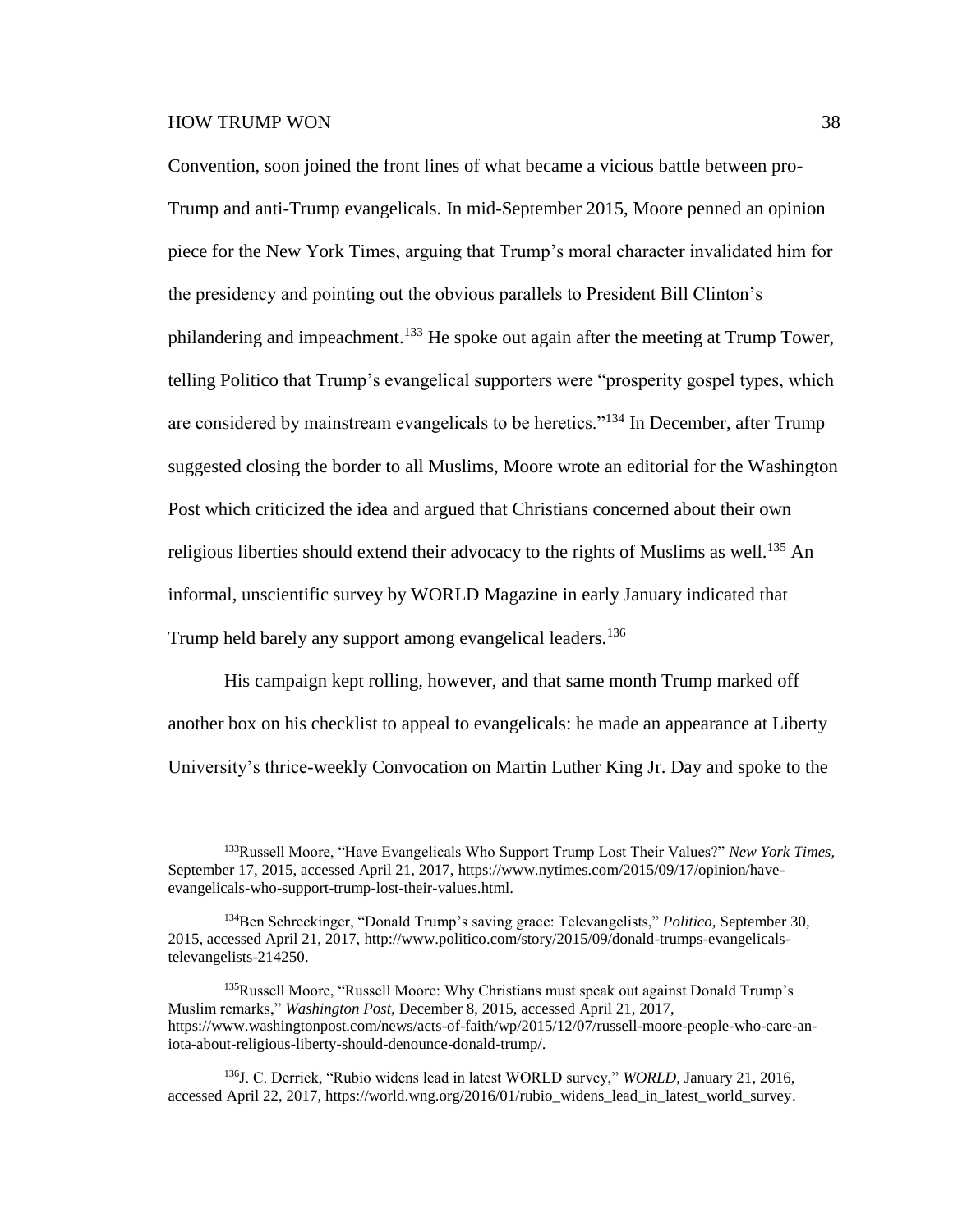school's students about his candidacy.<sup>137</sup> The school, founded by Jerry Falwell Sr. in 1971, became further embroiled in the battle later that month when Liberty's president, Jerry Falwell Jr., personally endorsed Trump<sup>138</sup> and spent a weekend campaigning with him ahead of the Iowa primary.<sup>139</sup> The endorsement provoked harsh criticism from other leaders in the anti-Trump wing of the evangelical cohort, including Russell Moore, who tweeted his disapproval.<sup>140</sup> Dozens of Liberty alumni voiced their own surprise, concern, and embarrassment over the endorsement, as well.<sup>141</sup> Perhaps the most personal criticism came from Falwell's inner circle: Mark DeMoss, then-chair of the executive committee of Liberty University's governing board and a close friend of the late Falwell Sr., did an interview with the Washington Post to air his objections to Trump's candidacy and the younger Falwell's endorsement.<sup>142</sup>

The conflict turned the school into a microcosm of the larger rift among evangelicals. On Super Tuesday, Trump did poorly in the precinct that covered Liberty's

<sup>137</sup>Jose A. DelReal, The Fix, *Washington Post,* January 18, 2016, accessed April 21, 2017, https://www.washingtonpost.com/news/post-politics/wp/2016/01/18/trump-received-a-glowing-welcomeat-liberty-university-but-not-everyone-was-convinced/.

<sup>138</sup>Tessa Berenson, "Evangelical Leader Jerry Falwell Jr. Endorses Donald Trump," *Time,* January 26, 2016, accessed April 21, 2017, http://time.com/4194164/jerry-falwell-jr-donald-trump-evangelical/.

<sup>139</sup>Philip Elliott, "Donald Trump and Jerry Falwell Jr. Campaign in Iowa," *Time,* January 30, 2016, accessed April 22, 2017, http://time.com/4201357/donald-trump-jerry-falwell/.

<sup>140</sup>Eliza Collins, "Christian leaders balk at Falwell's Trump endorsement," *Politico,* January 26, 2016, accessed April 21, 2017, http://www.politico.com/story/2016/01/jerry-falwell-jr-endorses-trump-218238.

<sup>141</sup>J. C. Derrick, "Liberty alumni trash Trump endorsement," *WORLD,* January 26, 2016, accessed April 21, 2017, https://world.wng.org/2016/01/liberty\_alumni\_trash\_trump\_endorsement.

<sup>&</sup>lt;sup>142</sup>Philip Rucker, "Jerry Falwell Jr.'s Trump endorsement draws objections from his late father's confidant," *Washington Post,* March 1, 2016, accessed April 21, 2017, https://www.washingtonpost.com/news/post-politics/wp/2016/03/01/jerry-falwell-jr-s-trump-endorsementdraws-objections-from-his-late-fathers-confidant/.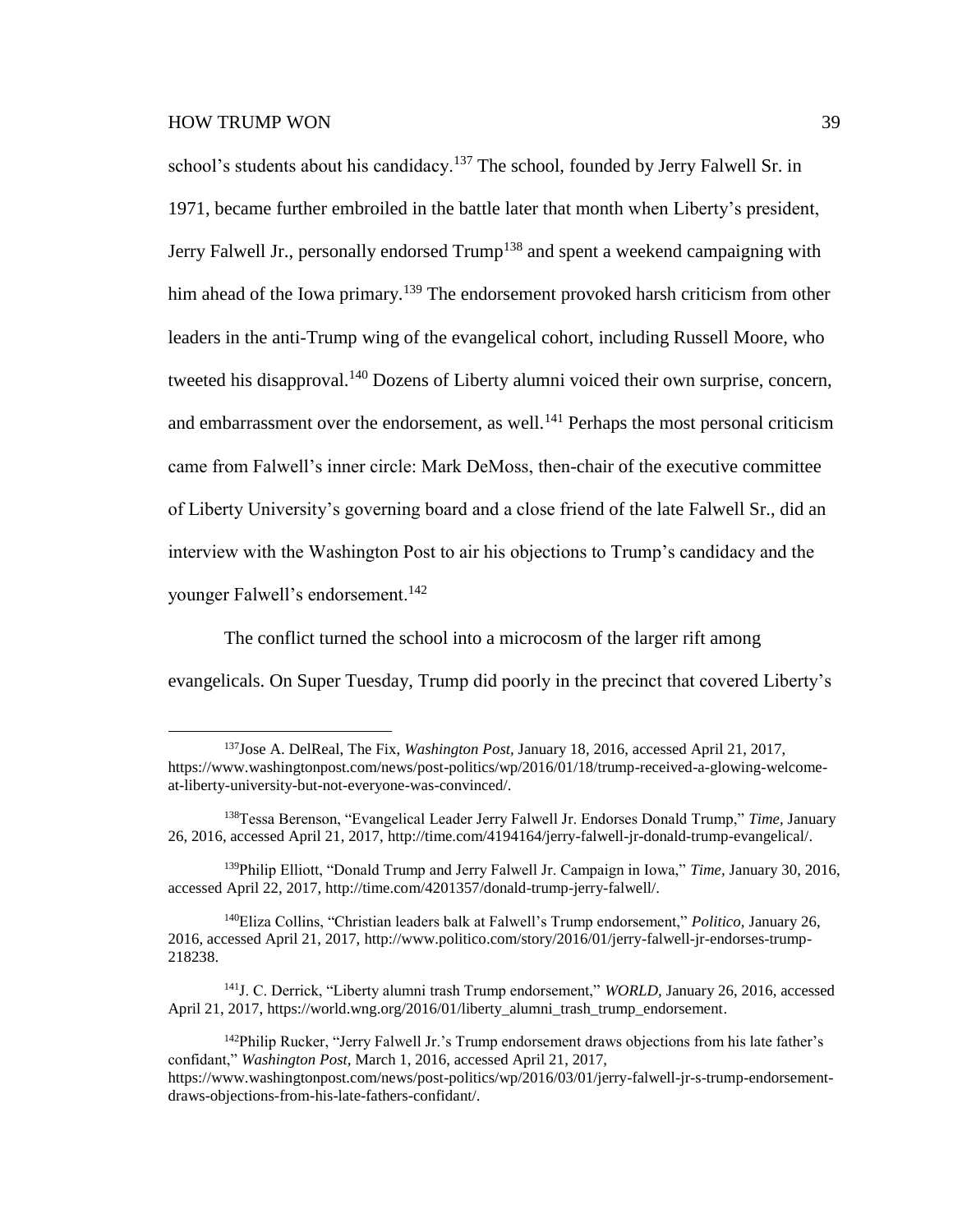$\overline{a}$ 

campus, winning barely 8% of the primary vote in the shadows of Cruz (33%) and Rubio  $(44\%)$ .<sup>143</sup> Two months later, DeMoss resigned from the board under pressure from fellow board members, who took issue with his criticisms of Falwell.<sup>144</sup>

Over the summer, as Trump became the official Republican nominee, the university's internal conflict died away to a whisper while students enjoyed their break. Trump continued to push for the evangelical vote, hosting a large meeting of social conservatives in June (where Falwell introduced him on stage).<sup>145</sup> The billionaire scored again later that week when Focus on the Family founder James Dobson issued a statement affirming Trump's faith and calling him a born-again Christian. Dobson later said Paula White had been the driving force behind Trump's conversion.<sup>146</sup> Theologian and ethicist Wayne Grudem joined the Trump train in late July when Trump locked in the nomination.<sup>147</sup> For a little while, things looked good for social conservatives as Trump

<sup>145</sup>Elizabeth Dias, "Inside Donald Trump's Private Meeting With Evangelicals," *Time,* June 20, 2016, accessed April 22, 2017, http://time.com/4375975/donald-trump-evangelical-conservative-leadersmeeting/.

<sup>143</sup>State of Virginia Department of Elections, *2016 President Republican Primary,* Elections Database, March 2016, accessed April 22, 2017,

http://historical.elections.virginia.gov/elections/view/78477/.

<sup>144</sup>Jessie Pounds, "DeMoss resigns from Liberty University Board of Trustees," *News & Advance,*  May 6, 2016, accessed April 22, 2017, http://www.newsadvance.com/news/local/demoss-resigns-fromliberty-university-board-of-trustees/article\_14cec502-13f5-11e6-9e96-cf2931e93bb7.html; Jamie Dean, "More details emerge in Liberty, DeMoss split," *WORLD,* May 18, 2016, accessed April 22, 2017, https://world.wng.org/2016/05/more\_details\_emerge\_in\_liberty\_demoss\_split.

<sup>146</sup>Lincoln Mullen, "Just Another Sinner, Born Again," *The Atlantic,* June 29, 2016, accessed April 22, 2017, https://www.theatlantic.com/politics/archive/2016/06/trump-born-again/489269/; Trip Gabriel and Michael Luo, "A Born-Again Donald Trump? Believe It, Evangelical Leader Says," *New York Times,* June 25, 2016, accessed April 22, 2017, https://www.nytimes.com/2016/06/26/us/politics/a-bornagain-donald-trump-believe-it-evangelical-leader-says.html.

<sup>147</sup>Wayne Grudem, "Why Voting for Donald Trump Is a Morally Good Choice," *Townhall.com,* July 28, 2016, accessed April 22, 2017, https://townhall.com/columnists/waynegrudem/2016/07/28/whyvoting-for-donald-trump-is-a-morally-good-choice-n2199564.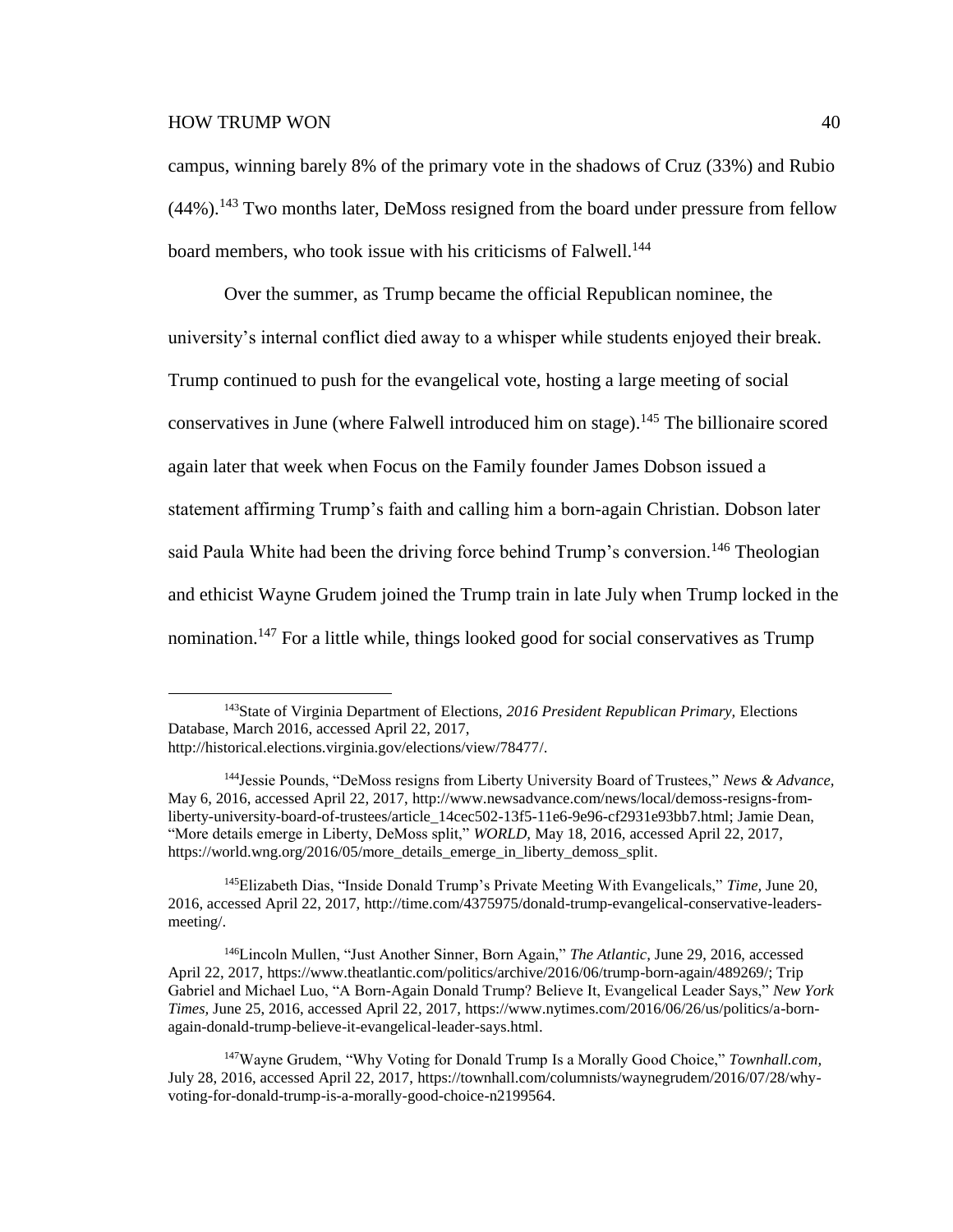$\overline{a}$ 

made serious steps to communicate a strong pro-life message.<sup>148</sup>

A few days into October, however, the storm hit. The Washington Post uncovered footage of Trump from 2005 in which Trump unknowingly bragged into a live microphone about his fame and his sexual exploits.<sup>149</sup> In the evangelical world, the news hit deeper than it did in the wider arena of public discourse, largely due to the lingering Christian emphasis on morality and righteousness when choosing public leaders. Those who already supported Trump against Clinton mostly stuck with him,<sup>150</sup> Russell Moore launched another Washington Post editorial condemning Trump and his evangelical followers,<sup>151</sup> and—surprisingly—Wayne Grudem pulled back from his previous statement, issuing an apology and calling on Trump to withdraw.<sup>152</sup> WORLD Magazine issued an editorial in the same vein near the end of October.<sup>153</sup>

<sup>&</sup>lt;sup>148</sup>Jennifer Harper, "Donald Trump assembles Pro-Life Coalition to take his campaign message to values voters," *Washington Times,* September 29, 2016, accessed April 22, 2017, http://www.washingtontimes.com/news/2016/sep/29/donald-trump-assembles-pro-life-coalition-to-take-/.

<sup>&</sup>lt;sup>149</sup>David A. Fahrenthold, "Trump recorded having extremely lewd conversation about women in 2005," *Washington Post,* October 8, 2016, accessed April 22, 2017, https://www.washingtonpost.com/politics/trump-recorded-having-extremely-lewd-conversation-aboutwomen-in-2005/2016/10/07/3b9ce776-8cb4-11e6-bf8a-3d26847eeed4\_story.html.

<sup>150</sup>Sarah Pulliam Bailey, "'Still the best candidate': Some evangelicals still back Trump despite lewd video," *Washington Post,* October 8, 2016, accessed April 22, 2017, https://www.washingtonpost.com/news/acts-of-faith/wp/2016/10/08/still-the-best-candidate-someevangelicals-still-back-trump-despite-lewd-video/.

<sup>&</sup>lt;sup>151</sup>Russell Moore, "If Donald Trump has done anything, he has snuffed out the Religious Right," *Washington Post,* October 9, 2016, accessed April 22, 2017, https://www.washingtonpost.com/news/actsof-faith/wp/2016/10/09/if-donald-trump-has-done-anything-he-has-snuffed-out-the-religious-right/.

<sup>152</sup>Wayne Grudem, "Trump's Moral Character and the Election," *Townhall.com,* October 9, 2016, accessed April 22, 2017, https://townhall.com/columnists/waynegrudem/2016/10/09/trumps-moralcharacter-and-the-election-n2229846.

<sup>153</sup>Marvin Olasky & The Editors, "Unfit for power," *WORLD,* October 29, 2016, accessed April 22, 2017, https://world.wng.org/2016/10/unfit\_for\_power.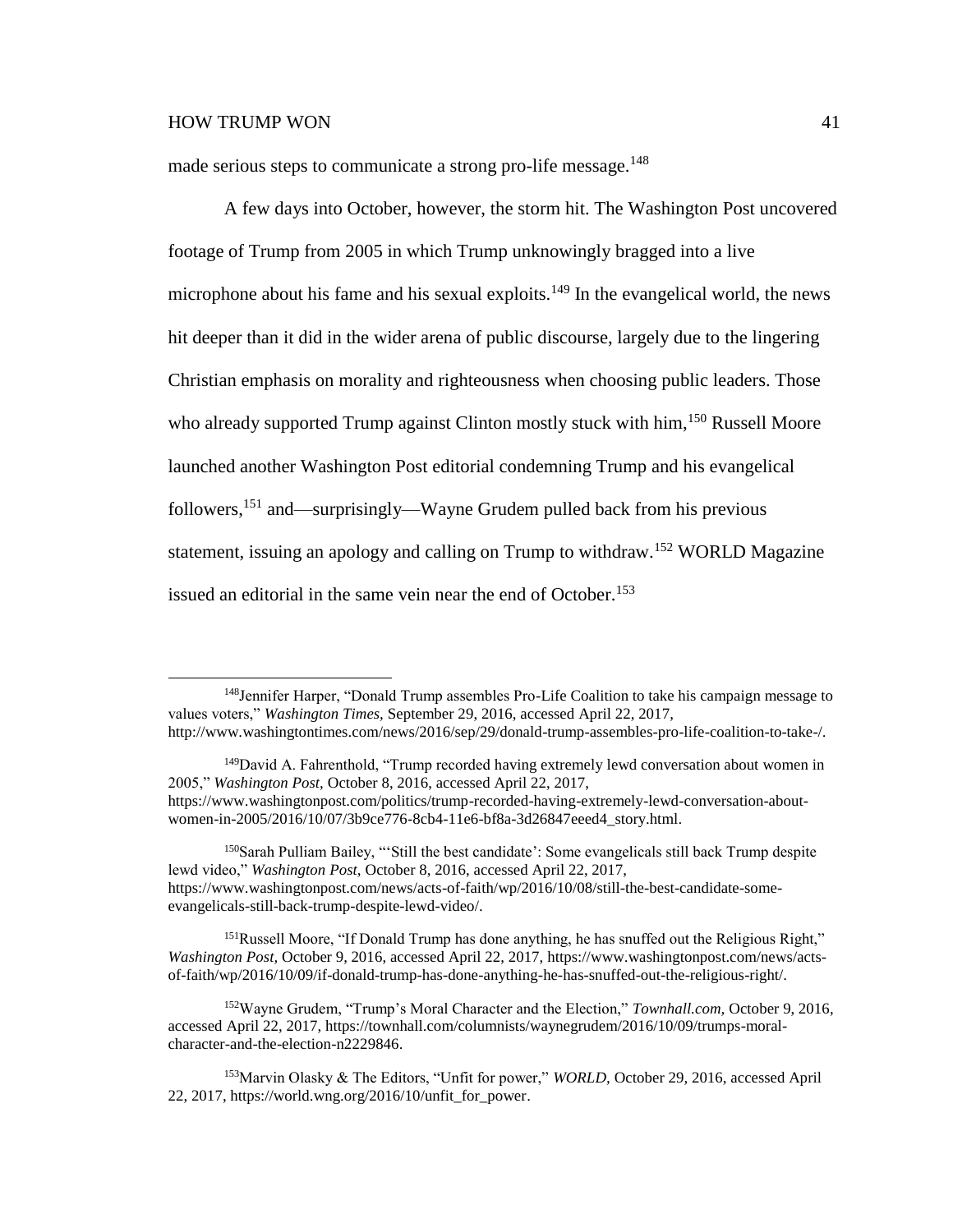Meanwhile, at Liberty University, conflict continued to grow. Falwell publicly reaffirmed his support for Trump, insisting that the footage surfaced as the result of a conspiracy to give Republican establishment figures an escape route from their endorsements and commitments.<sup>154</sup> Students began to fight back. A petition began to circulate on October 12 with a statement titled "Liberty United Against Trump."<sup>155</sup> That same day, Falwell again defended Trump on a CNN talk show, refusing to say that a conviction for sexual assault would be a deal breaker in his support of the billionaire.<sup>156</sup> On the  $13<sup>th</sup>$ , he fired back at the petitioners, congratulating them for speaking their minds but pulling out all the stops to discredit them and minimize their message.<sup>157</sup> As the story grew, journalists found it difficult to approach the topic, since members of the board of trustees and the school's faculty refused to speak on the record about the conflict.<sup>158</sup> The three students who initiated the petition drive wrote an editorial for the Washington Post,

<sup>154</sup>Sarah Pulliam Bailey, "'We're all sinners': Jerry Falwell Jr defends Donald Trump after video of lewd remarks," *Washington Post,* October 10, 2016, accessed April 22, 2017, https://www.washingtonpost.com/news/acts-of-faith/wp/2016/10/10/jerry-falwell-jr-the-gop-establishment-

could-be-behind-donald-trump-video-leak/.

<sup>155</sup>Alex Rohr, "Liberty University students start petition against Trump," *News & Advance,* October 12, 2016, accessed April 22, 2017, http://www.newsadvance.com/news/local/liberty-universitystudents-start-petition-against-trump/article\_8a3bbe5c-90f1-11e6-af41-e3a65df0645c.html.

<sup>156</sup>CNN, Twitter post, October 12, 2016 (5:20 p.m.), accessed April 22, 2017, https://twitter.com/CNN/status/786360879025643533.

<sup>157</sup>"Falwell releases statement about student group against Trump," *News & Advance,* October 13, 2016, accessed April 22, 2017, http://www.newsadvance.com/townnews/politics/falwell-releasesstatement-about-student-group-against-trump/article\_4095eb36-9193-11e6-afd0-c32541127726.html.

<sup>158</sup>Jenna Lifhits, "Liberty University Trustees Remain Silent as Campus Opposition to Trump Grows," *Weekly Standard,* October 20, 2016, accessed April 22, 2017, http://www.weeklystandard.com/liberty-university-trustees-remain-silent-as-campus-opposition-to-trumpgrows/article/2004982; Brandon Ambrosino, "How Trump Is Dividing Jerry Falwell's University," *Politico Magazine,* October 27, 2016, accessed April 22, 2017,

http://www.politico.com/magazine/story/2016/10/trump-evangelical-falwell-liberty-university-christianconservatives-214394.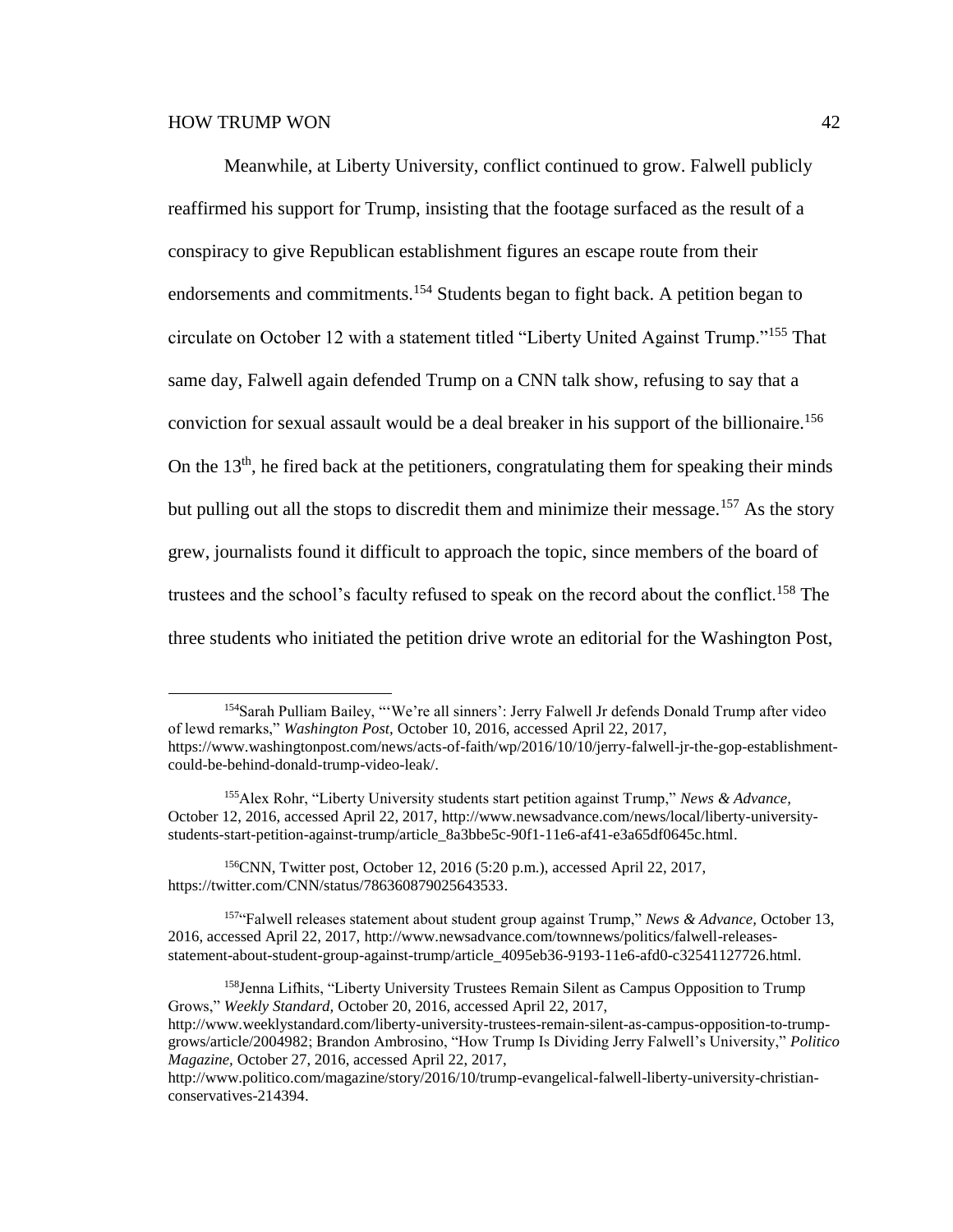$\overline{a}$ 

claiming they had collected more than 2,000 signatures and reiterating their objections. They also said they felt compelled to speak out because of the example set by DeMoss's forced resignation; as students, they were the only voices left.<sup>159</sup> Falwell kept up his attack, even openly accusing them of wanting to help Clinton win the presidency.<sup>160</sup>

At the same time, the scandal was wreaking havoc in the Trump campaign. Chances of winning seemed remote at best. Trump doubled down on his sensationalist tactics, dragging out all of the Clintons' dirty laundry for the second debate against the Democratic nominee in mid-October.<sup>161</sup> Wayne Grudem struck a fatalistic note in his final editorial on the  $19<sup>th</sup>$  as he grudgingly advised evangelicals to vote for Trump on the basis of pragmatic policy concerns. 162

When the dust settled, it seemed the pro-Trump faction had prevailed. Exit polling showed that, nationwide, over 80% of white evangelical or born-again Christians cast their votes for Trump.<sup>163</sup> On Liberty's campus precinct, Trump got  $85\%$  of the vote, but a

<sup>&</sup>lt;sup>159</sup>Dustin Wahl, Paige Cutler, and Alexander Forbes, "Liberty University students: Trump is the antithesis of Christian values," *Washington Post,* October 25, 2016, accessed April 22, 2017, https://www.washingtonpost.com/opinions/liberty-university-students-trump-is-the-antithesis-of-christianvalues/2016/10/25/3b90630a-9a08-11e6-b3c9-f662adaa0048\_story.html.

<sup>160</sup>Jerry Falwell Jr., Facebook post, November 4, 2016 (6:51 p.m.), accessed April 22, 2017, https://www.facebook.com/jerrylamon.falwell/posts/10102931453935168.

<sup>161</sup>Alex Isenstadt, Eli Stokols, Shane Goldmacher, and Kenneth P. Vogel, "Inside Trump's Stunning Upset Victory," *Politico Magazine,* November 9, 2016, accessed April 22, 2017, http://www.politico.com/magazine/story/2016/11/donald-trump-wins-2016-214438.

<sup>162</sup>Wayne Grudem, "If You Don't Like Either Candidate, Then Vote for Trump's Policies," *Townhall.com,* October 19, 2016, accessed April 22, 2017, https://townhall.com/columnists/waynegrudem/2016/10/19/if-you-dont-like-either-candidate-then-vote-fortrumps-policies-n2234187.

<sup>163</sup>Jon Huang, Samuel Jacoby, Michael Strickland, and K. K. Rebecca Lai, "Election 2016: Exit Polls," *New York Times,* November 8, 2016, accessed April 22, 2017, https://www.nytimes.com/interactive/2016/11/08/us/politics/election-exit-polls.html.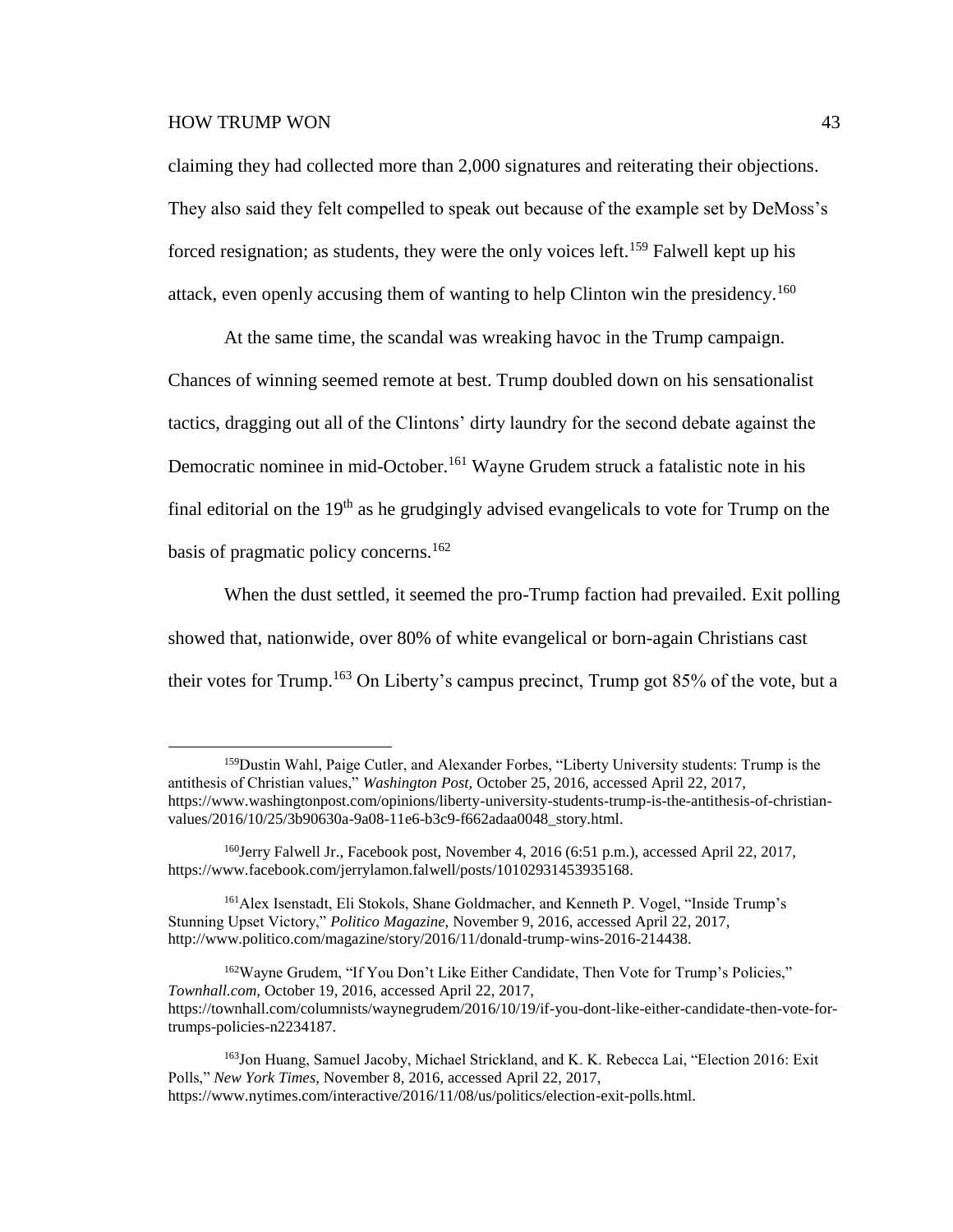minority of anti-Trump voters remained, almost evenly divided among independent candidate Evan McMullin (156 votes, 5%), Hillary Clinton (140 votes, 4%), and Libertarian candidate Gary Johnson  $(137 \text{ votes}, 4\%)$ .<sup>164</sup> The pragmatism of Wayne Grudem and Jerry Falwell carried the vote against the principles of Russell Moore and Dustin Wahl.

Pragmatism cannot explain Trump's evangelical appeal in the primaries, however. A different force operated there. For more than thirty years, since before Postman's astute observations on the topic, televangelism soaked into the character and understanding of America's Christian population at large. After preparing himself by watching forty-two hours of Robert Schuller, Oral Roberts, Jimmy Swaggart, Jerry Falwell Sr., Jim Bakker, and Pat Robertson, Postman offered this observation:

There is no great religious leader . . . who offered people what they want. Only what they need. But television is not well suited to offering people what they need. It is "user friendly." It is too easy to turn off. . . . As a consequence, what is preached on television is not anything like the Sermon on the Mount. Religious programs are filled with good cheer. They celebrate affluence. Their featured players become celebrities. Though their messages are trivial, the shows have high ratings, or rather, *because* their messages are trivial, the shows have high ratings. 165

In other words, it is no coincidence that modern televangelists like Paula White and Darrell Scott rallied behind Trump. His mastery of television as a medium—his showmanship—drew them, and their followers, into his sphere as a matter of course. Under that light, Falwell Jr.'s comparison of Trump to his father takes on a different

<sup>164</sup>State of Virginia Department of Elections, *2016 President General Election,* Elections Database, November 2016, accessed April 22, 2017, http://historical.elections.virginia.gov/elections/view/80871/.

<sup>165</sup>Postman, *Amusing Ourselves,* 121.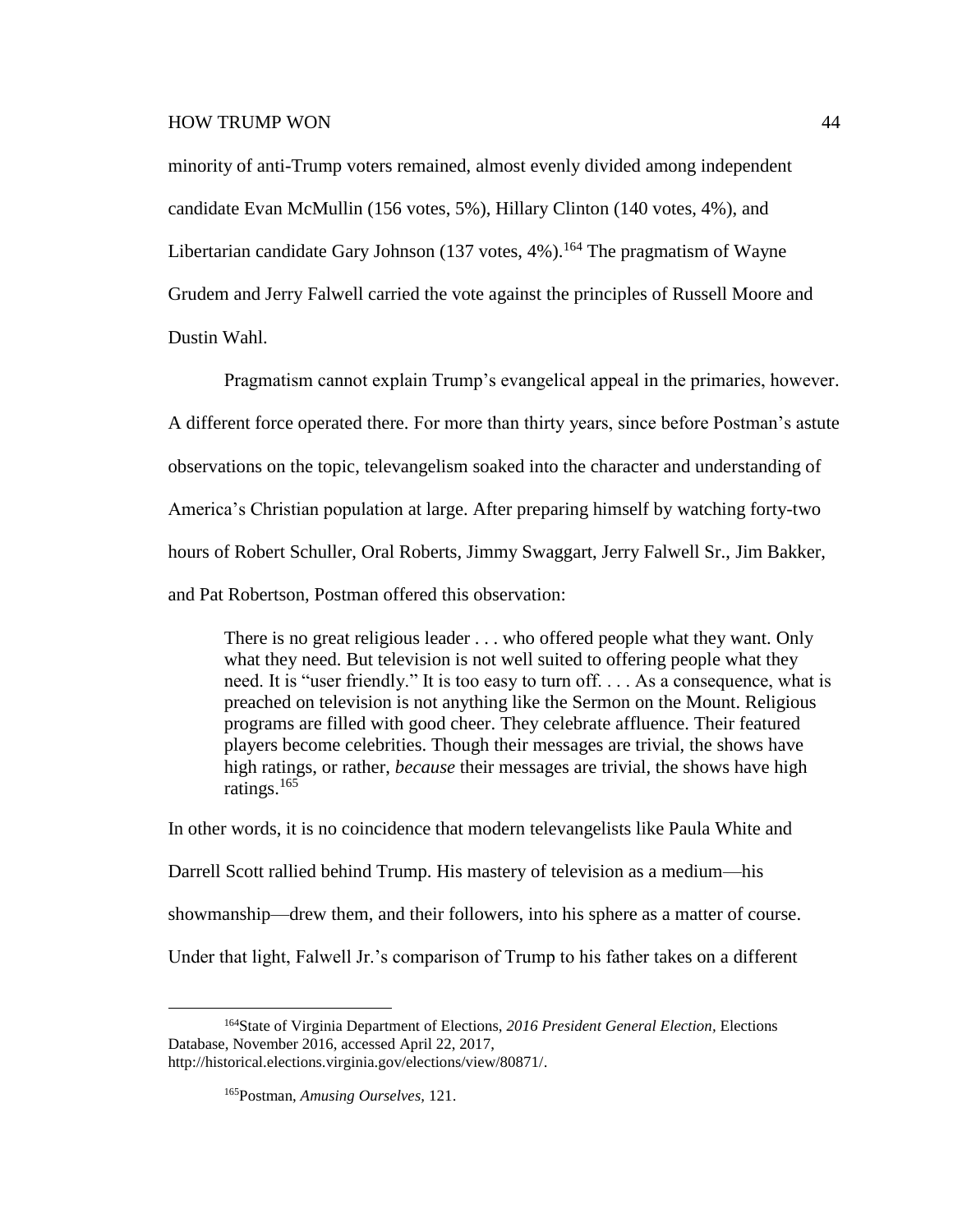meaning, as well. As an entertainer, Trump merely followed in the footsteps of the late televangelist, heeding the call of "a medium that requires them to fashion performances rather than ideas."<sup>166</sup>

In that respect, Trump's early popularity among evangelicals sprung from the same source as his generalized popularity among older generations, and it was by no means universal. Strong voices fought against it. When he became the Republican nominee, however, he also became the last best hope for the remainder of evangelicals, even those who abhorred his character.

#### **The Pragmatic Conservative Component**

Trump's nomination also made him the last best hope for a wider population of conservatives who abhorred his political ideology. From the start, he earned the opprobrium of pundits on the right for his disdain for civil liberalism and free market economics.<sup>167</sup> For a while, publications like the National Review treated Trump as a free lesson in the shifting values of the conservative base; he would come and go like all other radically anti-establishment candidates, and that would be that. The only important task would be to learn from his popularity and adopt elements of his approach to promote true conservative principles further down the line.<sup>168</sup> Near the end of 2015, when Trump's

 $\overline{a}$ 

<sup>168</sup>Ian Tuttle, "Donald Trump and the Republican Party's 'Mad as Hell' Moment," *National Review,* July 20, 2015, accessed April 23, 2017, http://www.nationalreview.com/article/421407/donald-

<sup>166</sup>Postman, *Amusing Ourselves,* 91.

<sup>167</sup>Isaac Cohen, "Donald Trump's Surprisingly Progressive Past," *National Review,* July 10, 2015, accessed April 23, 2017, http://www.nationalreview.com/article/421043/donald-trumps-surprisinglyprogressive-past-isaac-cohen; Jonah Goldberg, The G-File, *National Review,* September 5, 2015, accessed April 23, 2017, http://www.nationalreview.com/g-file/423607/no-movement-embraces-trump-can-callitself-conservative-jonah-goldberg; Jim Geraghty, "The Words Trump Doesn't Use," *National Review,* September 10, 2015, accessed April 23, 2017, http://www.nationalreview.com/article/423819/words-trumpdoesnt-use-jim-geraghty.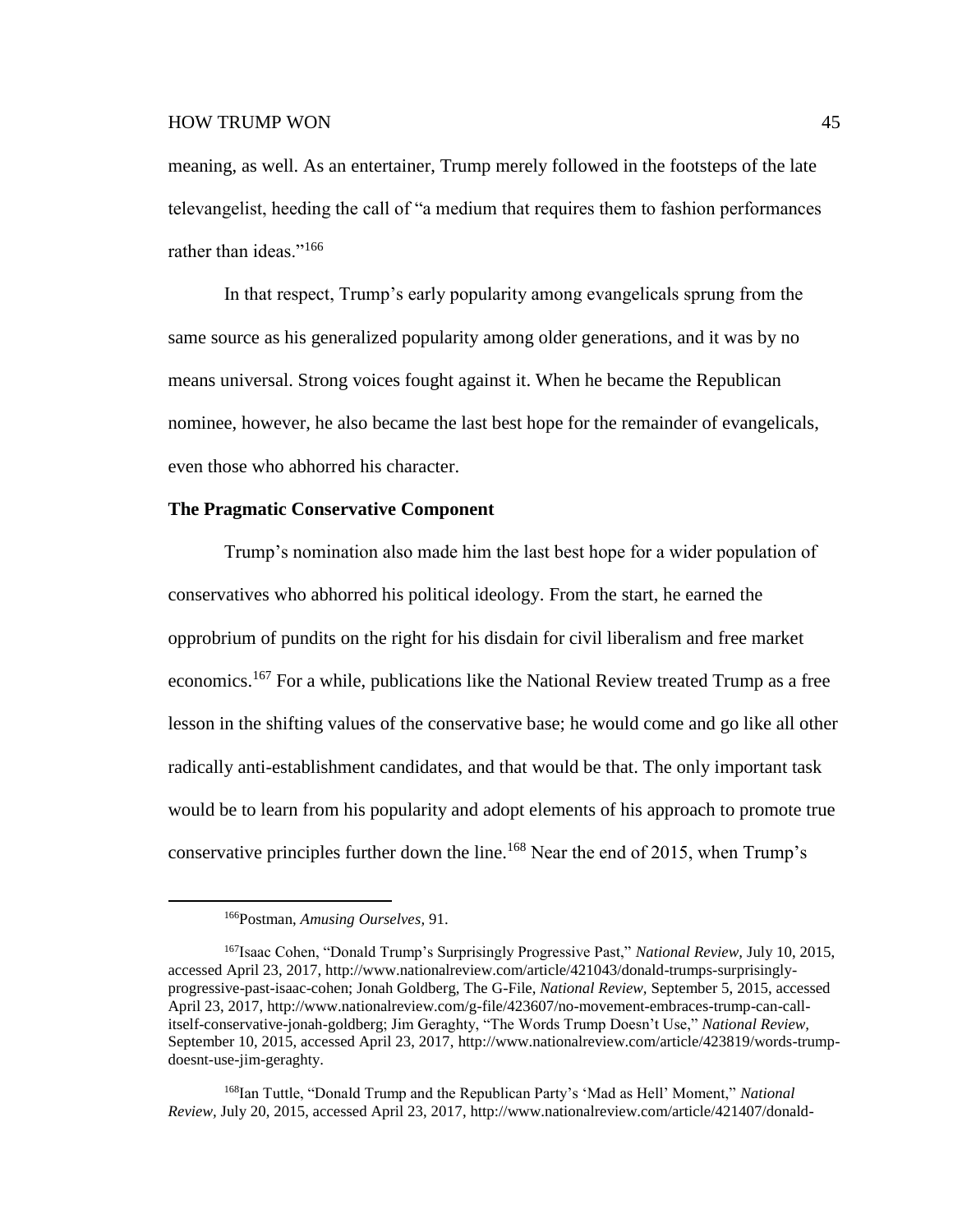$\overline{a}$ 

dominance showed no signs of dissolving, the National Review began asking just how deep those demographic and ideological shifts truly went.<sup>169</sup>

Late in the primary process, as Trump's rise among the ranks of the Republican Party hopefuls continued, a loose coalition of party leaders, conservative power brokers, and pundits scrambled to oppose his nomination.<sup>170</sup> Many of them acted on the pragmatic concern that Trump could never succeed against any reasonable Democratic candidate in the general election.<sup>171</sup> Others spoke out on principle, insisting that they would not even vote for Trump if he won the nomination.<sup>172</sup> The National Review convened a symposium of conservative thought leaders to issue a broadside attack on Trump that

<sup>170</sup>Jonathan Martin and Maggie Haberman, "'Never Trump' Movement Dealt Setback After Super Tuesday," *New York Times,* March 2, 2016, accessed April 23, 2017, https://www.nytimes.com/2016/03/03/us/politics/donald-trump-republican-nomination.html; Ryan Grim, Nick Baumann, and Matt Fuller, "At Secretive Meeting, Tech CEOs And Top Republicans Commiserate, Plot To Stop Trump," *Huffington Post,* March 7, 2016, accessed April 23, 2017, http://www.huffingtonpost.com/entry/aei-world-forum-donald-trump\_us\_56ddbd38e4b0ffe6f8ea125d.

<sup>171</sup> Alexander Burns, Maggie Haberman, and Jonathan Martin, "Inside the Republican Party's Desperate Mission to Stop Donald Trump," *New York Times,* February 27, 2016, accessed April 22, 2017, https://www.nytimes.com/2016/02/28/us/politics/donald-trump-republican-party.html; George F. Will, "In case of Donald Trump nomination, break glass," *Delaware Online,* April 28, 2016, accessed April 22, 2017, http://www.delawareonline.com/story/opinion/columnists/2016/04/28/case-trump-nomination-breakglass/83659112/.

<sup>172</sup>Peter Wehner, "Why I Will Never Vote for Donald Trump," *New York Times,* January 14, 2016, accessed April 22, 2017, https://www.nytimes.com/2016/01/14/opinion/campaign-stops/why-i-will-nevervote-for-donald-trump.html; David French, "Why I Changed My Mind and Joined the #NeverTrump Movement," *National Review,* March 2, 2016, accessed April 23, 2017, http://www.nationalreview.com/article/432237/donald-trump-why-i-cant-vote-trump-nevertrump; William Wichterman, "Never Trump. Not Even In A General Election Against Hillary." *Daily Caller,* March 10, 2016, accessed April 22, 2017, http://dailycaller.com/2016/03/10/never-trump-not-even-in-a-generalelection-against-hillary/.

trump-republican-party-anger; Rich Lowry and Ramesh Ponnuru, "Trump Wrongs the Right," *National Review,* October 5, 2015, accessed April 23, 2017, http://www.nationalreview.com/article/425010/trumpwrongs-right-rich-lowry-ramesh-ponnuru.

<sup>169</sup>Charles C. W. Cooke, "Trump, the Anti-Constitutional Authoritarian – Liberty Lovers, Beware," *National Review,* December 8, 2015, accessed April 23, 2017, http://www.nationalreview.com/article/428208/trump-anti-constitutional-authoritarian-charles-c-w-cooke.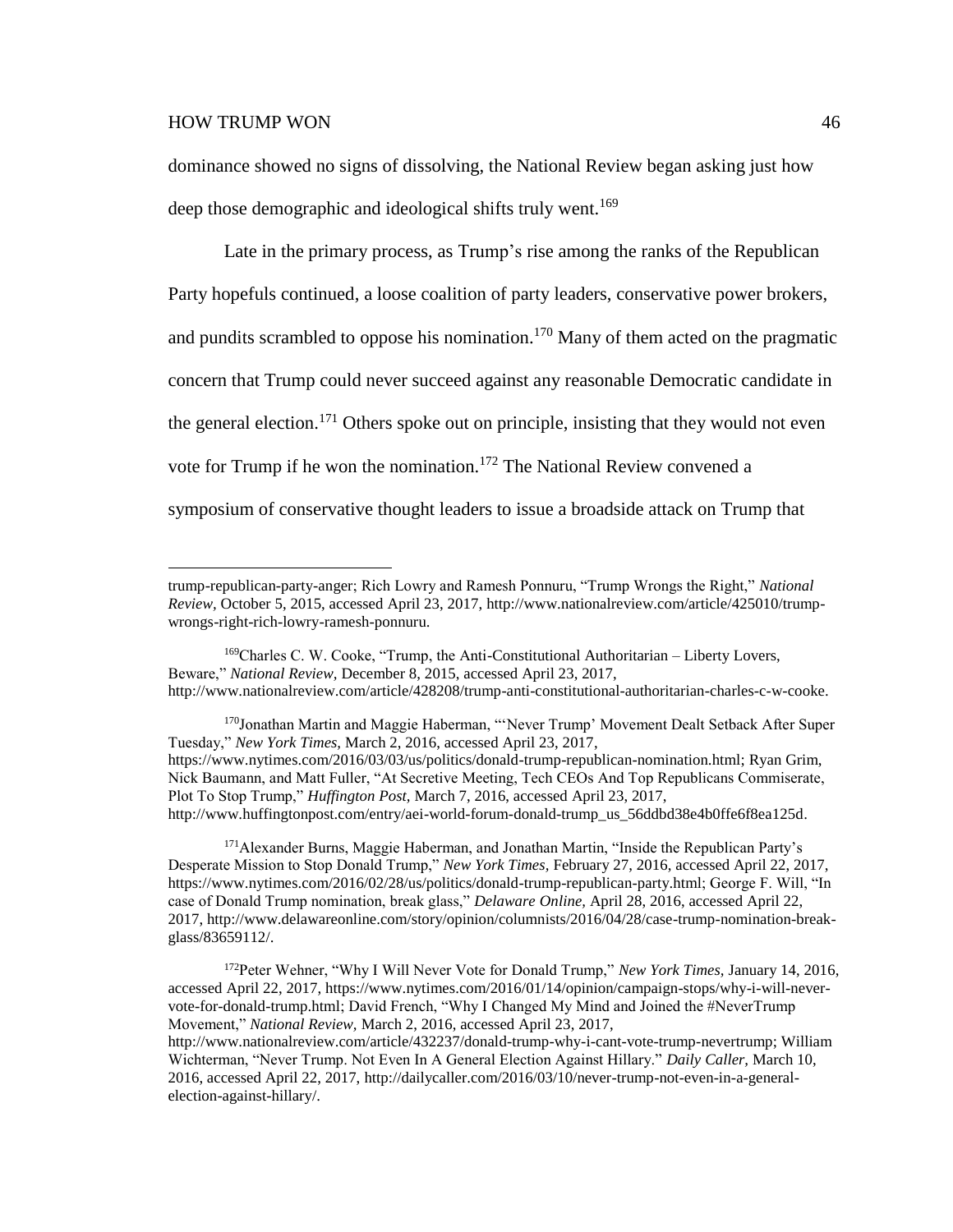$\overline{a}$ 

warned of dire consequences for conservatism should he win the nomination.<sup>173</sup>

Most of these objections failed as that uncomfortable possibility slowly transformed into a terrifying reality. Dennis Prager, writing in the National Review, explained why: "[If Trump] is the Republican nominee, he will be the only alternative to the Left's further ruining America for another four years."<sup>174</sup> Some held out hope for a contested convention until the moment the delegates cast their votes,  $175$  but others caved and endorsed Trump months before the convention. For example, House Speaker Paul Ryan, the embodiment of the Republican establishment, said in early May that he could not endorse and support Trump, who by then had forced his last remaining opponent, Ted Cruz, out of the running.<sup>176</sup> His reluctance stemmed from serious concerns over Trump's commitment to conservative principles. Less than a month later, however, under mounting pressure, Ryan reconsidered and endorsed the presumptive nominee.<sup>177</sup>

Among self-styled true conservatives, the story was no different. The libertarian-

<sup>173</sup>"Conservatives against Trump," *National Review,* January 21, 2016, accessed April 23, 2017, http://www.nationalreview.com/article/430126/donald-trump-conservatives-should-stand-against-him.

<sup>174</sup>Dennis Prager, "Trump Is Nasty and Probably Stupid, Too – but Better than Hillary," *National Review,* March 29, 2016, accessed April 23, 2017, http://www.nationalreview.com/article/433358/donaldtrump-nasty-unintelligent-better-hillary.

<sup>&</sup>lt;sup>175</sup>Kyle Cheney, "Chaos erupts on GOP convention floor after voice vote shuts down Never Trump forces," *Politico,* July 18, 2016, accessed April 22, 2017, http://www.politico.com/story/2016/07/never-trump-delegates-have-support-needed-to-force-rules-vote-225716.

<sup>176</sup>Jennifer Steinhauer and Alexander Burns, "Paul Ryan Says He Is 'Not Ready' to Endorse Donald Trump," *New York Times,* May 5, 2016, accessed April 22, 2017, https://www.nytimes.com/2016/05/06/us/politics/paul-ryan-donald-trump.html.

<sup>&</sup>lt;sup>177</sup>Emmarie Huetteman and Maggie Haberman, "Speaker Paul Ryan, After an Awkward Courtship, Endorses Donald Trump," *New York Times,* June 2, 2016, accessed April 22, 2017, https://www.nytimes.com/2016/06/03/us/politics/paul-ryan-donald-trump.html.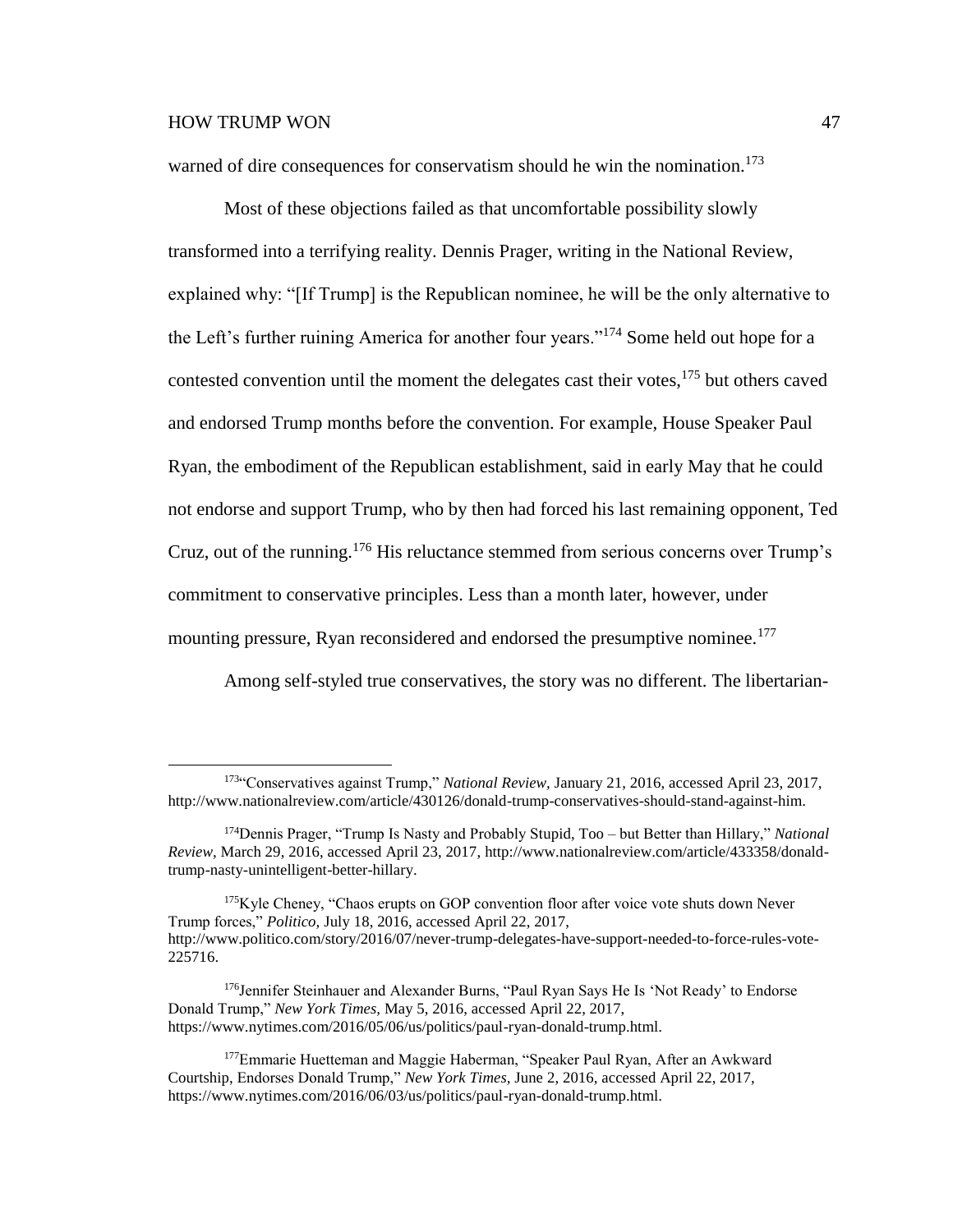$\overline{a}$ 

leaning Freedom Caucus, which prided itself on its principled style of political engagement, shied away from direct opposition to Trump for pragmatic reasons, <sup>178</sup> and National Review pundits (including the acclaimed classical liberal thinker Thomas Sowell) emphasized Trump's narrow advantage as the lesser of two evils for conservative voters.<sup>179</sup> Even Ted Cruz, who had so blatantly snubbed Trump in his speech at the Republican National Convention in July,  $180$  endorsed the billionaire in late September.<sup>181</sup>

This rocky path to unity among Republicans and conservatives took another turn in October, however, with the same scandal that rocked the evangelical contingent. Within a few short days of the Washington Post story, droves of high-ranking conservatives publicly abandoned Trump. Several went so far as to demand his withdrawal so they could put up a new nominee.<sup>182</sup> Paul Ryan came close to reversing his

<sup>178</sup>Tim Alberta, "Inside Trump's Conquest of America's Most Conservative Districts," *National Review,* August 15, 2016, accessed April 23, 2017, http://www.nationalreview.com/article/438984/donaldtrump-house-conservatives-how-he-conquered-them.

<sup>179</sup>Conrad Black, "Trump Is Winning," *National Review,* September 13, 2016, accessed April 23, 2017, http://www.nationalreview.com/article/439986/donald-trump-conservative-winner; Thomas Sowell, "Our Political Predicament," *National Review,* September 20, 2016, accessed April 23, 2017, http://www.nationalreview.com/article/440183/donald-trump-hillary-clinton-are-terrible-choices-votersmust-choose.

<sup>180</sup>Shane Goldmacher, Katie Glueck, and Matthew Nussbaum, "Cruz burns Trump," *Politico,* July 21, 2016, accessed April 23, 2017, http://www.politico.com/story/2016/07/rnc-2016-donald-trump-unity-225915.

<sup>181</sup>Katie Glueck and Burgess Everett, "Cruz: I'm voting for Trump," *Politico,* September 23, 2016, accessed April 23, 2017, http://www.politico.com/story/2016/09/trump-rival-cruz-to-throw-support-to-gopnominee-228584.

<sup>182</sup>Jonathan Martin, Maggie Haberman, and Alexander Burns, "Lewd Donald Trump Tape Is a Breaking Point for Many in the G.O.P.," *New York Times,* October 8, 2016, accessed April 22, 2017, https://www.nytimes.com/2016/10/09/us/politics/donald-trump-campaign.html; Alex Isenstadt, "GOP panics as outrage with Trump boils over," *Politico,* October 8, 2016, accessed April 23, 2017, http://www.politico.com/story/2016/10/donald-trump-comments-women-gop-republican-reaction-229329.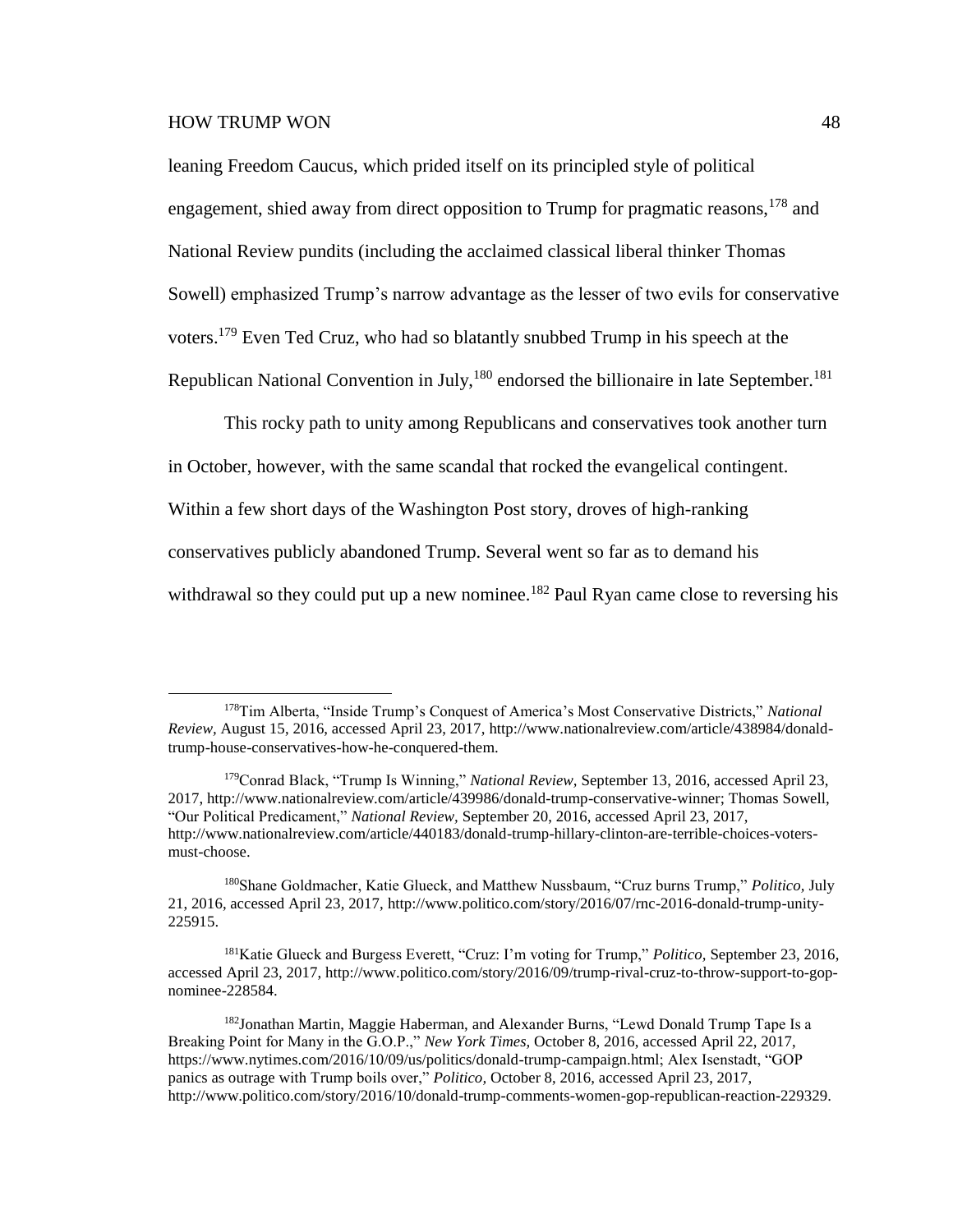$\overline{a}$ 

already hesitant endorsement.<sup>183</sup> Trump, struggling to manage the chaos, fired back at Ryan and doubled down on his egocentric campaign style,  $^{184}$  while his supporters defended him and put pressure on their elected representatives to stand by their chosen leader.<sup>185</sup> Things seemed very bleak.

Then FBI Director James Comey dropped a bombshell less than two weeks before the election: the FBI was reopening its investigation into Hillary Clinton's private email server.<sup>186</sup> Trump jumped on the opportunity, shifting the public debate off of his dismal prospects and onto Clinton's character.<sup>187</sup> Hope flooded back to the Trump campaign,  $188$ even though national polls still predicted his loss by a narrow margin.<sup>189</sup> Paul Ryan reversed course again just before the election, throwing his voice firmly behind the

<sup>185</sup>Maggie Haberman, "For G.O.P. Candidates, Renouncing Donald Trump Carries Dire Risks," *New York Times,* October 10, 2016, accessed April 23, 2017, https://www.nytimes.com/2016/10/11/us/politics/republican-reaction-trump.html.

<sup>186</sup>"Full Text: FBI letter announcing new Clinton review," *Politico,* October 28, 2016, accessed April 23, 2017, http://www.politico.com/story/2016/10/full-text-fbi-letter-announcing-new-clinton-review-230463.

<sup>187</sup>Ben Schreckinger, "Trump on Weiner email bombshell: 'Boy, did I call that,'" *Politico,* October 29, 2016, accessed April 23, 2017, http://www.politico.com/story/2016/10/donald-trump-anthonyweiner-fbi-230494.

<sup>188</sup>Shane Goldmacher, "Donald Trump's soaring spirits," *Politico,* November 2, 2016, accessed April 23, 2017, http://www.politico.com/story/2016/11/trump-confident-2016-230642.

<sup>183</sup>Jake Sherman and John Bresnahan, "Inside Ryan's decision to (almost) dump Trump," *Politico,* October 11, 2016, accessed April 24, 2017, http://www.politico.com/story/2016/10/paul-ryan-donaldtrump-229571.

<sup>184</sup>"Trump rips Ryan, 'disloyal' Republicans for shunning his campaign," *Fox News,* October 11, 2016, accessed April 23, 2017, http://www.foxnews.com/politics/2016/10/11/trump-rips-ryan-disloyalrepublicans-for-shunning-his-campaign.html.

<sup>189</sup>Steven Shepard, "National poll: Clinton leads Trump by 2 points," *Politico,* October 29, 2016, accessed April 23, 2017, http://www.politico.com/story/2016/10/hillary-clinton-donald-trump-abc-wapopoll-230488.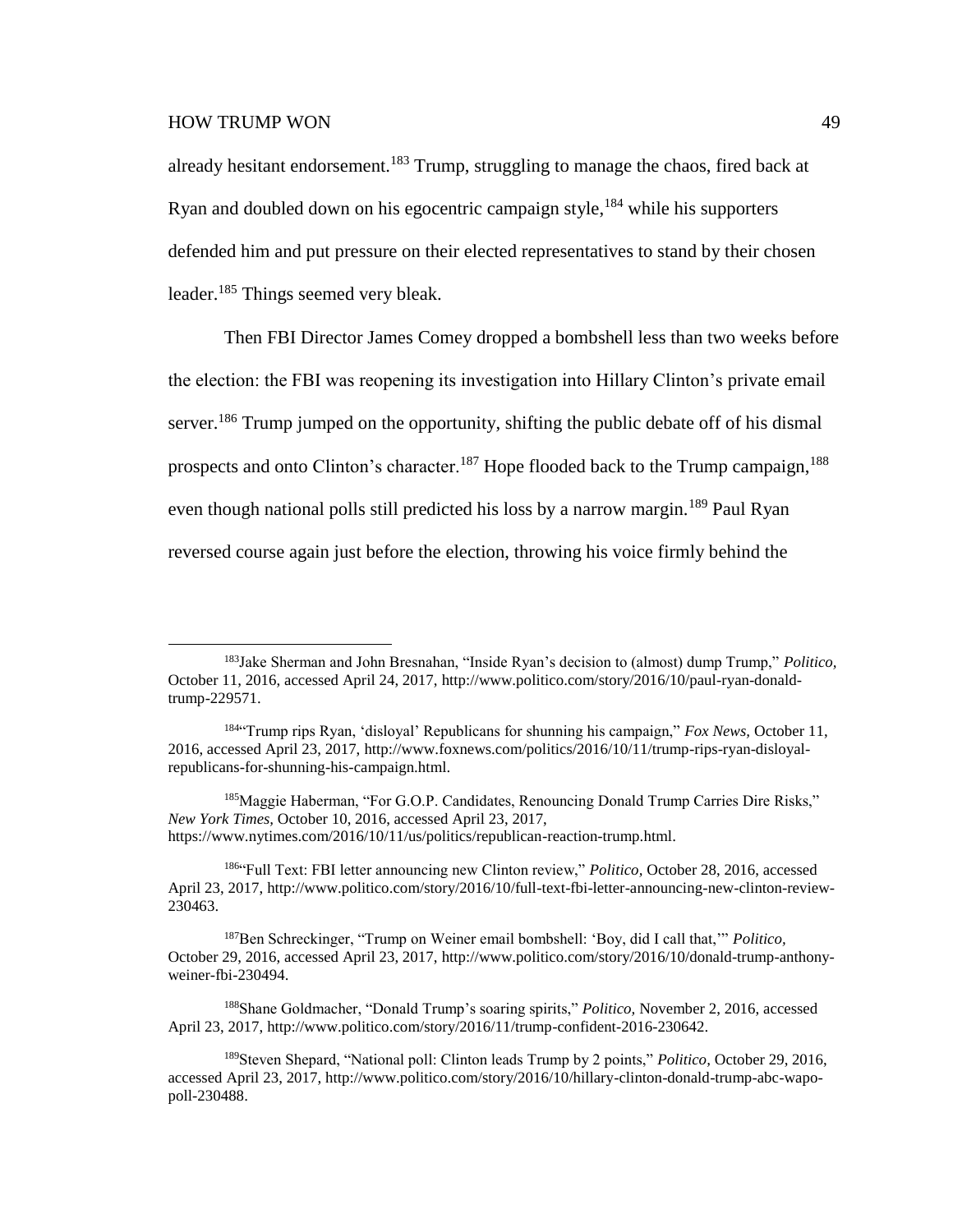#### Republican nominee.<sup>190</sup>

By midnight on November 8, it was all over. Trump had won, the worst case scenario had been averted, and conservatives—after a few moments of revelry<sup>191</sup>—could return to their criticisms and objections.<sup>192</sup> With the crisis past, the Freedom Caucus soon reasserted its principles by blocking the passage of an amendment to Obamacare.<sup>193</sup> Pragmatism had carried the day when the very survival of conservatism seemed to be at stake; as the existential crisis receded into the past, these conditional chunks of the Trump coalition dissolved back into their constituent elements.

# **The Silent Majority**

 $\overline{a}$ 

The final component to Trump's winning coalition also proved to be the largest and most influential. Many of the themes embodied by this so-called 'silent majority' were reflected in the pragmatism of evangelicals and conservatives, but this group took it to an extreme born from years of economic stagnation and grinding cultural warfare. Early on, observers correctly pointed out that they were neither a majority nor silent, <sup>194</sup>

<sup>190</sup>Rebecca Morin, "Ryan: Vote Trump," *Politico,* November 5, 2016, accessed April 23, 2017, http://www.politico.com/story/2016/11/ryan-urges-voters-to-choose-trump-230803.

<sup>191</sup>Deroy Murdock, "Trump's Triumph Is One for the Ages," *National Review,* November 10, 2016, accessed April 23, 2017, http://www.nationalreview.com/article/442099/donald-trumps-election-winamerica.

<sup>192</sup>"President-Elect Trump," *National Review,* November 9, 2016, accessed April 23, 2017, http://www.nationalreview.com/article/442017/donald-trump-elected-conservative-advice-how-govern.

 $193$ Kyle Cheney, John Bresnahan, and Rachael Bade, "Republicans yank Obamacare repeal bill," *Politico,* March 24, 2017, accessed April 23, 2017, http://www.politico.com/story/2017/03/obamacarerepeal-votes-congress-236459.

<sup>194</sup>Philip Bump, The Fix, *Washington Post,* December 18, 2015, accessed April 23, 2017, https://www.washingtonpost.com/news/the-fix/wp/2015/12/18/donald-trumps-silent-majority-isnt-amajority/.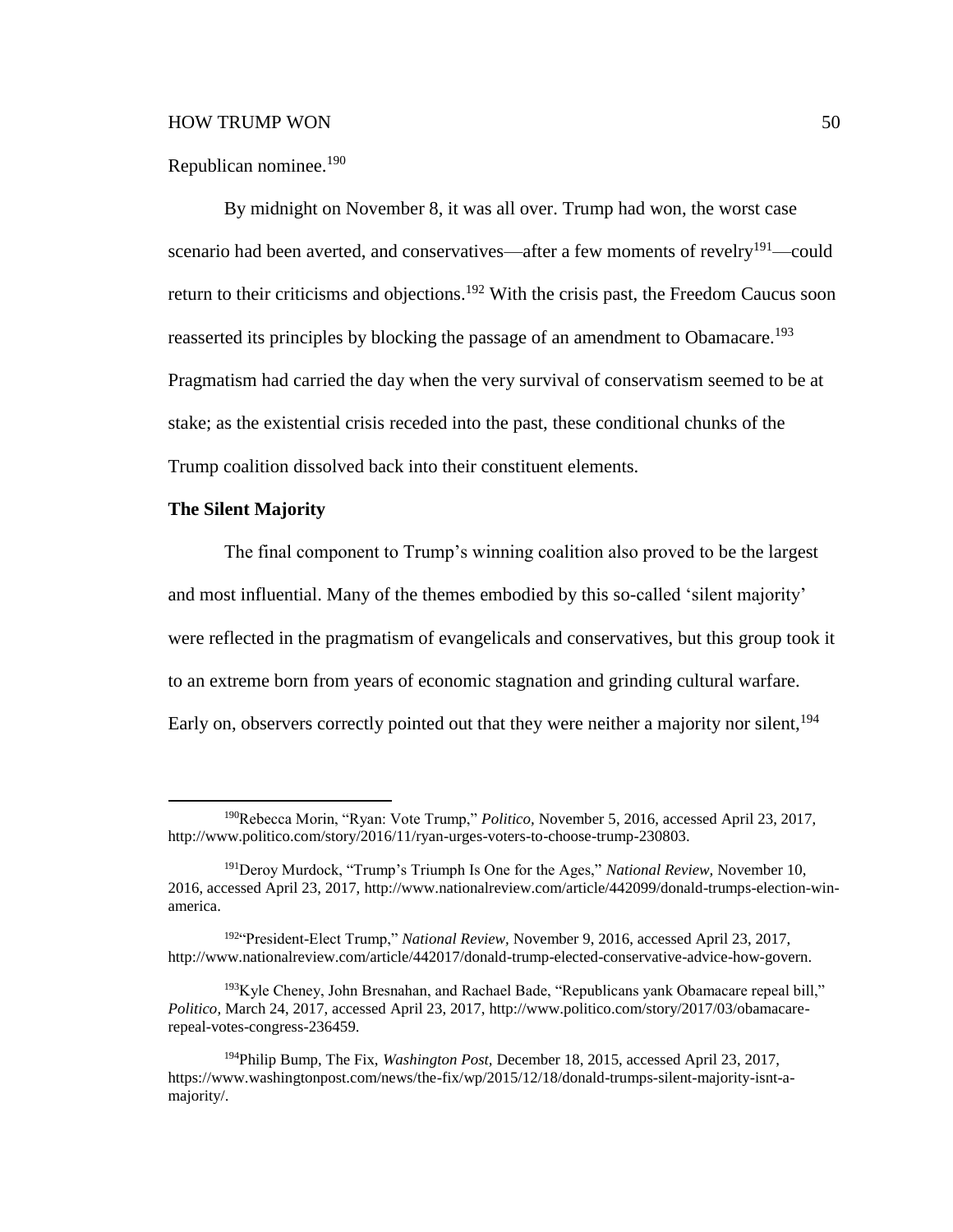$\overline{a}$ 

rendering their name a total oxymoron; but even so, it was the group that rallied around Trump in 2015, secured his nomination, and pushed him to surprising narrow victories in states like Pennsylvania, Florida, North Carolina, and Wisconsin.<sup>195</sup>

Mere 'economic stagnation and grinding cultural warfare' do not encompass the background of Trump's movement, however. The well from which he drew ran down into an aquifer of resentment and frustration that had been growing for decades. Through Trump, this body of people found an outlet uncapped by the rules and requirements of polite political discourse. They found an antihero to blow up all the villains and systems that had caused the decline of their entire way of life. They found someone to channel their anger.

Understanding Trump's appeal to this previously undiscovered voter base requires a grasp of the sociology of mass movements. Eric Hoffer, a mid-twentieth century philosopher and sociologist, wrote eloquently on the topic in his 1951 book *The True Believer.* Applying his insights to the Trump campaign uncovers striking parallels.

Hoffer begins by describing the most important feature of a mass movement: "Those who would transform a nation or the world cannot do so by breeding and captaining discontent. . . . They must know how to kindle and fan an extravagant hope." Hoffer dismisses demographic analysis, saying the only relevant attribute is a willingness to "proceed recklessly with the present, wreck it if necessary, and create a new world."

<sup>195</sup>Kenneth P. Vogel and Alex Isenstadt, "How did everyone get it so wrong?" *Politico,* November 9, 2016, accessed April 23, 2017, http://www.politico.com/story/2016/11/how-did-everyone-get-2016 wrong-presidential-election-231036; Shane Goldmacher and Ben Schreckinger, "Trump pulls off biggest upset in U.S. history," *Politico,* November 9, 2016, accessed April 23, 2017, http://www.politico.com/story/2016/11/election-results-2016-clinton-trump-231070.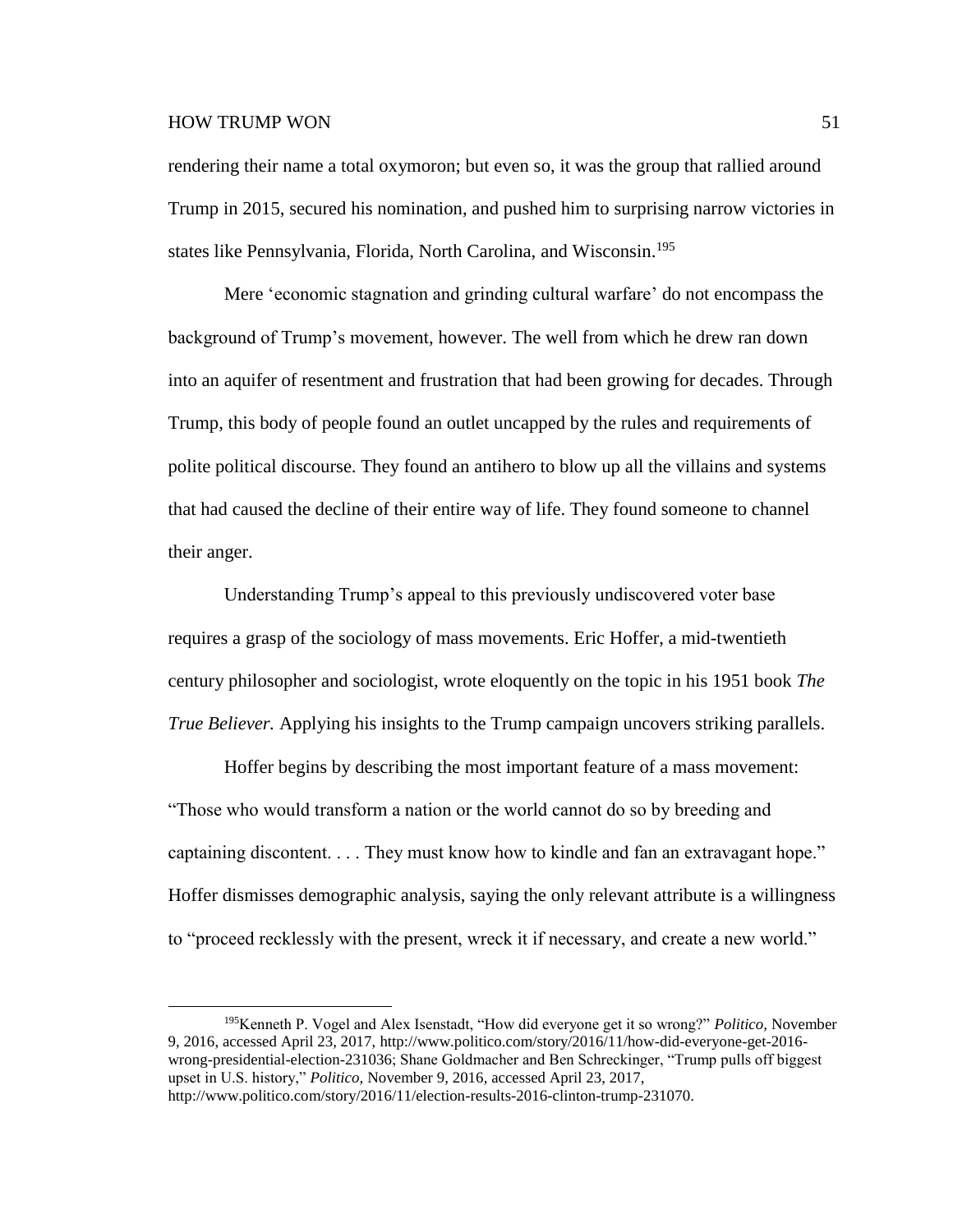This stems, he says, from intense discontent, a feeling of empowerment, big dreams for a

better world, and disregard for (or ignorance of) the barriers in the way.<sup>196</sup>

The first element, discontent, springs largely from weakness. Several years after writing *The True Believer,* Hoffer—in an article describing the state of Asia after World War II—wrote that, although power corrupts,

it is perhaps equally important to realize that weakness, too, corrupts. Power corrupts the few, while weakness corrupts the many. Hatred, malice, rudeness, intolerance, and suspicion are the fruits of weakness. The resentment of the weak does not spring from any injustice done them but from the sense of their inadequacy and impotence. They hate not wickedness but weakness.<sup>197</sup>

In modern America, that sense of impotence arises among those who feel that they have

lost the freedom to live as they choose. To many, the American Dream—that resonant

image of self-made prosperity—is dead, as Trump declared at the very start of his

campaign. 198

 $\overline{a}$ 

There are as many unique reasons for this as there are individual Trump voters,

but various themes and patterns do exist. As Matt Stoller wrote for The Atlantic,

"Americans feel a lack of control: They are at the mercy of distant forces, their

livelihoods dependent on the arbitrary whims of power."<sup>199</sup> Stoller pointed to increasing

economic centralization and monopolization as the predominant causes of this feeling of

<sup>196</sup>Eric Hoffer, *The True Believer* (1951; repr. New York: Harper & Row, 1966), 18-20.

<sup>197</sup>Eric Hoffer, "The Awakening of Asia," *The Reporter,* June 22, 1954.

<sup>198</sup>"Full text: Donald Trump announces a presidential bid," *Washington Post,* June 16, 2015, accessed April 23, 2017, https://www.washingtonpost.com/news/post-politics/wp/2015/06/16/full-textdonald-trump-announces-a-presidential-bid/.

<sup>199</sup>Matt Stoller, "How Democrats Killed Their Populist Soul," *The Atlantic,* October 24, 2016, accessed April 23, 2017, https://www.theatlantic.com/politics/archive/2016/10/how-democrats-killed-theirpopulist-soul/504710/.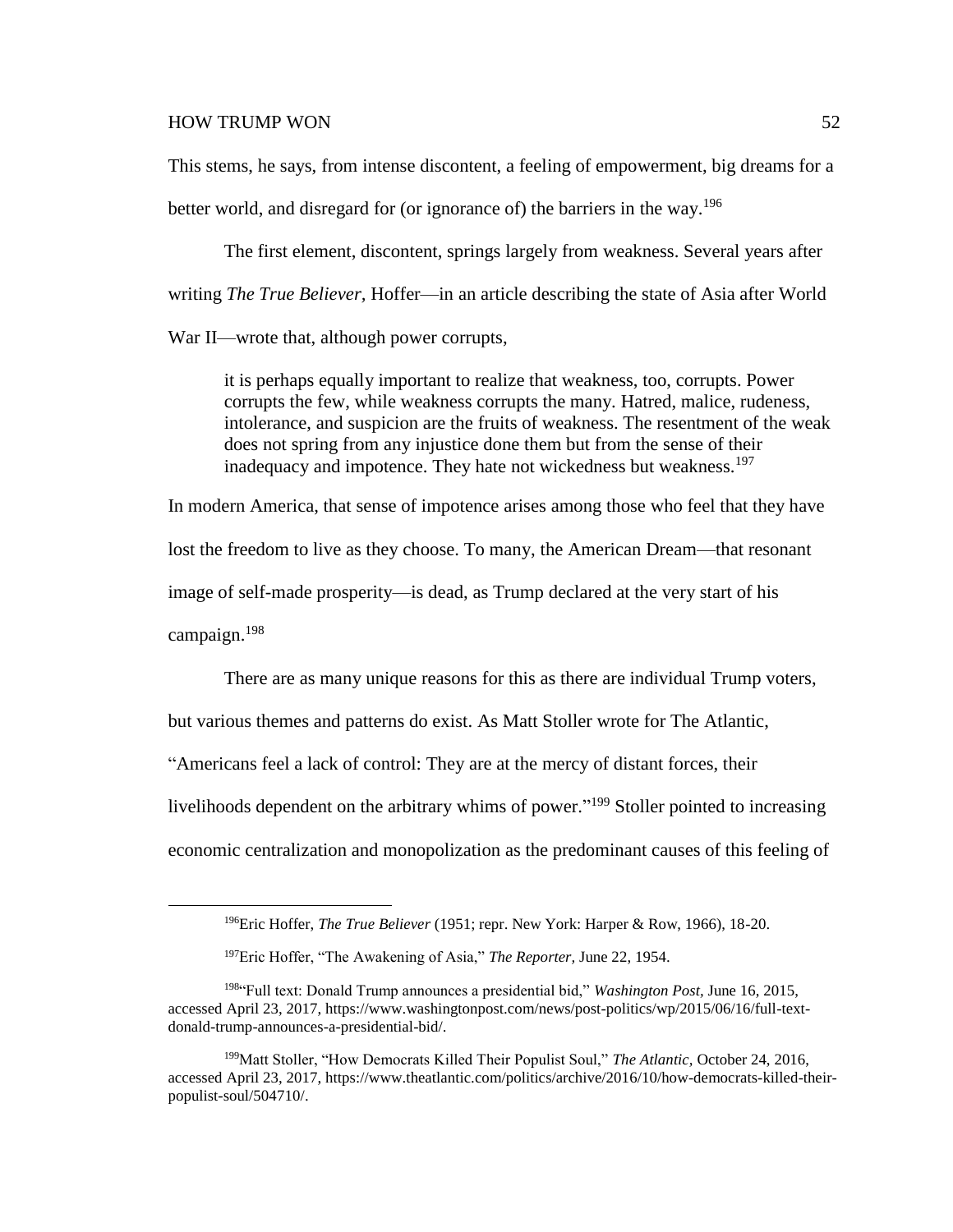impotence. Glenn Greenwald assigned blame to "prevailing institutions of authority in the West" that "have relentlessly and with complete indifference stomped on the economic welfare and social security of hundreds of millions of people."<sup>200</sup> Rob Hoffman chalked it up to "liberal activism that came to dominate the cultural landscape and claim victory after victory in the social arena, whether the issue was abortion or gay marriage or transgender rights, always accompanied by that same disdain for right-wing views as worthy of the Stone Age."<sup>201</sup> Charles Murray explained it as a result of class divisions that evolved since the 1960s and a corresponding decay of American social unity, ending in the invisible destitution of the working class. 202

All of these accounts, taken together, build a fairly comprehensive obituary of the American Dream, as seen by any given member of the silent majority. But that only tells part of the story. Before a hero can arise, there must be a villain. As Hoffer writes, "[T]he genius of a great leader consists in concentrating all hatred on a single foe."<sup>203</sup> Trump's mass movement came with a ready-made villain: the liberal elite.

He could hardly have asked for a better one. Dozens of commentaries, from both left and right, paint a picture of the illiberal left as a self-righteous, sneering, disdainful,

<sup>&</sup>lt;sup>200</sup>Glenn Greenwald, "Democrats, Trump, and the Ongoing, Dangerous Refusal to Learn the Lesson of Brexit," *The Intercept,* November 9, 2016, accessed April 23, 2017, https://theintercept.com/2016/11/09/democrats-trump-and-the-ongoing-dangerous-refusal-to-learn-thelesson-of-brexit/.

<sup>201</sup>Rob Hoffman, "How the Left Created Trump," *Politico Magazine,* November 20, 2016, accessed April 23, 2017, http://www.politico.com/magazine/story/2016/11/how-the-left-created-donaldtrump-214472.

<sup>202</sup>Charles Murray, "Trump's America," *Wall Street Journal,* February 12, 2016, accessed April 23, 2017.

<sup>203</sup>Hoffer, *Believer,* 87.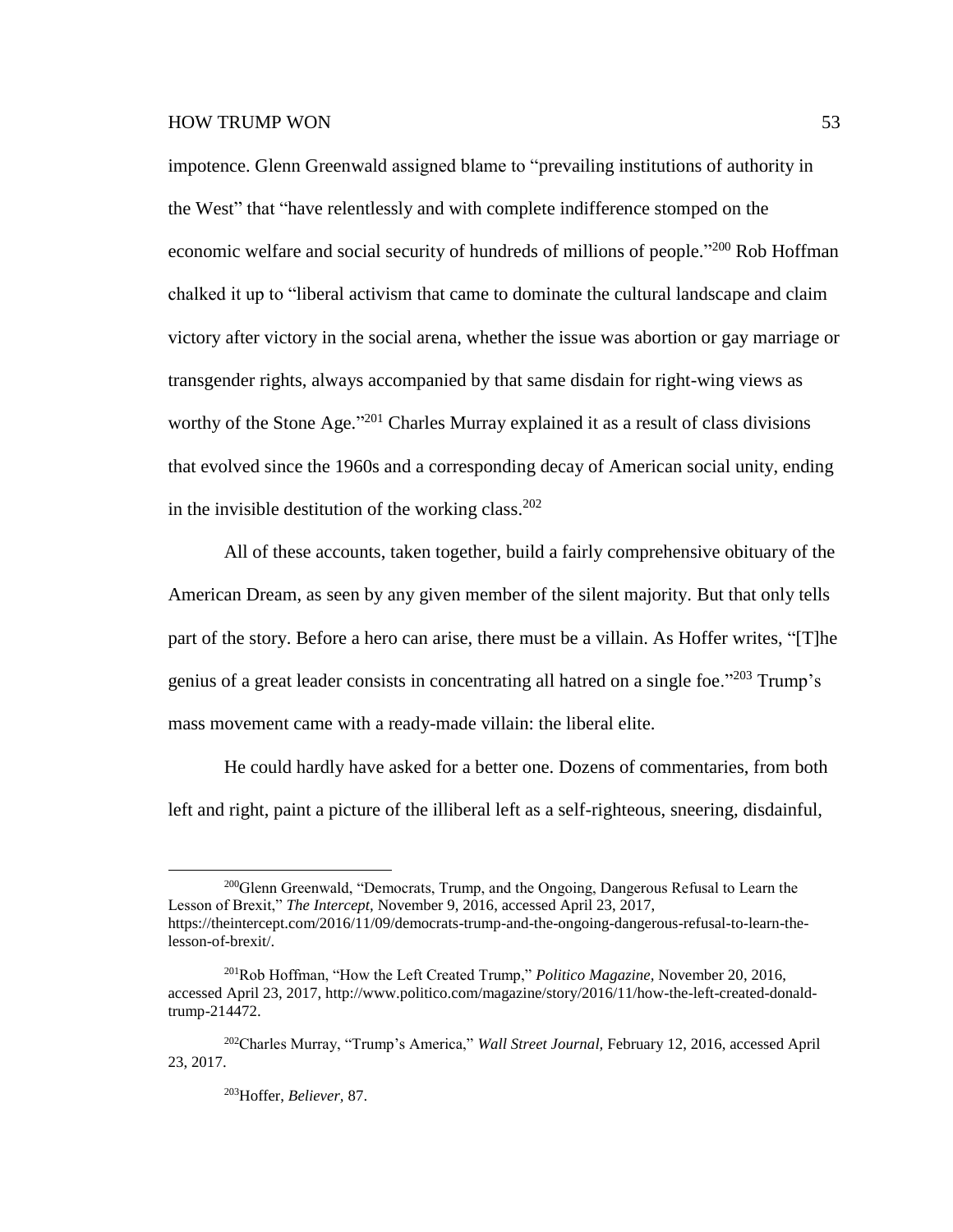$\overline{a}$ 

stuck-up bunch of city-dwellers with screwed-up priorities and an even more screwed-up picture of reality. It is a case made most clearly (albeit profanely) by Cracked.com's David Wong:

Blacks riot, Muslims set bombs, gays spread AIDS, Mexican cartels behead children, atheists tear down Christmas trees. Meanwhile, those liberal Lena Dunhams in their \$5,000-a-month apartments sip wine and say, "But those white Christians are the *real* problem!" Terror victims scream in the street next to their own severed limbs, and the response from the elites is to cry about how men should be allowed to use women's restrooms and how it's cruel to keep chickens in cages.<sup>204</sup>

Caitlin Flanagan echoed the sentiment in The Atlantic when she wrote about liberal latenight comedy shows and "the conviction that they and their fans are intellectually and morally superior to those who espouse any of the beliefs of the political right."<sup>205</sup> Jack Shafer, writing for Politico about Hollywood and the Golden Globe awards, described how Meryl Streep "portrayed herself and her glamorous colleagues as poor, pitiable, putupon artists who have been traumatized by the election of a non-Democrat to the White House." He continued: "Streep's real message was as narcissistic as any Trump performance. Look how virtuous and sensitive I am! Cheer for me to show how virtuous and sensitive you are! The audience obliged."206

With respect to villainy, The Democratic Party played right into Trump's hands by nominating the walking, talking embodiment of everything Trump's silent majority

<sup>204</sup>David Wong, "How Half Of America Lost Its F\*\*king Mind," *Cracked.com,* October 12, 2016, accessed April 23, 2017, http://www.cracked.com/blog/6-reasons-trumps-rise-that-no-one-talks-about/.

<sup>205</sup>Caitlin Flanagan, "How Late-Night Comedy Fueled the Rise of Trump," *The Atlantic,* May 2017, accessed April 23, 2017, https://www.theatlantic.com/magazine/archive/2017/05/how-late-nightcomedy-alienated-conservatives-made-liberals-smug-and-fueled-the-rise-of-trump/521472/.

<sup>206</sup>Jack Shafer, "Hollywood's Victim Complex," *Politico Magazine,* January 9, 2017, accessed April 23, 2017, http://www.politico.com/magazine/story/2017/01/hollywoods-victim-complex-214613.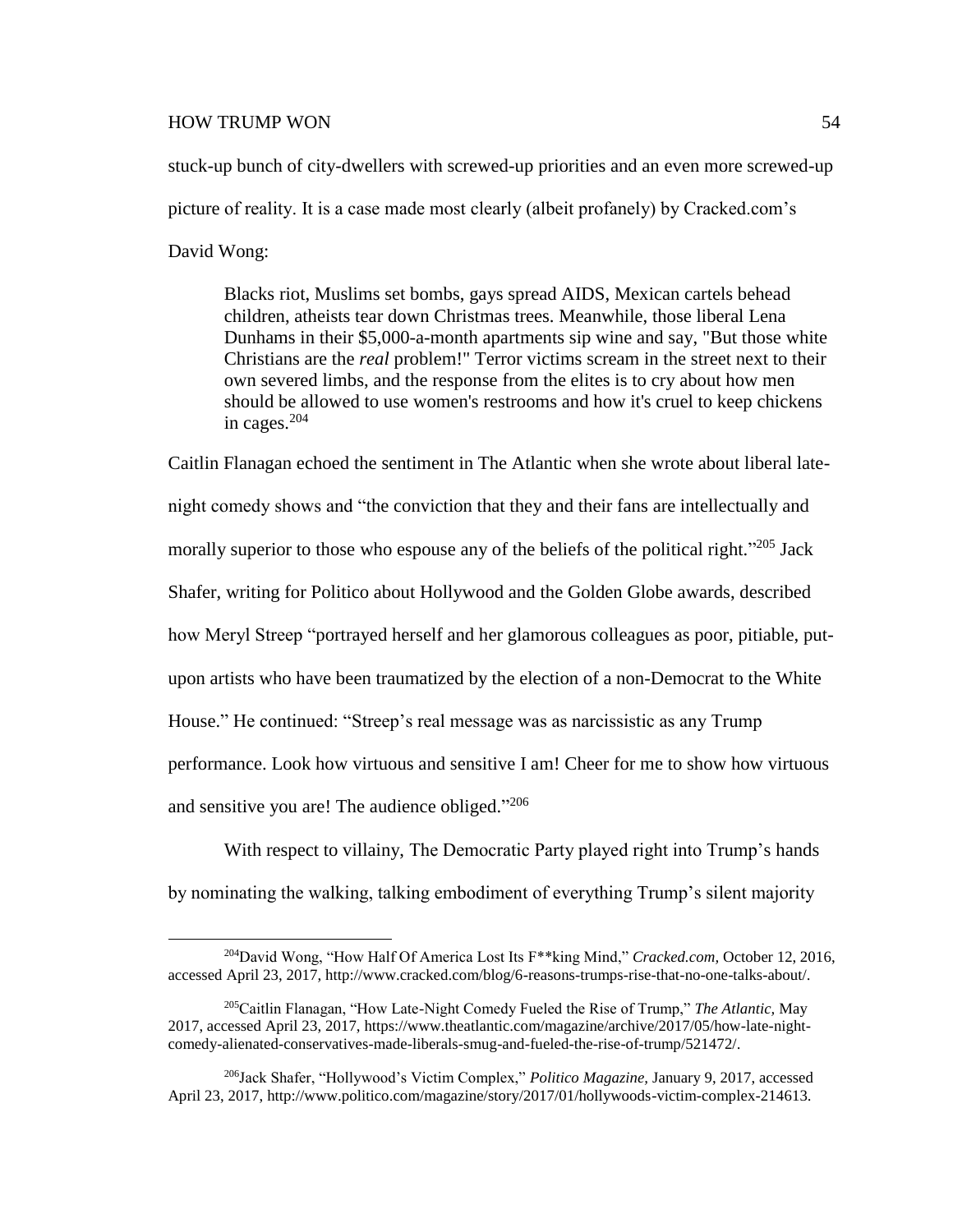$\overline{a}$ 

detested. One of the most iconic moments in Clinton's campaign came in September 2016, when she attacked Trump's supporters, calling them a "basket of deplorables."<sup>207</sup> To the billionaire's followers, it only further vindicated everything they already believed about Clinton and the other villains in Washington, D.C. When it came to campaigning, Clinton took victory for granted in several states where Trump ultimately upstaged her, like Michigan and Wisconsin. She never so much as set foot in either state after securing her party's nomination.<sup>208</sup>

Even the Republican Party inadvertently made itself part of the band of villains arrayed against Trump. The fight to oust him from the party earned him even greater approval ratings among his supporters.<sup>209</sup> An attack by Mitt Romney just after Super Tuesday provoked stinging repudiation from the ranks of Trump's primary voters.<sup>210</sup> In their minds, not only had the liberal elite been driving the country into the ground, Romney and his friends had *let them do it.*

<sup>207</sup>Amy Chozick, "Hillary Clinton Calls Many Trump Backers 'Deplorables,' and G.O.P. Pounces," *New York Times,* September 10, 2016, accessed April 23, 2017, https://www.nytimes.com/2016/09/11/us/politics/hillary-clinton-basket-of-deplorables.html.

<sup>208</sup>Todd S. Purdum, "What Was Hillary Clinton's Real Downfall? Complacency," *Politico Magazine,* November 10, 2016, accessed April 23, 2017, http://www.politico.com/magazine/story/2016/11/hillary-clinton-loses-2016-complacency-214445.

<sup>&</sup>lt;sup>209</sup>Trip Gabriel, "The More Donald Trump Defies His Party, the More His Supporters Cheer," *New York Times,* February 17, 2016, accessed April 23, 2017, https://www.nytimes.com/2016/02/18/us/politics/the-more-trump-defies-his-party-the-more-his-supporterscheer.html.

<sup>210</sup>Chris Cillizza, The Fix, *New York Times,* March 3, 2016, accessed April 23, 2017, https://www.washingtonpost.com/news/the-fix/wp/2016/03/03/mitt-romney-is-attacking-donald-trump-asa-phony-and-a-fraud-thats-great-news-for-trump/; Michael Barbaro, Ashley Parker, and Jonathan Martin, "Rank and File Republicans Tell Party Elites: We're Sticking With Donald Trump," *New York Times,* March 4, 2016, accessed April 23, 2017, https://www.nytimes.com/2016/03/05/us/politics/donald-trumprepublican-party.html.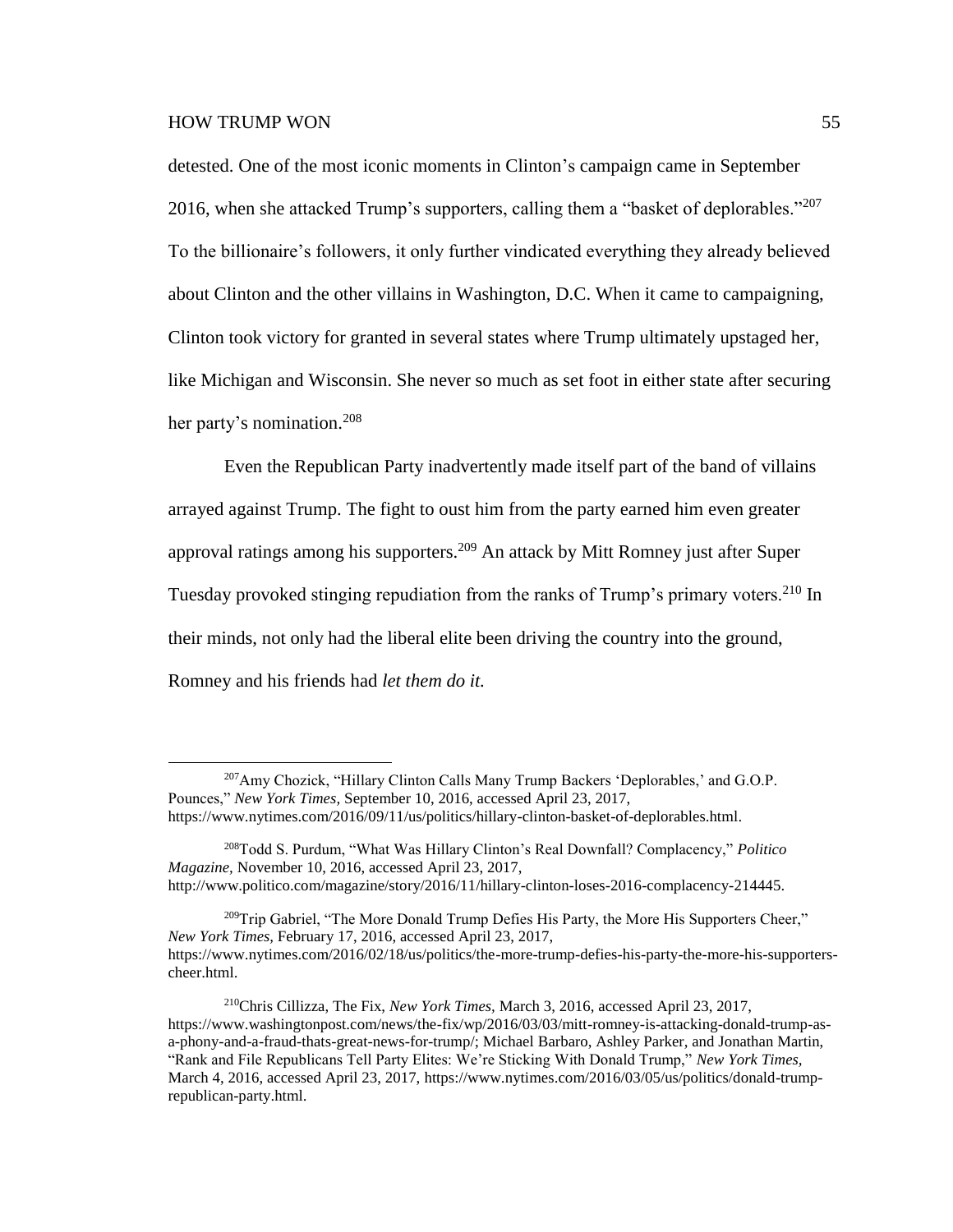Trump's opposition included mainstream news agencies like the New York Times, which issued biased coverage of the election even as it handed Trump millions of dollars in free publicity. For example, the Times only ran an article about Clinton's "basket of deplorables" comment when Republicans voiced their objections to it. After the vice presidential debate, one Wall Street Journal author noted the obvious partisanship of sites like Vox, CNBC, and CNN, $^{211}$  and just before the election Ken Silverstein wrote in the Observer that "major outlets and Washington political reporters" had "all but openly worked on Clinton's behalf."<sup>212</sup> After the election, the Times' publisher and executive editor penned a letter to their readers, offering an awkward semiapology for biased coverage, although they never used the word "apology."<sup>213</sup>

Jack Shafer, attempting to defend his profession from accusations of failure, wrote after the election, "The press succeeded in exposing Trump for what he was. Voters just decided they didn't care." Later in the same piece, he complained that "it says something sordid about the American voter that they would ignore the correct verdict on him."<sup>214</sup> He took for granted that journalists took on the role of judge and jury, without

<sup>213</sup>Arthur Sulzberger Jr. and Dean Baquet, "To Our Readers, From the Publisher and Executive Editor," *New York Times,* November 13, 2016, accessed April 23, 2017, https://www.nytimes.com/2016/11/13/us/elections/to-our-readers-from-the-publisher-and-executiveeditor.html.

<sup>211</sup>James Taranto, Best of the Web, *Wall Street Journal,* October 5, 2016, accessed April 23, 2017, https://www.wsj.com/articles/clinton-keen-1475691058.

<sup>212</sup>Ken Silverstein, "This Election Has Disgraced the Entire Profession of Journalism," *Observer,* November 2, 2016, accessed April 23, 2017, http://observer.com/2016/11/this-election-has-disgraced-theentire-profession-of-journalism/.

<sup>214</sup>Jack Shafer, "Trump Was Not a Media Fail," *Politico Magazine,* November 9, 2016, accessed April 23, 2017, http://www.politico.com/magazine/story/2016/11/donald-trump-wins-2016-media-214442.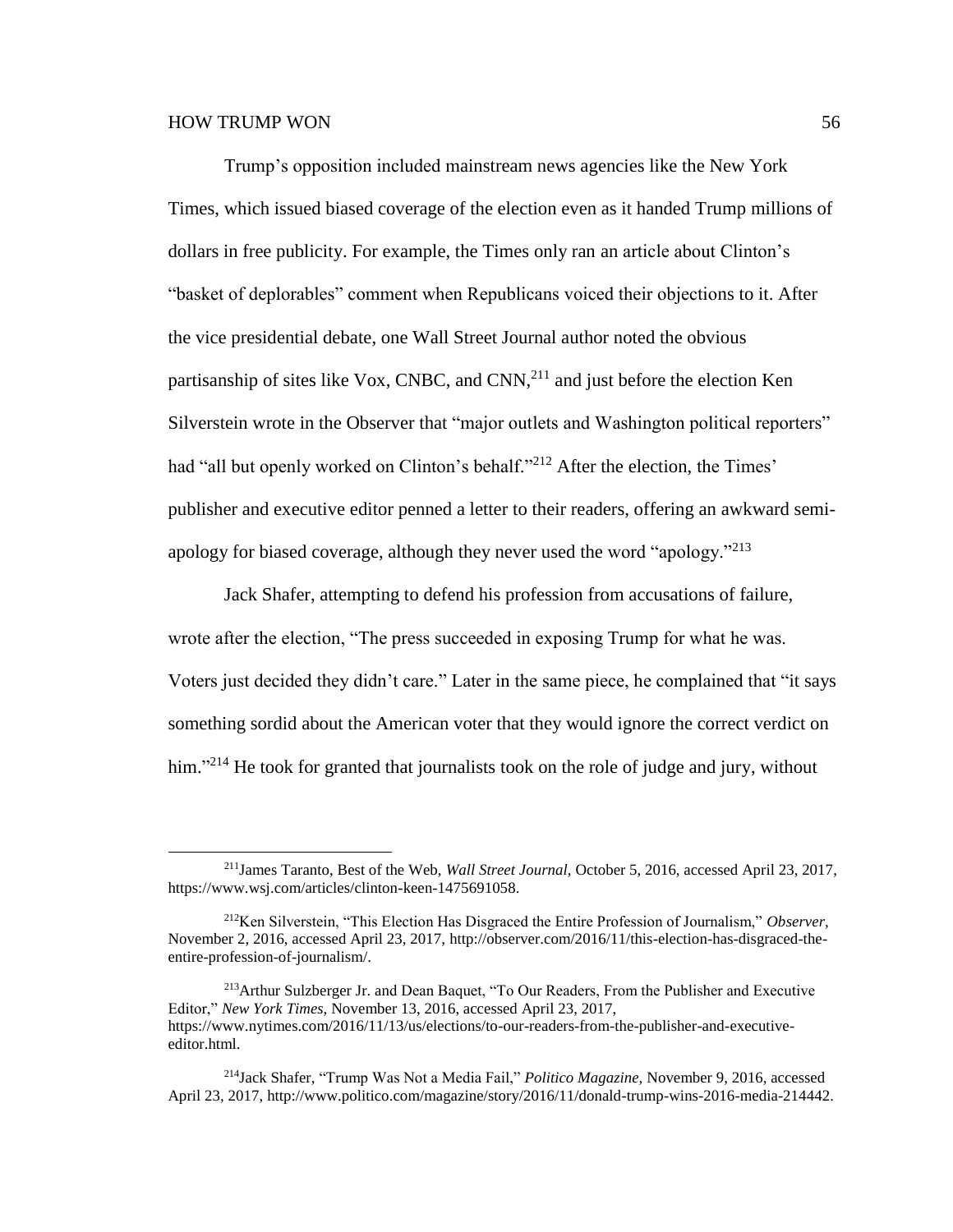asking what that meant for the whole concept of unbiased journalism.

Shafer did correctly identify the character of Trump's campaign, however. In the same piece, he wrote,

[T]he Trump victory wasn't a mere expression of disdain or revenge, or an endorsement of the lesser of two evils. However negative Trump is . . . he was selling a positive vision about greatness and restoration to voters. He slung praise upon a constituency that was starved for the respect of a plain-speaking candidate . . . For these people he conveyed dignity and the rescue of lost honor. He delivered their payback. He embodied their grievances.<sup>215</sup>

In other words, Trump offered hope instead of merely "captaining discontent." In order to lead a mass movement, Hoffer wrote, one "must master the art or technique of sharing hope, pride, and, as a last resort, hatred with others."<sup>216</sup> Trump shared all three.

Hoffer's most insightful notes, however, explain why Trump became an antihero rather than a conventional hero. After outlining how hatred helps to solidify a mass movement, he writes: "It is startling to see how the oppressed almost invariably shape themselves in the image of their hated oppressors." As examples, he takes Hitler's Germany and Communist Russia. The former, he says, forced democracies to become "zealous, intolerant, and ruthless." The latter, he implies, forced the West to become conspiratorial, expansionistic, and Machiavellian.<sup>217</sup> By extension, the villainy of Trump's opponents molded him in their own image, as Shafer realized at the Golden Globe Awards. $218$ 

<sup>215</sup>Shafer, "Media Fail."

<sup>216</sup>Hoffer, "Awakening."

<sup>217</sup>Hoffer, *Believer,* 90.

<sup>218</sup>Shafer, "Hollywood."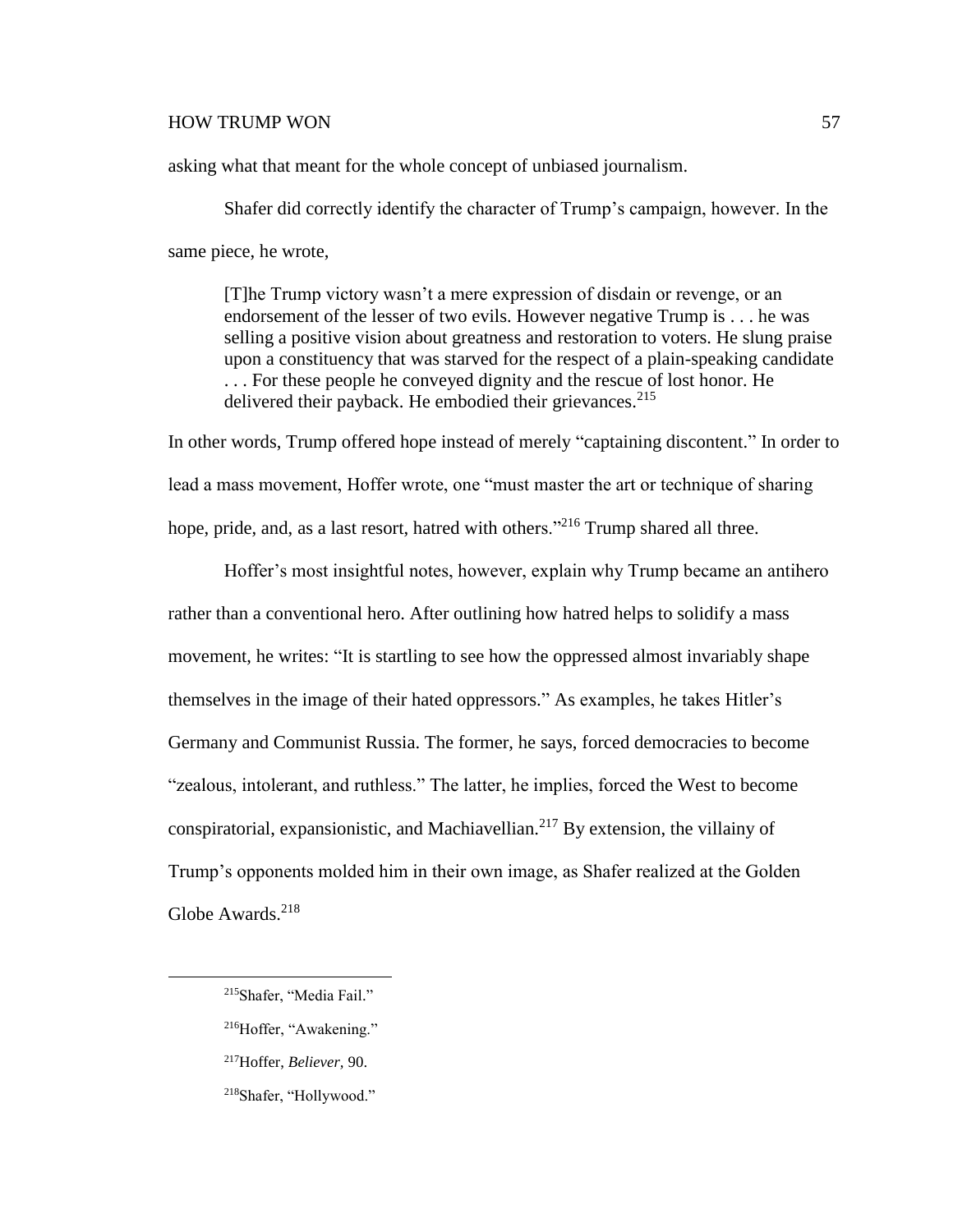Hoffer continues by listing the necessary attributes an aspiring leader must

possess in order to stand at the helm of a mass movement.

Exceptional intelligence, noble character and originality seem neither indispensable nor perhaps desirable. The main requirements seem to be: audacity and a joy in defiance; an iron will; a fanatical conviction that he is in possession of the one and only truth; faith in his destiny and luck; a capacity for passionate hatred; contempt for the present; a cunning estimate of human nature; ... unbounded brazenness which finds expression in a disregard of consistency and fairness; . . . [and] a capacity for winning and holding the utmost loyalty of a group of able lieutenants.<sup>219</sup>

The list reads almost like an ad hoc description of Trump. The similarities grow stronger as Hoffer continues: "The quality of ideas seems to play a minor role in mass movement leadership. What counts is the arrogant gesture, the complete disregard of the opinion of others, the singlehanded defiance of the world." Finally, Hoffer argues that some amount of charlatanism "is indispensable to effective leadership. There can be no mass movement without some deliberate misrepresentation of facts."<sup>220</sup>

Together, these patterns combined to crown Trump king of the silent majority. As

Hoffer predicted, Trump absorbed the very philosophy of the elites he and all of his

followers hated so strongly and launched a counteroffensive in the most brutally

authentic way he could. The Federalist's David Ernst described that philosophy this way:

Postmodernism is the source of the emphasis that our culture puts on authenticity, and the scorn it directs towards phoniness. After all, if the only one true thing in the world is that all truth and morality are relative, then anyone who pretends otherwise is either an idiot or a fraud. Hence the contemporary appeal of the

<sup>219</sup>Hoffer, *Believer*, 105-106.

<sup>220</sup>Ibid., 107.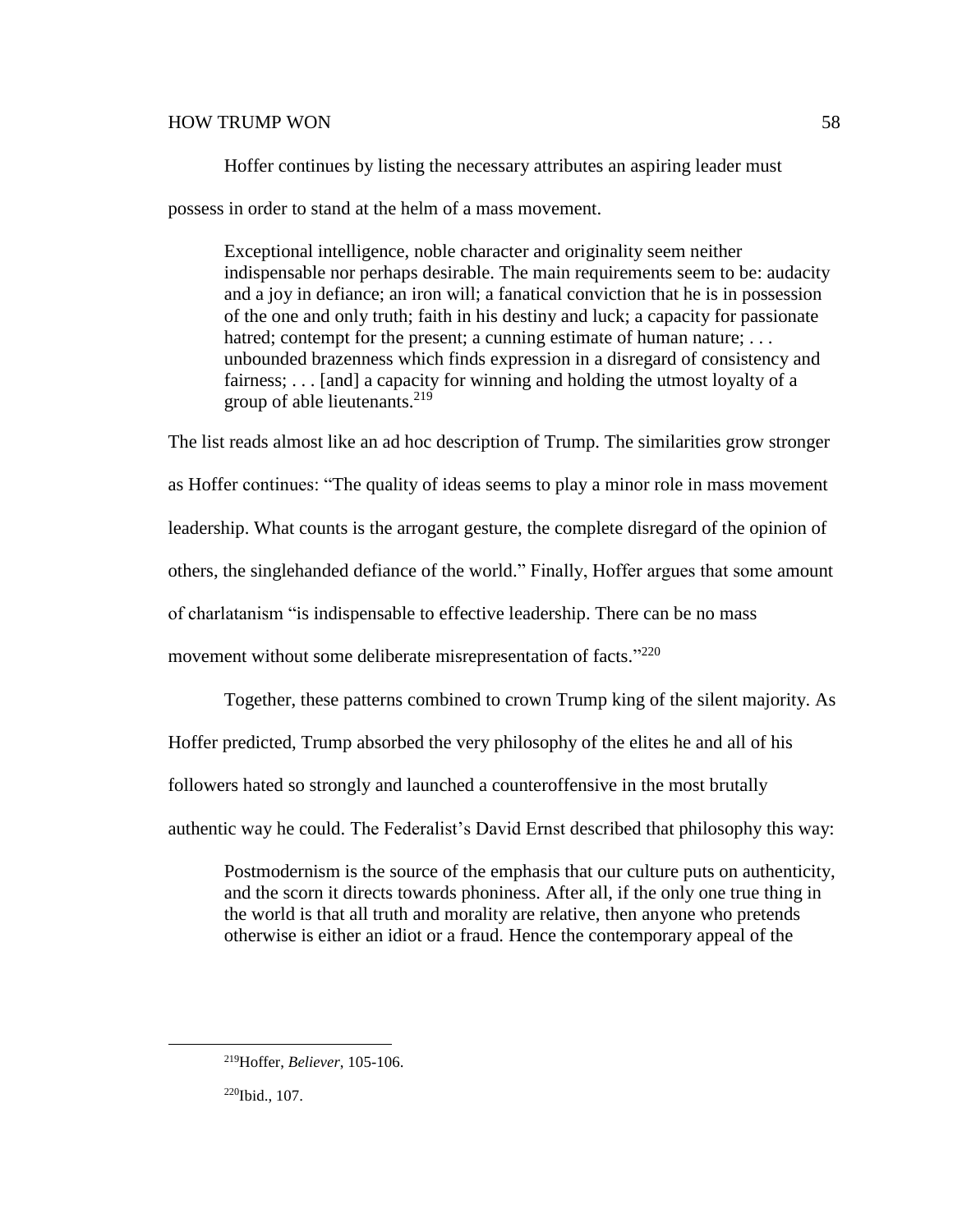antihero, and the disappearance of the traditional hero.<sup>221</sup>

Trump grasped, as did Ernst, that "protesting an accusation from the Left that you're not a racist, sexist, etc. on its own terms is a recipe for failure." Trump opted to "neutralize the charge by *denying* its very premises, and in so doing, deny the power of the accuser to render any judgment in the first place." Ultimately, Ernst wrote, "what Trump's enemies failed to grasp was that he wasn't winning because of the crazy things he was saying, but because of the phony outrage and affected condescension it provoked."<sup>222</sup>

Trump broke all the rules of the political game and did it with all the charisma of a bull in a china shop—which was exactly the charisma he needed to become the champion of the silent majority. He scored highest among voters whose outlook for the future seemed darkest<sup>223</sup> and he scored lowest in bastions of the liberal elite like Washington, D.C.<sup>224</sup> The voters that Clinton took for granted gave her, and everything she stood for, the middle finger by voting for Trump.<sup>225</sup>

<sup>221</sup>David Ernst, "Donald Trump Is The First President To Turn Postmodernism Against Itself," *The Federalist,* January 23, 2017, accessed April 24, 2017, http://thefederalist.com/2017/01/23/donaldtrump-first-president-turn-postmodernism/.

<sup>222</sup>Ibid.

<sup>223</sup>Jon Huang, Samuel Jacoby, Michael Strickland, and K. K. Rebecca Lai, "Election 2016: Exit Polls," *New York Times,* November 8, 2016, accessed April 24, 2017, https://www.nytimes.com/interactive/2016/11/08/us/politics/election-exit-polls.html.

 $^{224}$ Trump lost the District of Columbia to Clinton by a margin of 88.7%. "2016 Presidential Election Results," *Politico,* December 13, 2016, accessed April 24, 2017, http://www.politico.com/2016 election/results/map/president.

<sup>225</sup>Michael Gerson, "Donald Trump and the politics of the middle finger," *Washington Post,* February 18, 2016, accessed April 24, 2017, https://www.washingtonpost.com/opinions/donald-trump-andthe-politics-of-the-middle-finger/2016/02/18/6124ad50-d664-11e5-b195-2e29a4e13425\_story.html.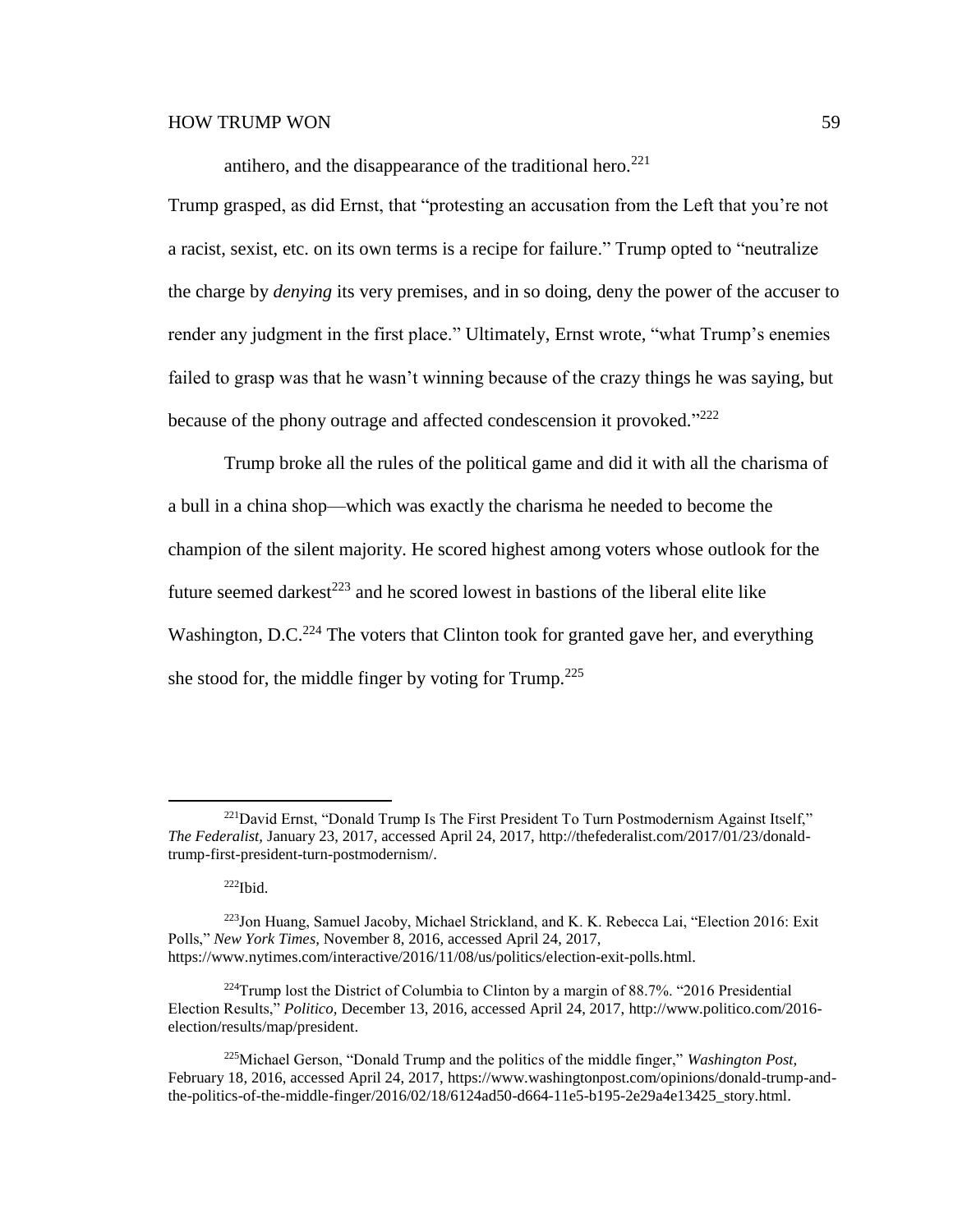#### **Conclusion**

From start to finish, Trump's campaign provoked outrage, disgust, applause, incredulity, horror, loyalty, and—in its best moments—profound introspection. For some, his victory represents the breakdown of the American political process, the backwardness of the Right, and the impending death of the polity. For others, it represents the shattering of oppressive political correctness, the rebuke so long deserved by the American left, and a resurgence of hope for a better future. As scholars, philosophers, and sociologists continue to dissect the chaos, strategists and planners are already absorbing the lessons of the past twenty months to prepare for the next election cycle.

Chief among these lessons should be the message Neil Postman tried to communicate in 1985: that every medium of communication fundamentally alters the understanding of its users. It applies to the internet no less than it does to television, but as long as television dominates public discourse in America, Trump's tactics will prove invaluable to those who can follow in his footsteps. Sensationalism will remain a powerful force for gaining and keeping advantages, particularly in a postmodern culture.

Trump's second lesson follows the first, and it strikes at the heart of both conservatism and liberalism. American society craves authenticity, and that desire will only grow more powerful as the millennial generation takes over from Generation X and the Baby Boomers. Even a liar can succeed, so long as he avoids hypocrisy. Political polarization and pragmatism will cooperate with populist appeal to create winning coalitions, and the candidates that can best capitalize on those forces will win the opportunity to shape the future of their nation.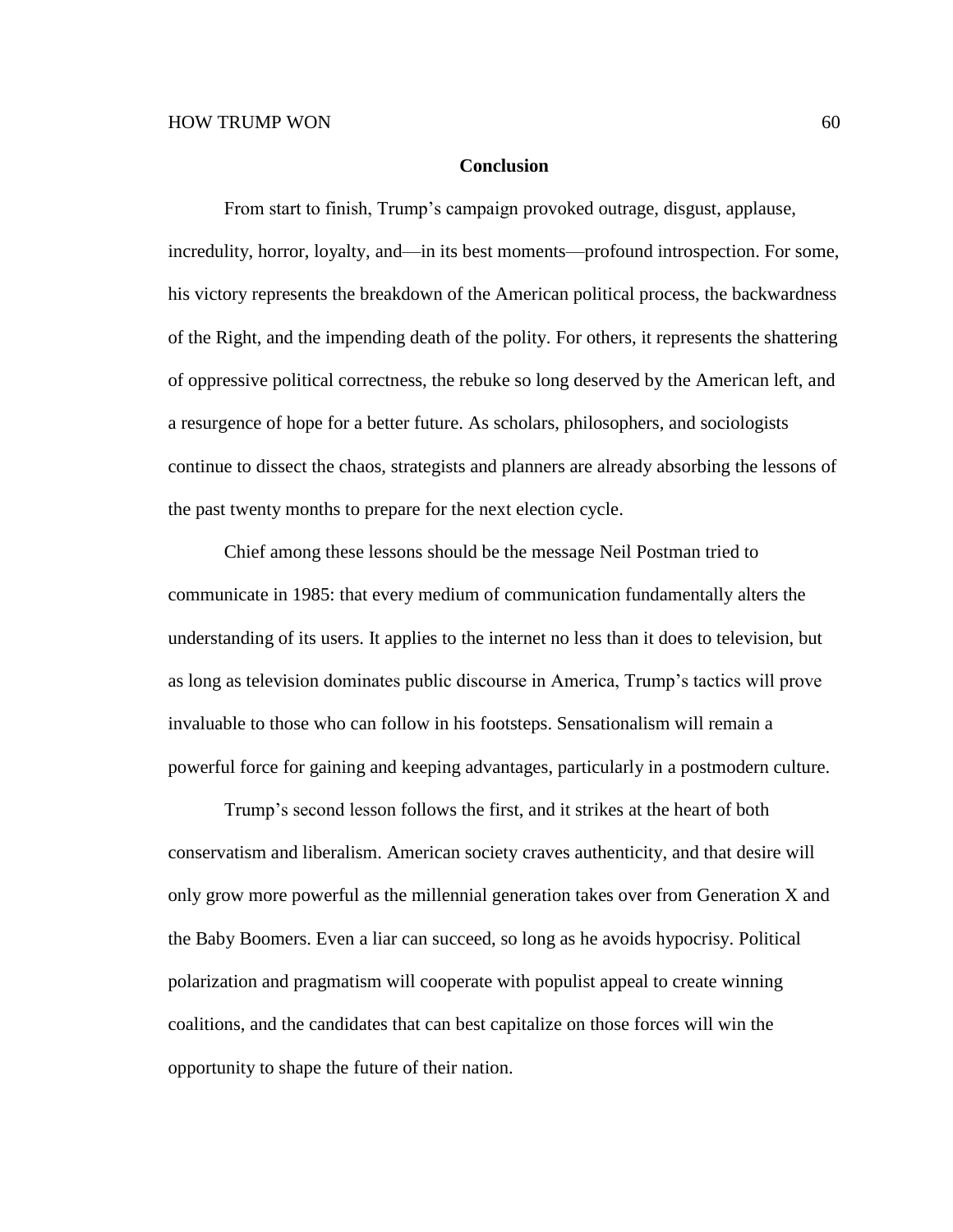## **Bibliography**

- Alberta, Tim. "Inside Trump's Conquest of America's Most Conservative Districts." *National Review,* August 15, 2016. Accessed April 23, 2017. http://www.nationalreview.com/article/438984/donald-trump-houseconservatives-how-he-conquered-them.
- Ambrosino, Brandon. "How Trump Is Dividing Jerry Falwell's University." *Politico Magazine,* October 27, 2016. Accessed April 22, 2017. http://www.politico.com/magazine/story/2016/10/trump-evangelical-falwellliberty-university-christian-conservatives-214394.
- Arrieta-Kenna, Ruairí. "The Worst Political Predictions of 2016." *Politico Magazine*, December 28, 2016. Accessed April 2, 2017. http://www.politico.com/magazine/story/2016/12/the-worst-political-predictionsof-2016-214555.
- Berenson, Tessa. "Evangelical Leader Jerry Falwell Jr. Endorses Donald Trump." *Time,* January 26, 2016. Accessed April 21, 2017. http://time.com/4194164/jerryfalwell-jr-donald-trump-evangelical/.
- Black, Conrad. "Trump Is Winning." *National Review,* September 13, 2016. Accessed April 23, 2017. http://www.nationalreview.com/article/439986/donald-trumpconservative-winner.
- Cohen, Isaac. "Donald Trump's Surprisingly Progressive Past." *National Review,* July 10, 2015. Accessed April 23, 2017. http://www.nationalreview.com/article/421043/donald-trumps-surprisinglyprogressive-past-isaac-cohen.
- Cooke, Charles C. W. "Trump, the Anti-Constitutional Authoritarian Liberty Lovers, Beware." *National Review,* December 8, 2015. Accessed April 23, 2017. http://www.nationalreview.com/article/428208/trump-anti-constitutionalauthoritarian-charles-c-w-cooke.
- Dean, Jamie. "More details emerge in Liberty, DeMoss split." *WORLD,* May 18, 2016. Accessed April 22, 2017. https://world.wng.org/2016/05/more\_details\_emerge\_in\_liberty\_demoss\_split.
- Derrick, J. C. "Liberty alumni trash Trump endorsement." *WORLD,* January 26, 2016. Accessed April 21, 2017. https://world.wng.org/2016/01/liberty\_alumni\_trash\_trump\_endorsement.
- Derrick, J. C. "Rubio widens lead in latest WORLD survey." *WORLD,* January 21, 2016. Accessed April 22, 2017. https://world.wng.org/2016/01/rubio\_widens\_lead\_in\_latest\_world\_survey.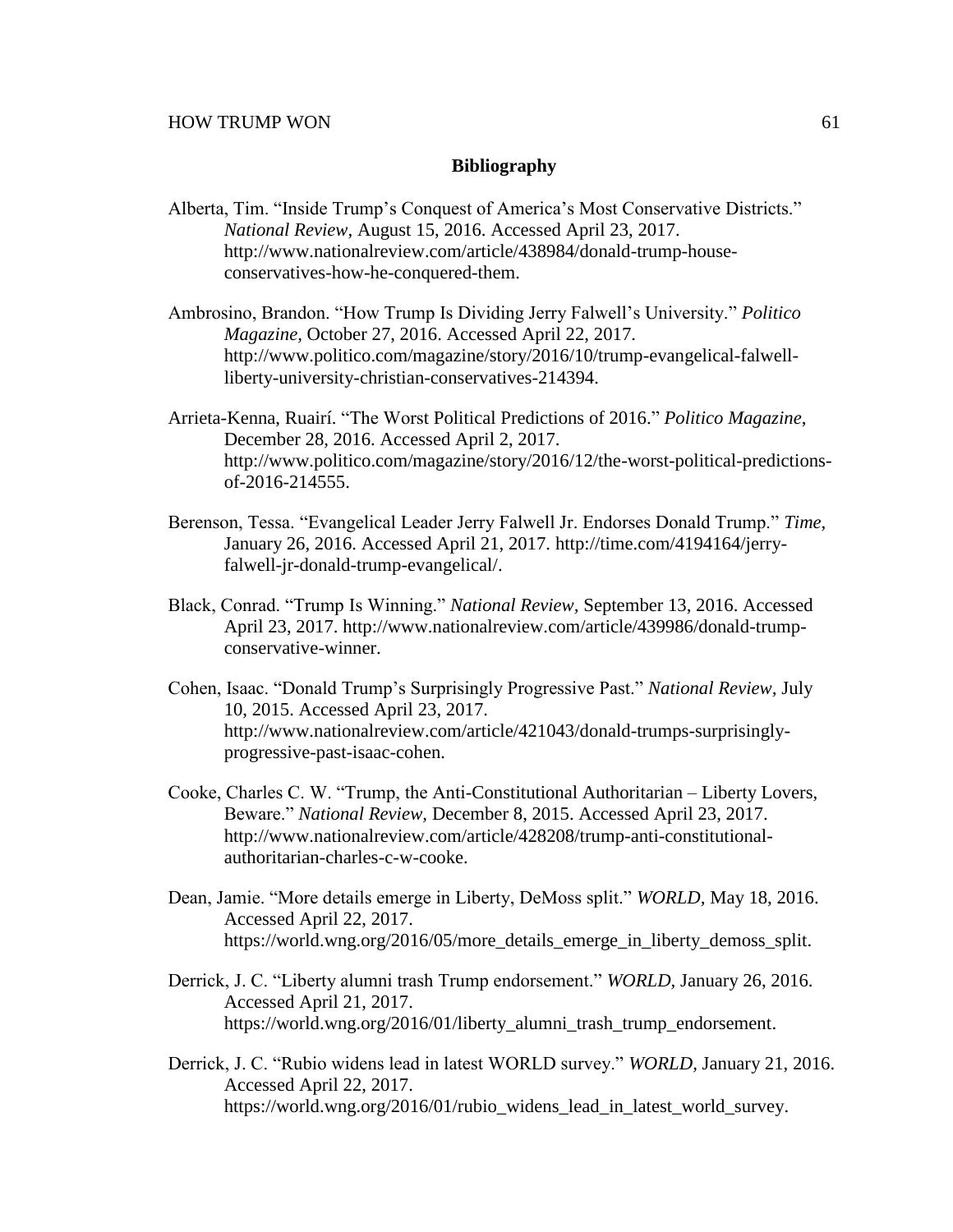- Dias, Elizabeth. "Inside Donald Trump's Private Meeting With Evangelicals." *Time,* June 20, 2016. Accessed April 22, 2017. http://time.com/4375975/donald-trumpevangelical-conservative-leaders-meeting/.
- Elliott, Philip. "Donald Trump and Jerry Falwell Jr. Campaign in Iowa." *Time,* January 30, 2016. Accessed April 22, 2017. http://time.com/4201357/donald-trump-jerryfalwell/.
- Enli, Gunn. "Twitter as arena for the authentic outsider: exploring the social media campaigns of Trump and Clinton in the 2016 US presidential election." *European Journal of Communication* 32, no. 1 (2017): 50-61.
- Ernst, David. "Donald Trump Is The First President To Turn Postmodernism Against Itself." *The Federalist,* January 23, 2017. Accessed April 24, 2017. http://thefederalist.com/2017/01/23/donald-trump-first-president-turnpostmodernism/.
- Flanagan, Caitlin. "How Late-Night Comedy Fueled the Rise of Trump." *The Atlantic,* May 2017. Accessed April 23, 2017. https://www.theatlantic.com/magazine/archive/2017/05/how-late-night-comedyalienated-conservatives-made-liberals-smug-and-fueled-the-rise-oftrump/521472/.
- French, David. "Why I Changed My Mind and Joined the #NeverTrump Movement." *National Review,* March 2, 2016. Accessed April 23, 2017. http://www.nationalreview.com/article/432237/donald-trump-why-i-cant-votetrump-nevertrump.
- Geraghty, Jim. "The Words Trump Doesn't Use." *National Review,* September 10, 2015. Accessed April 23, 2017. http://www.nationalreview.com/article/423819/wordstrump-doesnt-use-jim-geraghty.
- Goldberg, Jonah. The G-File. *National Review,* September 5, 2015. Accessed April 23, 2017. http://www.nationalreview.com/g-file/423607/no-movement-embracestrump-can-call-itself-conservative-jonah-goldberg.
- Greenwald, Glenn. "Democrats, Trump, and the Ongoing, Dangerous Refusal to Learn the Lesson of Brexit." *The Intercept,* November 9, 2016. Accessed April 23, 2017. https://theintercept.com/2016/11/09/democrats-trump-and-the-ongoingdangerous-refusal-to-learn-the-lesson-of-brexit/.

Hoffer, Eric. "The Awakening of Asia." *The Reporter,* June 22, 1954.

———. *The True Believer.* 1951. Reprint, New York: Harper & Row, 1966.

Hoffman, Rob. "How the Left Created Trump." *Politico Magazine,* November 20, 2016.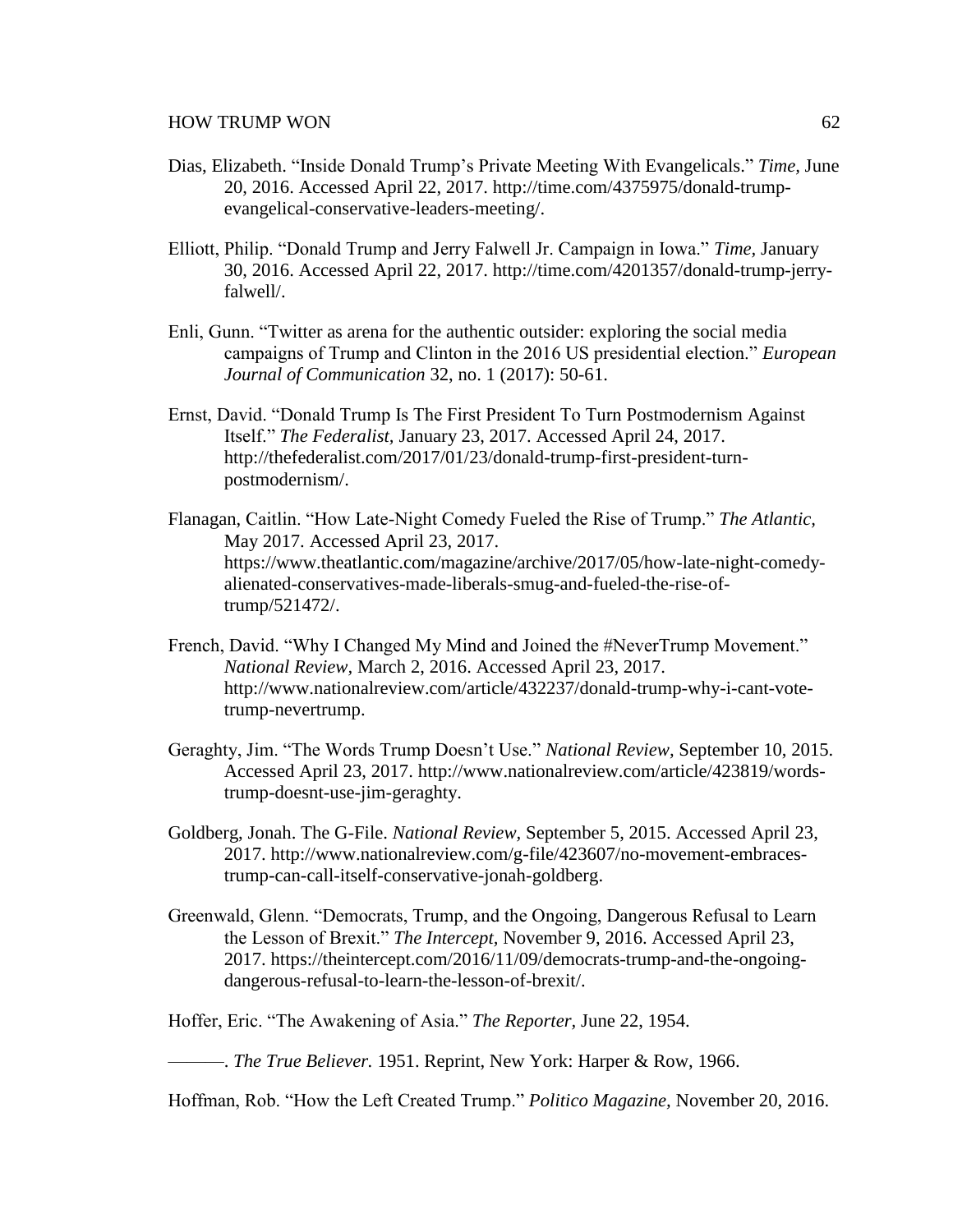Accessed April 23, 2017. http://www.politico.com/magazine/story/2016/11/howthe-left-created-donald-trump-214472.

Isenstadt, Alex, Eli Stokols, Shane Goldmacher, and Kenneth P. Vogel. "Inside Trump's Stunning Upset Victory." *Politico Magazine,* November 9, 2016. Accessed April 8, 2017. http://www.politico.com/magazine/story/2016/11/donald-trump-wins-2016-214438.

Kahneman, Daniel. *Thinking, Fast and Slow*. New York: Farrar, Straus and Giroux, 2011.

- Kimble, Lindsay. "How Donald Trump Went from Political Joke to President-Elect." *People,* November 8, 2016. Accessed April 11, 2017. http://people.com/politics/donald-trump-timeline-to-presidential-nomination/.
- Klein, Ted, and Fred Danzig. *Publicity: How to Make the Media Work for You.* New York: Charles Scribner's Sons, 1985.
- Lowry, Rich, and Ramesh Ponnuru. "Trump Wrongs the Right." *National Review,* October 5, 2015. Accessed April 23, 2017. http://www.nationalreview.com/article/425010/trump-wrongs-right-rich-lowryramesh-ponnuru.
- McLaughlin, Rus, and Lucas M. Thomas. "IGN Presents the History of Grand Theft Auto." *IGN,* May 6, 2013. Accessed April 4, 2017. http://www.ign.com/articles/2013/05/06/ign-presents-the-history-of-grand-theftauto-2.
- Moore, David W. *The Opinion Makers: An Insider Exposes the Truth behind the Polls.* Boston: Beacon Press, 2008.
- Mullen, Lincoln. "Just Another Sinner, Born Again." *The Atlantic,* June 29, 2016. Accessed April 22, 2017. https://www.theatlantic.com/politics/archive/2016/06/trump-born-again/489269/.
- Murdock, Deroy. "Trump's Triumph Is One for the Ages." *National Review,* November 10, 2016. Accessed April 23, 2017. http://www.nationalreview.com/article/442099/donald-trumps-election-winamerica.
- National Review. "Conservatives against Trump." *National Review,* January 21, 2016. Accessed April 23, 2017. http://www.nationalreview.com/article/430126/donaldtrump-conservatives-should-stand-against-him.
- ———. "President-Elect Trump." *National Review,* November 9, 2016. Accessed April 23, 2017. http://www.nationalreview.com/article/442017/donald-trump-electedconservative-advice-how-govern.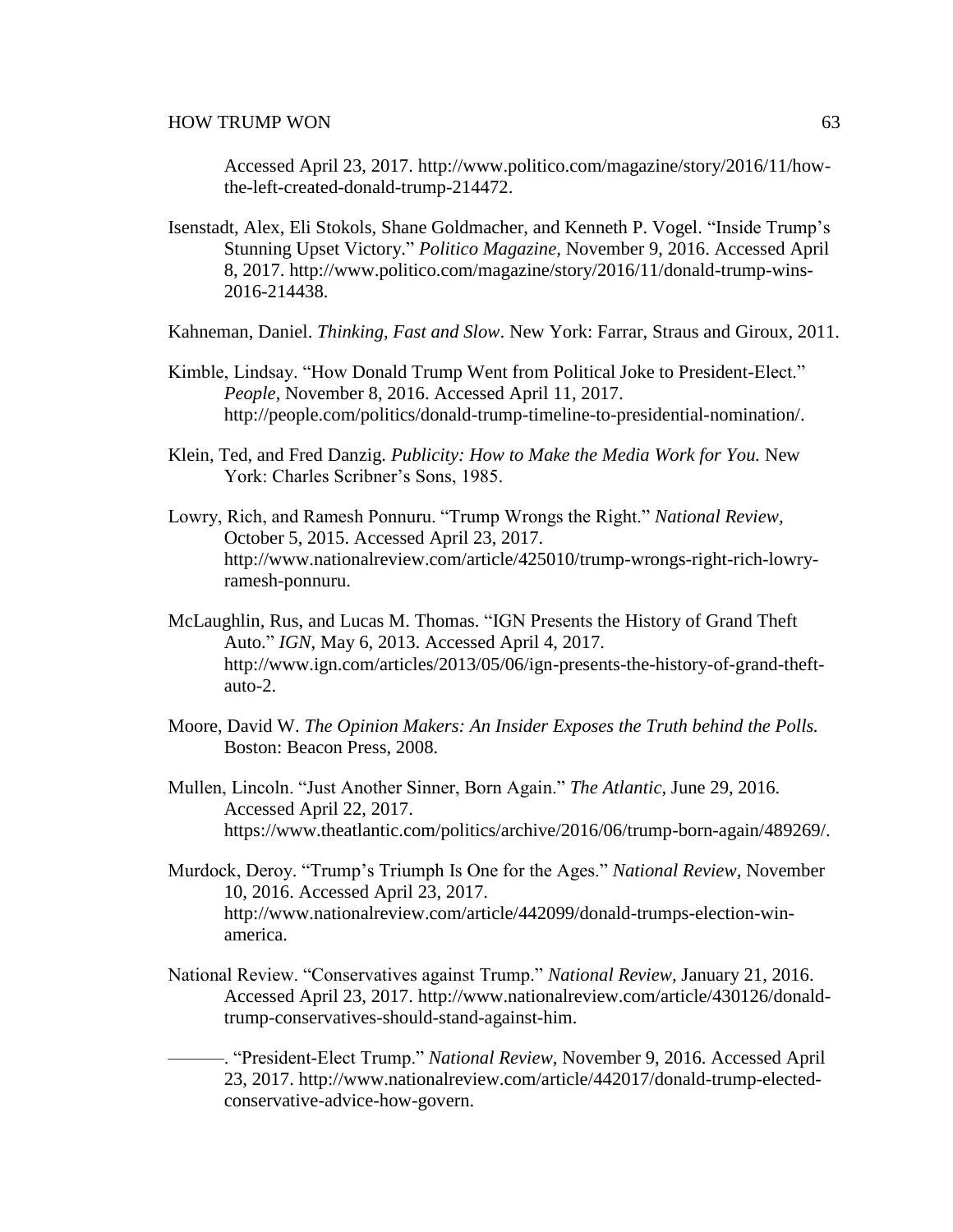- Neuman, W. Russell, George E. Marcus, Ann N. Crigler, and Michael MacKuen, eds. *The Affect Effect: Dynamics of Emotion in Political Thinking and Behavior.* University of Chicago Press, 2007.
- Olasky, Marvin, & The Editors. "Unfit for power." *WORLD,* October 29, 2016. Accessed April 22, 2017. https://world.wng.org/2016/10/unfit\_for\_power.
- Postman, Neil. *Amusing Ourselves to Death: Public Discourse in the Age of Show Business.* 1985. 20<sup>th</sup> Anniversary Edition, New York: Penguin Books, 2006.
- Prager, Dennis. "Trump Is Nasty and Probably Stupid, Too but Better than Hillary." *National Review,* March 29, 2016. Accessed April 23, 2017. http://www.nationalreview.com/article/433358/donald-trump-nasty-unintelligentbetter-hillary.
- Purdum, Todd S. "What Was Hillary Clinton's Real Downfall? Complacency." *Politico Magazine,* November 10, 2016. Accessed April 23, 2017. http://www.politico.com/magazine/story/2016/11/hillary-clinton-loses-2016 complacency-214445.
- Shafer, Jack. "Donald Trump Talks Like a Third-Grader." *Politico Magazine,* August 13, 2015. Accessed April 3, 2017. http://www.politico.com/magazine/story/2015/08/donald-trump-talks-like-a-thirdgrader-121340.
	- ———. "Hollywood's Victim Complex." *Politico Magazine,* January 9, 2017. Accessed April 23, 2017. http://www.politico.com/magazine/story/2017/01/hollywoodsvictim-complex-214613.
	- ———. "Trump Was Not a Media Fail." *Politico Magazine,* November 9, 2016. Accessed April 3, 2017. http://www.politico.com/magazine/story/2016/11/donaldtrump-wins-2016-media-214442.
- Silverstein, Ken. "This Election Has Disgraced the Entire Profession of Journalism." *Observer,* November 2, 2016. Accessed April 3, 2017. http://observer.com/2016/11/this-election-has-disgraced-the-entire-profession-ofjournalism/.
- Sowell, Thomas. "Our Political Predicament." *National Review,* September 20, 2016. Accessed April 23, 2017. http://www.nationalreview.com/article/440183/donaldtrump-hillary-clinton-are-terrible-choices-voters-must-choose.
- State of Virginia Department of Elections. *2016 President General Election.* Elections Database. November 2016. Accessed April 22, 2017. http://historical.elections.virginia.gov/elections/view/80871/.